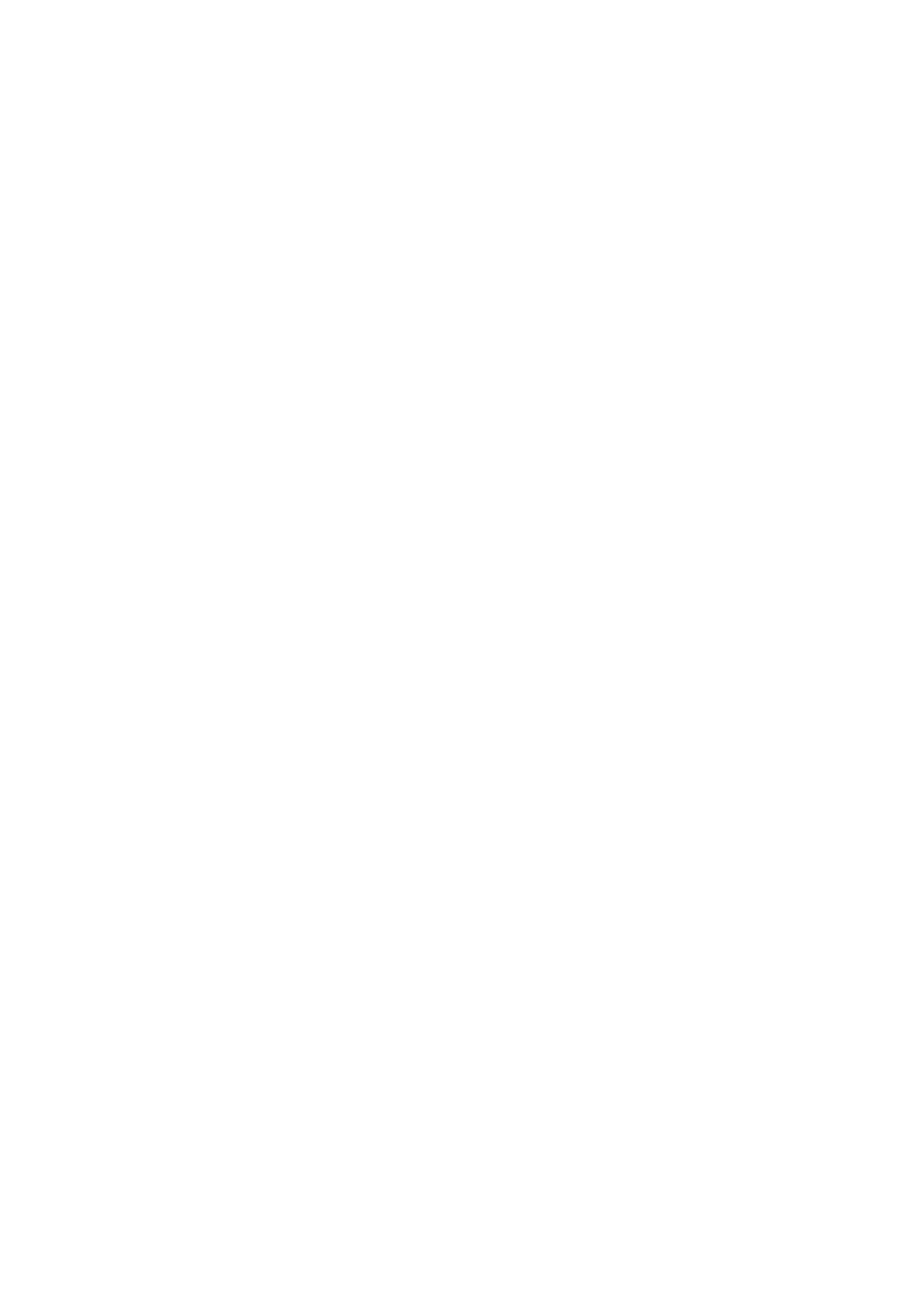## **CONTENTS**

| 1. INTRODUCTION.                                                                           | $\overline{2}$    |
|--------------------------------------------------------------------------------------------|-------------------|
| 2. TEST MATERIALS.                                                                         | 3                 |
| 2.1 Analytical methods.                                                                    |                   |
| 2.2 Preparation of the treated test material.                                              |                   |
| 2.3 Preparation of the 'blank' test material.                                              |                   |
| 2.4 Homogeneity test.                                                                      |                   |
| 2.5 Stability tests.                                                                       |                   |
|                                                                                            |                   |
| 2.6 Distribution of test material and protocol to participants.<br>3. STATISTICAL METHODS. | 6                 |
|                                                                                            |                   |
| 3.1 False positives and negatives.                                                         |                   |
| 3.2 Estimation of the assigned values.                                                     |                   |
| 3.3 Fixed target standard deviation (fit-for-purpose, FFP).<br>3.4 z-Scores.               |                   |
| 4. RESULTS.                                                                                | 8                 |
|                                                                                            |                   |
| 4.1 Summary of results reported.                                                           |                   |
| 4.2 Assigned values and target standard deviations.                                        |                   |
| 4.3 Assessment of laboratory performance.                                                  |                   |
| 5. CONCLUSIONS.                                                                            | 10                |
| 6. SUGGESTIONS FOR FUTURE WORK.                                                            | 11                |
| 7. REFERENCES.                                                                             | $12 \overline{ }$ |
| 8. ACKNOWLEDGEMENTS.                                                                       | 13                |
|                                                                                            |                   |
| APPENDIX 1. Homogeneity Data.                                                              | 15                |
| APPENDIX 2. Histograms of residue data for each pesticide for all the laboratories.        | 17                |
| APPENDIX 3. Results (mg/Kg) and z-scores for FFP RSD (25%).                                | 19                |
| APPENDIX 4. Graphical representation of z-scores for FFP RSD (25%).                        | 21                |
| APPENDIX 5. Results (mg/kg) and z-scores using Horwitz Equation.                           | 23                |
| APPENDIX 6. Graphical Representation of z-scores using Horwitz Equation.                   | 25                |
| APPENDIX 7. Methods used by participants for determining pesticides.                       | 27                |
| ANNEX 1. Protocol and Instructions. List of pesticides to be sought.                       | 35                |
| ANNEX 2. List of laboratories invited to participate in SRM 01.                            | 47                |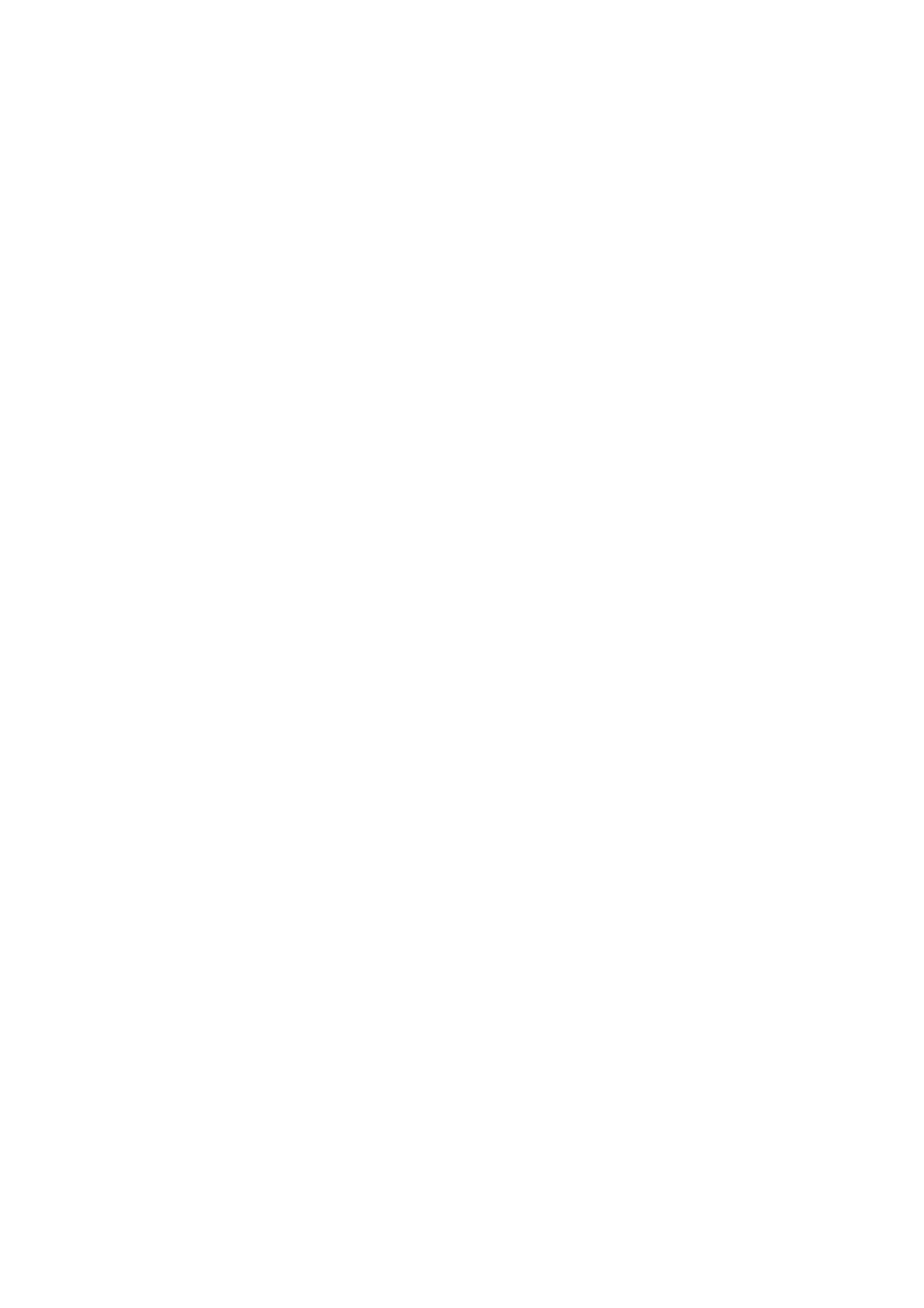## EUROPEAN COMMISSION CRL-PROFICIENCY TEST 1 ON PESTICIDE RESIDUES USING SINGLE RESIDUE METHODS IN APPLE JUICE HOMOGENATE 2006

The Council Directives  $86/362/\text{EEC}^1$  and  $90/642/\text{EEC}^2$  provide for the organisation and financial support for regular proficiency testing (PT) of those laboratories that perform analyses for their official national monitoring programmes. These proficiency tests are performed in order to ensure the quality, accuracy and comparability of the residue data sent by EU Member States to the European Commission, as well as to the other Member States. All PTs organized so far within this framework have predominantly required the use of multiresidue methods (with a few exceptions). This test, however, focuses on laboratories performing single or group-specific residue methods.

With the recent establishment of Community Reference Laboratories (CRLs) for food, feed and animal health, EU proficiency testing has been given a new broader framework. According to Regulation (EC) No 882/2004<sup>3</sup> , which specifies the general responsibilities of the CRLs, the organisation of comparative tests is among the CRL's main tasks. The present Test has been the first organised under the umbrella of the CRL for pesticide residue analysis using Single Residue Methods, the CVUA Stuttgart, and the first purely focusing on compounds that are traditionally not amenable to multiresidue analysis. Participation in this 1st Single Residue Method European Proficiency Test was open to all official national or regional analytical laboratories involved in the determination of pesticide residues in food within the EU.

This report will be presented to the Standing Committee for Animal Health and the Food Chain.

 $\overline{a}$ 

<sup>&</sup>lt;sup>1</sup> Council Directive 86/362/EEC of 24 July 1986 on the fixing of maximum levels for pesticide residues in and on cereals. Published at OJ of the EU 221, 7.8.1986, p. 37. Directive as last amended by Commission Directive 2006/62/EC (OJ L 206, 27.7.2006, p. 27).

<sup>2</sup> Council Directive 90/642/EEC of 27 November 1990 on the fixing of maximum levels for pesticide residues in and on certain products of plant origin, including fruit and vegetables. Published at OJ L 350, 14.12.1990, p. 71. Directive as last amended by Commission Directive 2006/62/EC.

<sup>3</sup> Regulation (EC) N° 882 /2004 of the European Parliament and of the Council on official controls performed to ensure the verification of compliance with feed and food law, animal health and animal welfare rules. Published at OJ of the EU L191 of 28.05.2004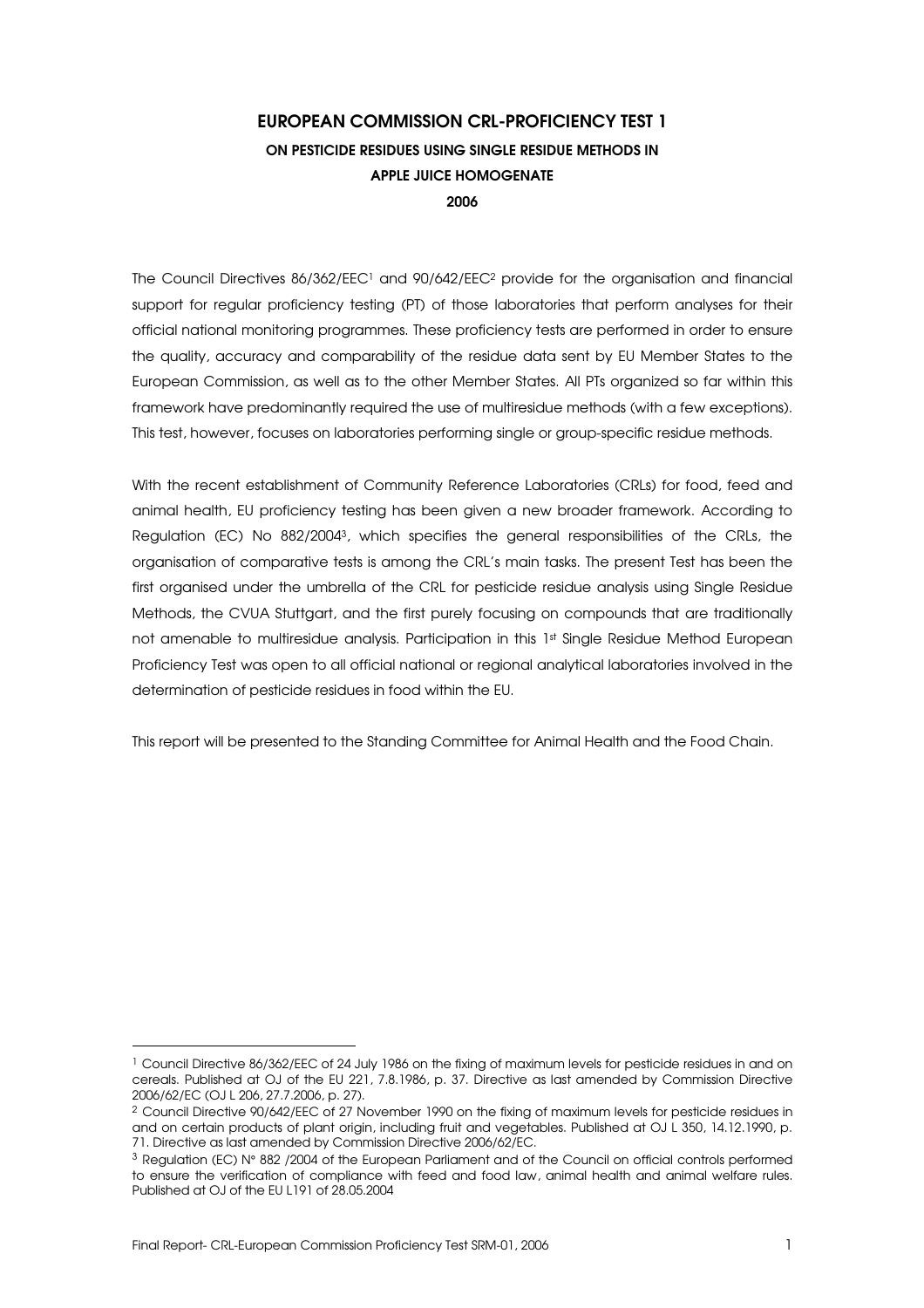### 1. INTRODUCTION

On the 3rd of July 2006, 130 official laboratories as well as the contact points of the EU Member States were sent an invitation to participate in this 1st European Commission's Single Residue Method Proficiency Test. A list of fifteen possible pesticides (Annex 1), which might have been potentially present in the test material, was also included in this invitation. Followng this call, twenty seven laboratories from 15 countries agreed to participate in this PT.

This proficiency test was performed using apple juice homogenate of Spanish origin, that was spiked with three pesticides. Participating laboratories were provided with 400 g portions of each 'blank' apple juice homogenate as well as the spiked apple juice. The test materials were shipped to participants on the 4<sup>th</sup> of September, 2006 and the deadline for submission of results to the Organiser was the 25<sup>th</sup> of September 2006. The participants were asked to analyse the spiked test material as well as the 'blank' material and report the concentrations of any pesticide residues they found which were included in the list (Annex 1). The 'blank' material was intended to be used by the participants for recovery experiments for the pesticides found in the test material, and if necessary, for the preparation of matrix-matched calibration standards.

The median values of the analytical data submitted were used to obtain the assigned (true) concentrations for each of the pesticide residues present. A fit-for-purpose target relative standard deviation (FFP RSD) of 25%, based on the experience of the Advisory Group, was chosen to calculate the target standard deviations  $(\sigma)$  as well as the z-scores of the compounds present. For informative purposes, the Horwitz Equation was additionally used to calculate target standard deviations and the corresponding z-score values were also calculated.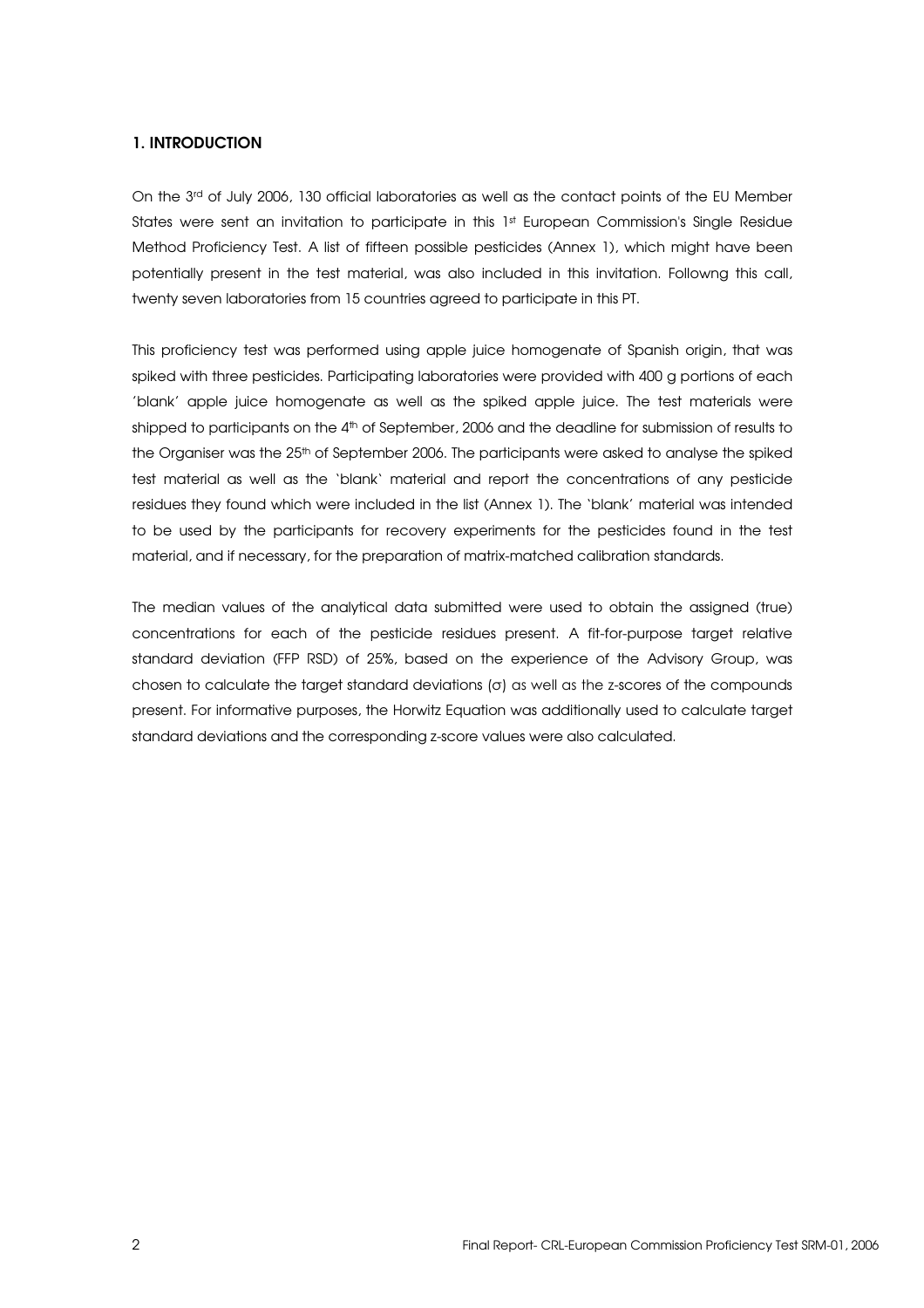## 2. TEST MATERIALS

#### 2.1 Analytical methods

The following analytical methods, described briefly below, were used by the Organisers for the homogeneity and stability tests performed:

- − For organotin pesticides: QuEChERS-method [1, 2], involving extraction with acetonitrile, partitioning following addition of salts, dispersive SPE cleanup using PSA sorbent and determination by LC-MS/MS using a gradient containing 1% formic acid.
- − For acidic pesticides: QuEChERS-method [1, 2], involving extraction with acetonitrile, partitioning after addition of salts, and direct determination by LC-MS/MS.
- − For chlormequat and mepiquat: In-house-method based on [3], involving addition of an isotopically labelled internal standard, extraction with methanol, centrifugation, filtration and direct determinative analysis by LC-MS/MS.

#### 2.2 Preparation of the treated test material

Before preparing the test material, the pesticides and suitable residue levels for the study were selected following recommendations made by the Quality Control Group, which had been specifically appointed for SRM-Proficiency Test 1. Fifty kilograms of apple juice were used in total. Half of the sample, twenty five kilograms, was poured into a large glass beaker,and spiked with the pesticides (chosen by the advisory group), whilst stirring. The mixture was transferred into 5L containers that were rolled over for 24 hours to allow the residues to interact with the matrix. The twenty five liters were then transferred again into the beaker and mixed together intensively using an automatic spinning rotator. A portion was taken and analysed to check the residue levels present in the material. Since the residue levels detected were close to those recommended by the Advisory Group, the test material was sampled. The 400 g samples were weighed out into screw-capped polyethylene plastic bottles, sealed, and stored in a freezer at about - 20 °C prior to distribution to participants.

#### 2.3 Preparation of the 'blank' test material

The apple juice used for the production of the 'blank' test material was subjected to the same treatment as the spiked test material described above.

#### 2.4 Homogeneity test

Ten bottles were randomly chosen from those stored in the freezer and analyses were performed on duplicate portions taken from each bottle. The sequence of analyses was determined using a table of randomly generated numbers. The injection sequence of the 20 extracts was also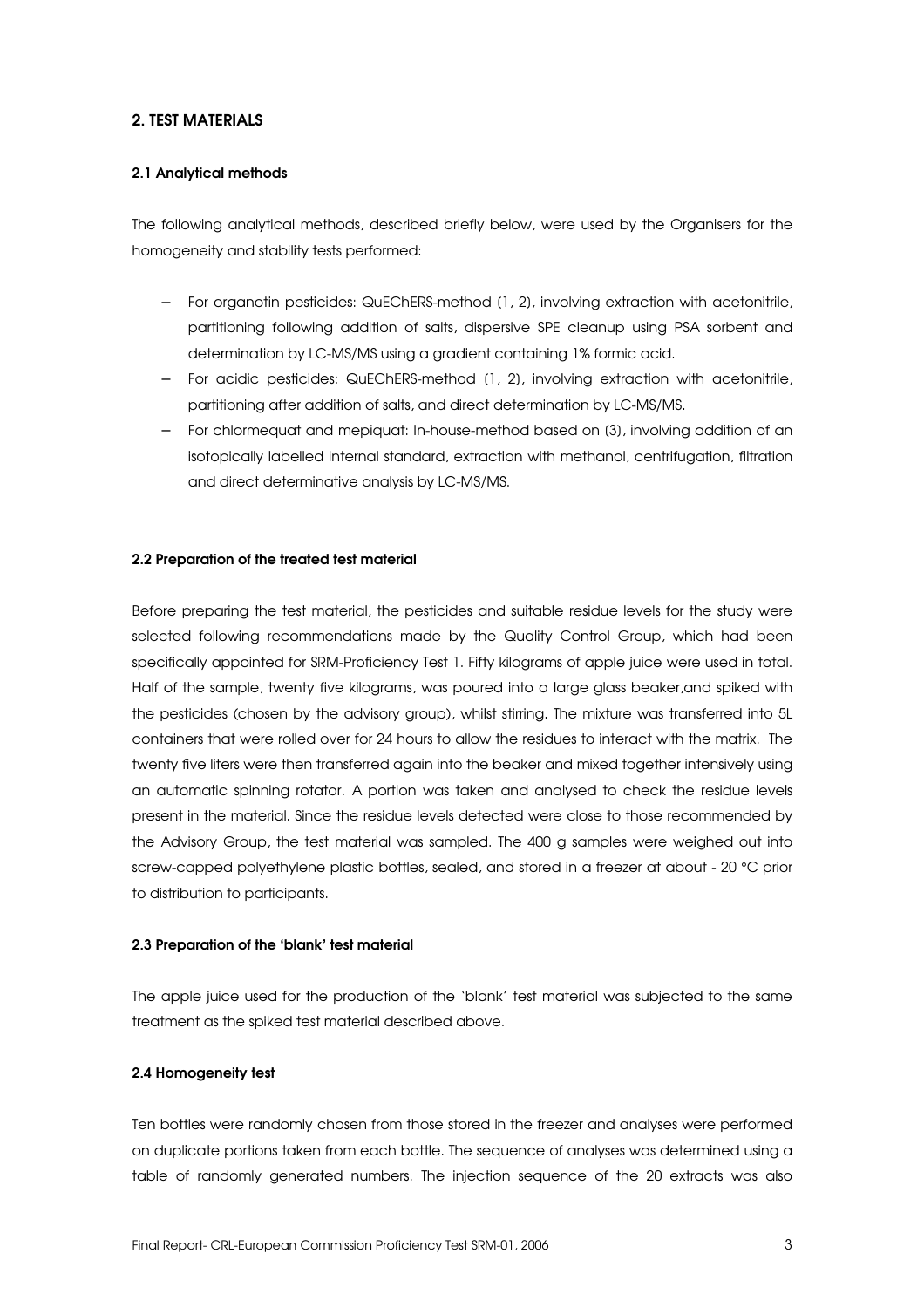randomly chosen in each case. The quantification was performed in each case using a 3-point calibration curve constructed from matrix-matched standards.

The statistical evaluation was performed according to the International Harmonized Protocol published by IUPAC, ISO and AOAC [3]. The individual residue data from the homogeneity tests are given in Appendix1. The results of the statistical analyses are given in Table 2.1. The acceptance criteria for the test material to be sufficiently homogenous for the proficiency test were that F critical > F for (p = 0.05), and that  $S_s/\sigma < 0.3$ , with  $S_s$  being the between sampling standard deviation and  $\sigma$  = RSD (25%) x the mean concentration of each pesticide.

|              | <b>Chlormequat</b><br>(mg/Kg) | <b>Fenbutatin oxide</b><br>(mg/Kg) | <b>MCPA</b><br>(mg/Kg) |  |
|--------------|-------------------------------|------------------------------------|------------------------|--|
| Mean (mg/Kg) | 0.172                         | 0.490                              | 0.366                  |  |
| F critical   | 3.02                          | 3.02                               | 3.02                   |  |
| F            | 2.88                          | 1.06                               | 0.43                   |  |
| $S_s/\sigma$ | 0.10                          | 0.01                               | 0.11                   |  |
| Pass/Fail    | Pass                          | Pass                               | Pass                   |  |

Table 2.1. Statistical evaluation of the homogeneity test data (n = 20 analyses)

Ss: Between Sampling Standard Deviation

## 2.5 Stability tests

The analytical methods described briefly above (in section 2.1) were also used for the stability tests.

The tests were performed on two occasions. On each occasion, a single bottle stored in the freezer at -20°C was chosen randomly and duplicate analyses were performed.

The two occasions were:

- Day 1: coinciding with the first sample shipment, which took place on  $4<sup>th</sup>$ September 2006.
- Day 2: shortly after the deadline for reporting results, on 25<sup>th</sup> September 2006.

The individual results are given in Tables 2.2. In general, these tests did not show any significant decrease in the levels of the three pesticides and demonstrated that the pesticides present in the test material remained stable for the entire duration of the Proficiency Test.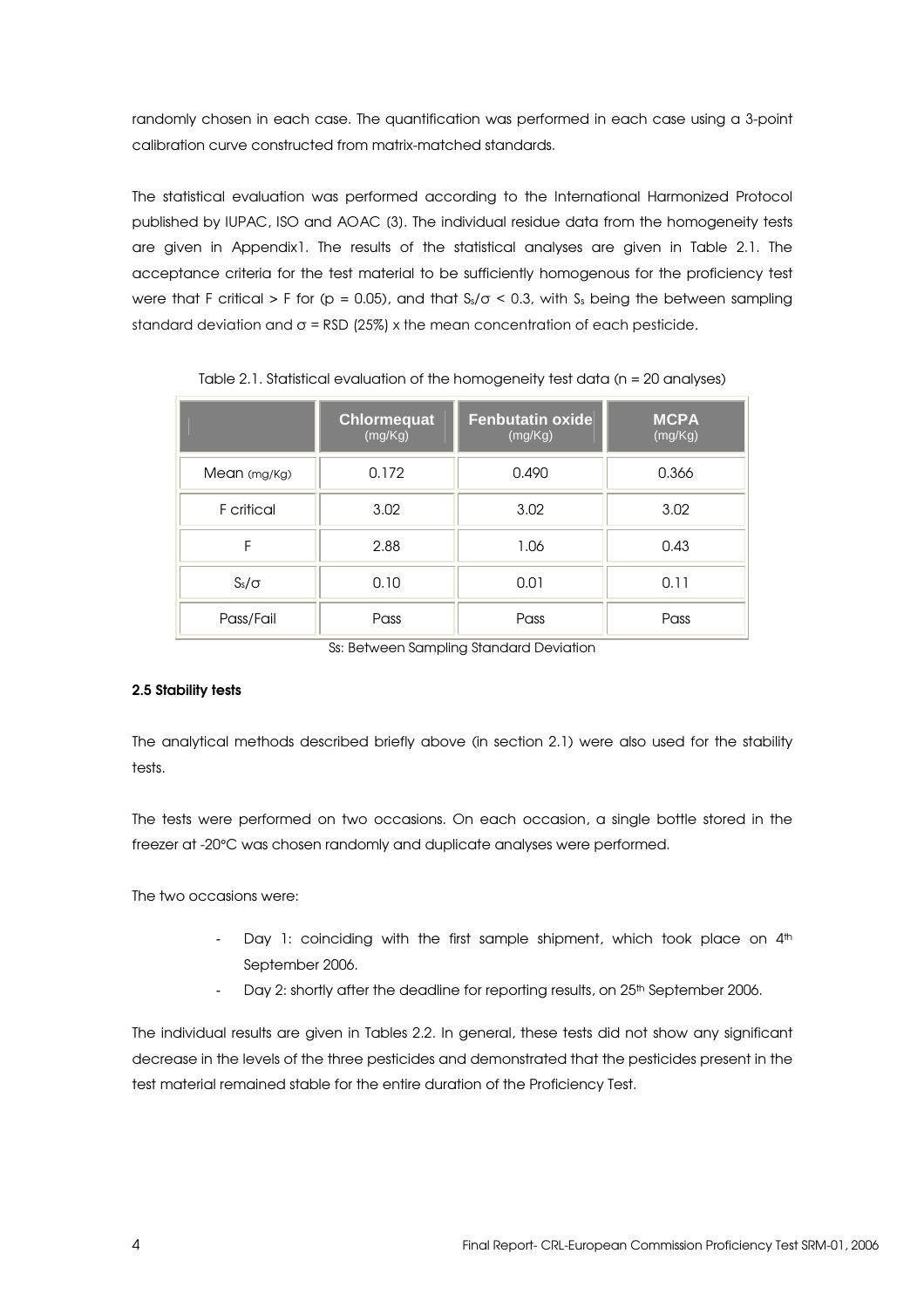|                                   | <b>Chlormequat</b><br>(mg/Kg) | <b>Fenbutatin oxide</b><br>(mg/Kg) | <b>MCPA</b><br>(mg/Kg) |
|-----------------------------------|-------------------------------|------------------------------------|------------------------|
| Day 1<br>(1 <sup>st</sup> sample) | 0.167                         | 0.497                              | 0.36                   |
| Day 1<br>(2 <sup>nd</sup> sample) | 0.168                         | 0.495                              | 0.363                  |
| Mean 1                            | 0.168                         | 0.496                              | 0.362                  |
| Day 2<br>(1 <sup>st</sup> sample) | 0.176                         | 0.493                              | 0.39                   |
| Day 2<br>(2 <sup>nd</sup> sample) | 0.173                         | 0.487                              | 0.328                  |
| Mean 2                            | 0.175                         | 0.490                              | 0.359                  |
| $(M1-M2)/M1$                      | 0.042                         | 0.012                              | $-0.007$               |
| %                                 | 4.18                          | 1.2                                | 0.69                   |

Table 2.2. Statistical test to demonstrate stability

#### 2.6 Distribution of test material and protocol to participants

One bottle of treated test sample and one bottle of 'blank' material were shipped to each participant in boxes containing dry ice. The samples were sent on the 4<sup>th</sup> September, 2006.

Following the receipt of the Application Form by each participant a laboratory code was given and all relevant documents (see Annex 1) including forms for reporting the receipt and condition of the samples as well as for reporting the final results and the analytical methods used were sent by e-mail to all participant laboratories. This ensured that confidentiality was maintained throughout the entire duration of this SRM-Proficiency Test. These documents were also uploaded on to the SRM-EUPT 1 web page constructed especially for this Proficiency Test.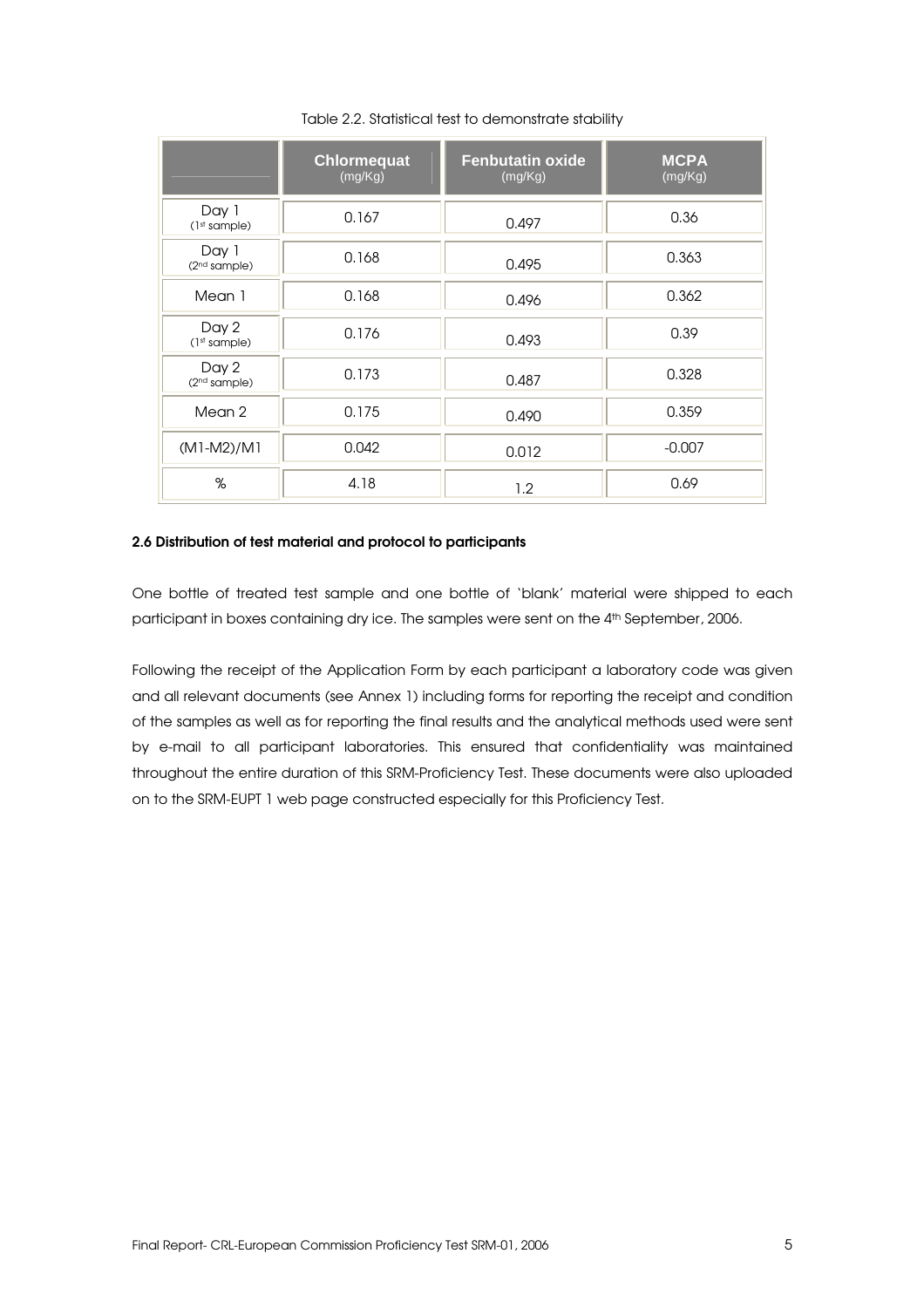## 3. STATISTICAL METHODS

#### 3.1 False positives and negatives

#### 3.1.1 False positives

In principle, results indicating the presence of pesticides that were included in the pesticide list, and which were (i) not used in the preparation of the test material, (ii) and not detected by the organiser, even following a repeat analysis, were treated as false positives, if they were reported at concentrations at or above the MRPL stipulated by the Organiser. Results reported that were lower than 0.01mg/Kg were ignored by the Organiser and not considered as false positives. No zscore value was calculated for these results.

#### 3.1.2 False negatives

Results for pesticides that were not reported by the laboratories, although they were used by the Organiser to treat the test material and were subsequently detected at, or above, the MRPL by the Organiser (and the majority of participating laboratories) were considered to be false negatives. z-Scores were not only calculated for all pesticides detected at levels exceeding the MRPL but also for the false negatives, in the latter case using the MRPL for calculation.

#### 3.2 Estimation of the assigned values

To establish the assigned values, the median levels of all the reported results, excluding the outliers, were used. Individual results without any absolute values reported, such as detected (D), were ignored.

#### 3.3 Fixed target standard deviation (fit-for-purpose, FFP)

To assign the target standard deviations for each individual pesticide, a fixed relative standard deviation (fit-for-purpose, FFP) was used. Based on previous experience and recommendations by the Advisory Group and also as a conclusion from the discussion session on proficiency testing at EPRW 2004 in Stockholm, Sweden, the fixed relative standard deviation (FFP RSD) was considered to be 25 %. The target standard deviation (σ) for each individual pesticide was calculated by multiplying this FFP RSD by the assigned value. In addition, the concentration dependent Horwitz standard deviation was also calculated for informative purposes. This value was multiplyed by the median value to obtain the (Horwitz) target standard deviation.

#### 3.4 z-Scores

A z-score for each laboratory/pesticide combination is calculated according to the following equation:

```
z = (x-X) / \sigma Eq.1
```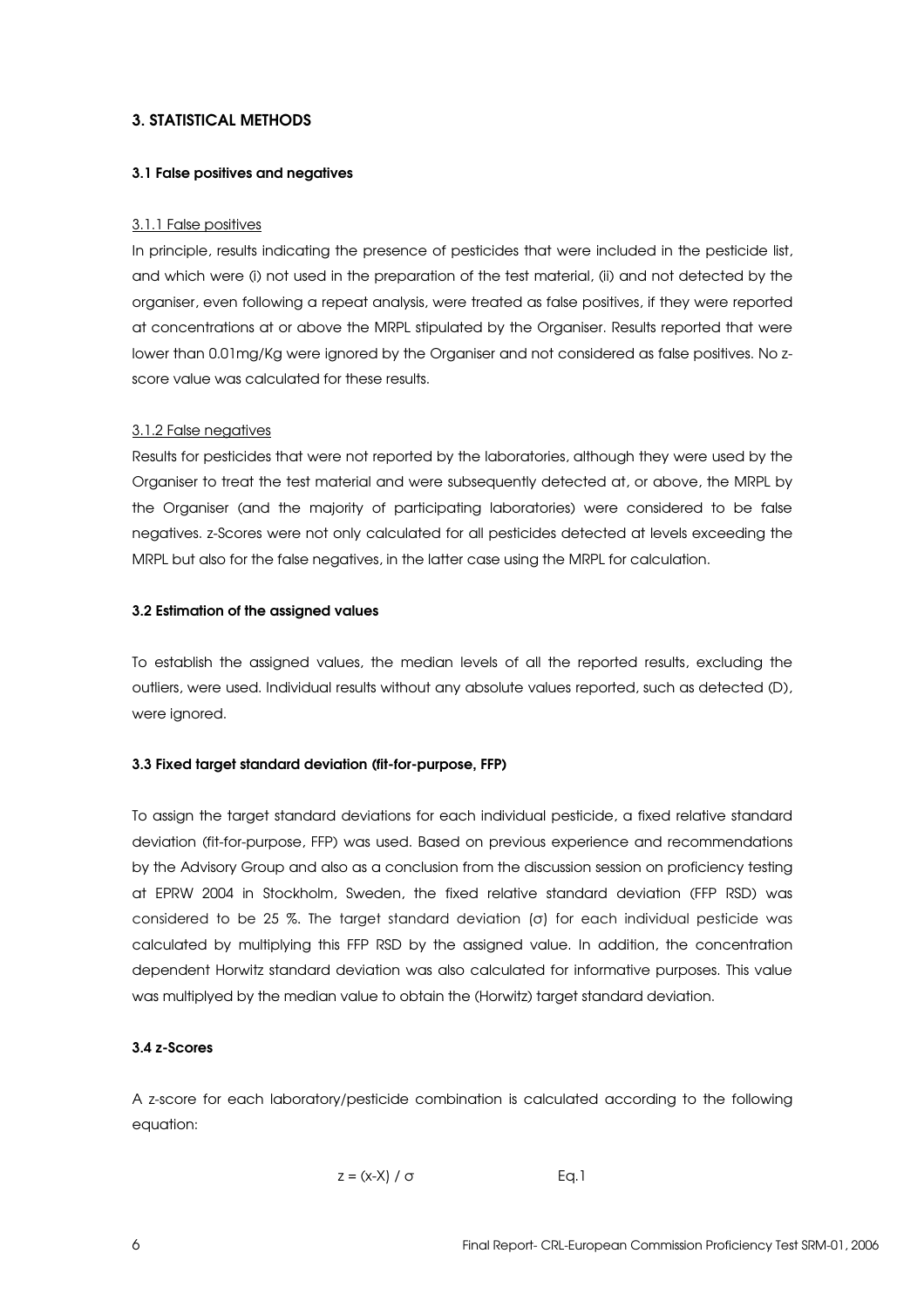Where:

- x is the result reported by the participant or the MRPL for those labs not having detected the pesticide present in the sample
- X is the assigned value or true concentration
- $\bullet$   $\circ$  is the target standard deviation obtained by multiplying the median by the FFP RSD of 25%
- $\bullet$   $\sigma$ H is the target standard deviation calculated using the Horwitz equation

z-Score classification is as follows:

| $ 7  \leq 2$ | Acceptable   |
|--------------|--------------|
| 2 <  z  < 3  | Questionable |
| z  > 3       | Unacceptable |

- Any z-score values of |z|> 5 is reported as '+5', or '-5'.
- No calculation of z-score is performed for any false positive result.
- For false negatives, the MRPL is used to calculate the z-score and whether it should be included or not in a graphical representation is being considered.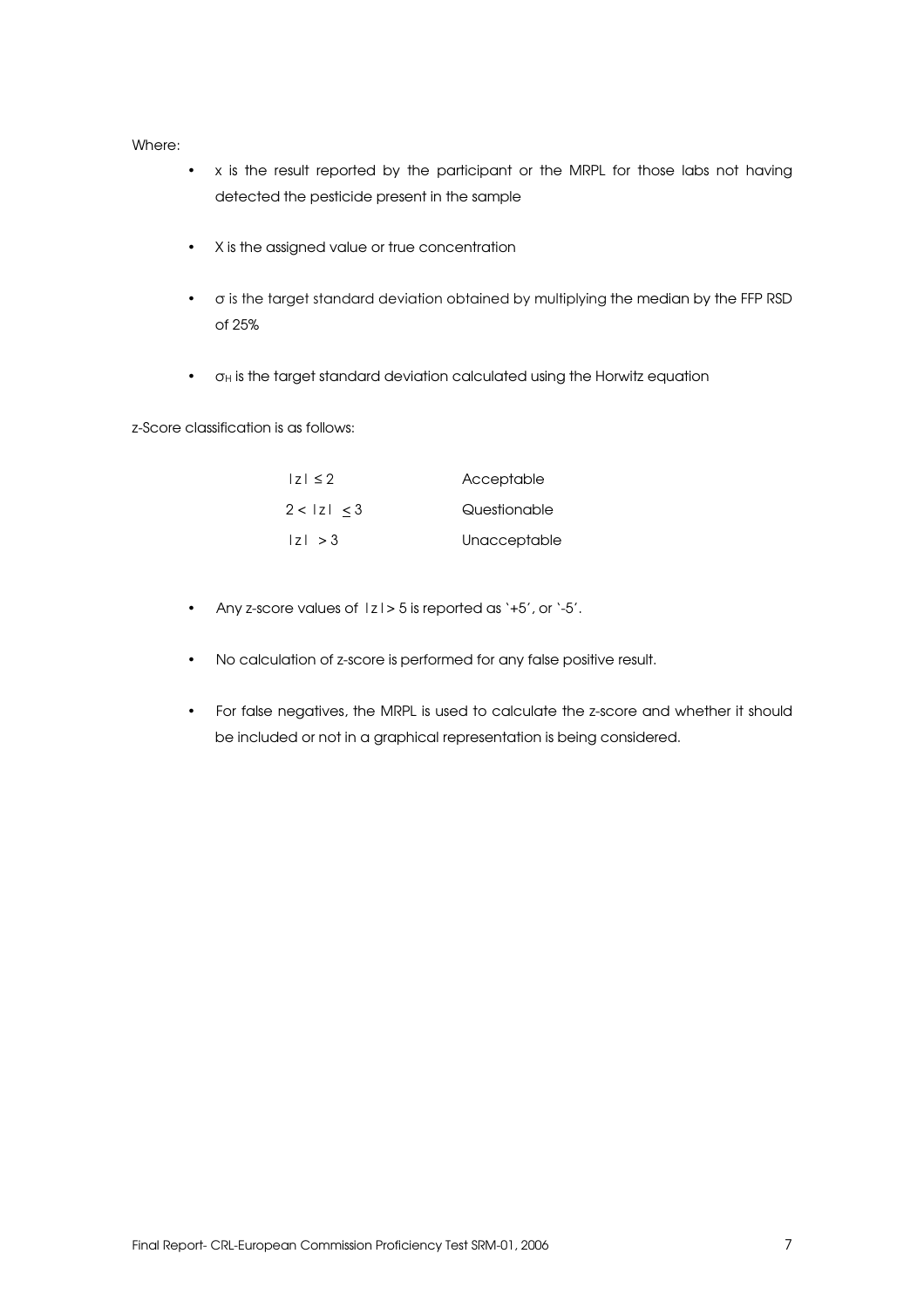## 4. RESULTS

### 4.1 Summary of results reported

Twenty seven laboratories agreed to participate in this proficiency test and three of them did not submit results.

The results of these participating laboratories are presented in this report.

A summary of the results reported can be seen below in Table 4.1.

| <b>Pesticides</b> | No. of<br>Reported<br><b>Results</b> | No. of<br><b>Reported NA</b> | No. of<br>Reported ND<br>(False negatives) | % of the Total<br>Reported<br><b>Results</b> * |
|-------------------|--------------------------------------|------------------------------|--------------------------------------------|------------------------------------------------|
| Chlormeguat       | 23                                   |                              |                                            | 96                                             |
| Fenbutatin oxide  | 5                                    | 19                           | 0                                          | 21                                             |
| <b>MCPA</b>       | 10                                   | 14                           |                                            |                                                |

Table 4.1 Summary of Results

\* The % of the total results has been calculated using the number of reported results from the total number of laboratories submitting results.

NA = Not analysed ND = Not detected

The laboratories that agreed to participate are listed in Annex 2. All data reported by the participants is shown in the appendices. The analytical results reported can be seen in Appendix 3 and 7, the recoveries achieved and the analytical methods used are shown in Appendix 7. For an explanation of the symbols used in these tables, see Annex 1.

### 4.1.1 False positives

No false positives were reported.

#### 4.1.2 False negatives

Pesticides actually present in the test material but reported as not detected (ND), would have been considered to be false negatives. No false negatives were reported.

### 4.2 Assigned values and target standard deviations

To establish the assigned values, the medians of all the reported results were used. A statistical programme was used to calculate the medians. In the case of MCPA one value was excluded from the median calculation since it was very distant from the second largest result reported. However, the median would not have been significantly changed even if this outlier had been included. All median values for all pesticides can be seen in Table 4.2.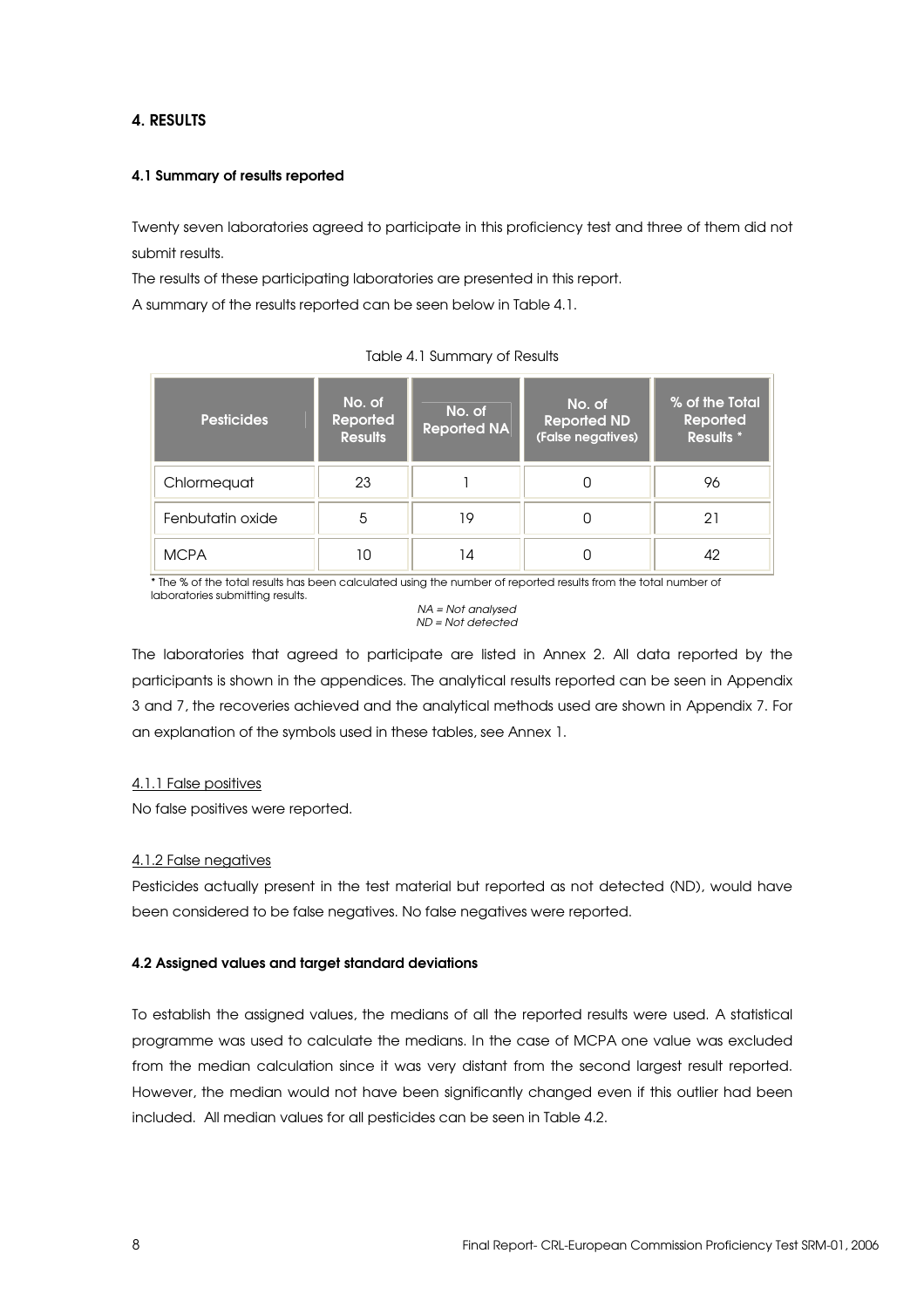There were not enough results reported for fenbutatin oxide to allow a statistical treatment. Therefore no z-score values were calculated for the laboratories reporting this pesticide. The target standard deviation was obtained using a fixed FFP RSD value of 25%. In parallel, a robust standard deviation (Qn) as well as the concentration dependent Horwitz RSDs were also calculated for informative purposes. These RSDs can be seen in Table 4.2.

| <b>Pesticides</b>    | <b>MPRL</b><br>(mg/Kg) | <b>Median</b><br>(mg/Kg) | <b>FFP RSD</b><br>(%)    | <b>Horwitz RSD</b><br>$(\%)$ | <b>Qn RSD</b><br>(%) |
|----------------------|------------------------|--------------------------|--------------------------|------------------------------|----------------------|
| Chlormequat          | 0.05                   | 0.171                    | 25                       | 2.                           | 16                   |
| Fenbutatin<br>Oxide* | 0.05                   | $\overline{\phantom{0}}$ | $\overline{\phantom{0}}$ | -                            | -                    |
| <b>MCPA</b>          | 0.05                   | 0.315                    | 25                       | 19                           | 23                   |

Table 4.2 Median values and RSDs for all pesticides present in the test material

\* no calculations performed because of too few results reported

#### 4.3 Assessment of laboratory performance

#### 4.3.1 z-Scores

z-Scores have been calculated for chlormequat and MCPA in two different ways;

- 1) Using the FFP RSD of 25%; Appendix 3 shows the individual z-scores together with the median for each laboratory and pesticide, and Appendix 4 - the corresponding graphs.
- 2) Using Horwitz Equation; Appendix 5 shows the individual z-scores together with the median for each laboratory and pesticide and Appendix 6 - the corresponding graphs.

Each compound was treated individually and, unlike the PTs for multiresidue methods, no laboratory ranking based on Weighted Summed z-Scores (WSZ) were calculated.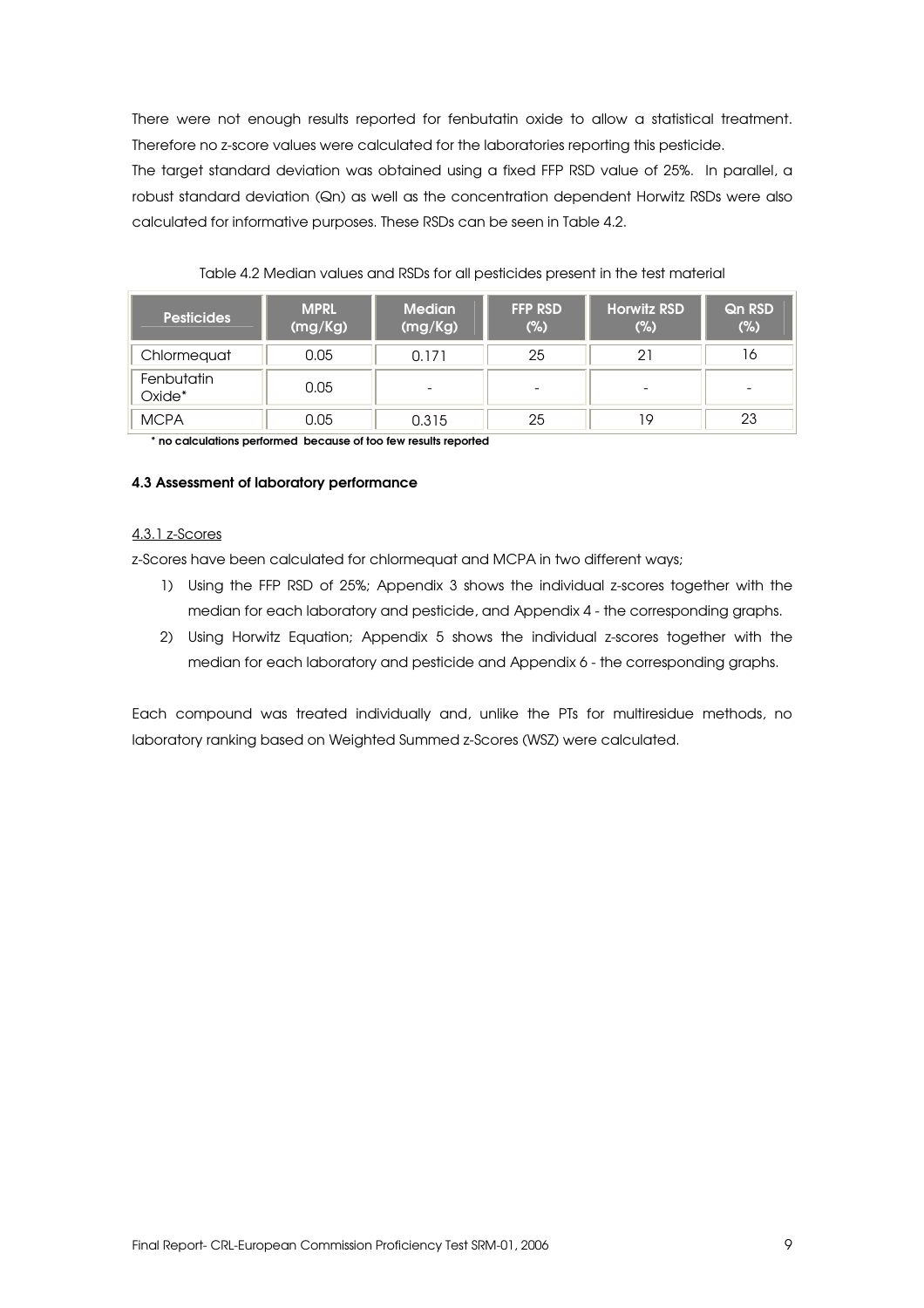#### 5. CONCLUSIONS

As this was the first proficiency test for single residue methods, it was decided to keep the list of pesticides to be sought (pesticide list) small and to spike the test sample with only a few compounds at relatively high concentrations. Also, the test material chosen, apple juice, was considered to be of low analytical difficulty.

In total, twenty seven laboratories from 15 countries applied to participate in this test and twenty four of them submited results.

The pesticide list contained analytes from 3 different classesof pesticides (quarternary ammonium pesticides, organotin-pesticides and phenoxyacid pesticides) each potentially requiring separateextraction/clean-up procedures. The test material was spiked with one compound per group namely chlormequat, fenbutatin oxide, and MCPA.

Chlormequat, which is included in the EU-monitoring programme was analysed by 23 of the 24 participating laboratories. Ten laboratories submitted results for MCPA, but only 5 for fenbutatin oxide (plus one reporting a semi-quantitative result). No median values or z-scores were calculated for the latter due to the small number of results reported.

The participaton in the proficiency test and the number of reported results may have been rather low, but the overall accuracy of the reported results was outstanding compared with previous PTs involving multiresidue analysis. Irrespective of which RSD was used for calculation (FFP RSD of 25 % or Horwitz RSD), all results for chlormequat, and all but one for MCPA, were within the satisfactory range (z< +/-2). No false positive and no false negative results were reported.

The relatively low participation rate in this proficiency test indicates that the use of single residue or group specific methods in the EU member states may still be rather limited. This is surely related to the fact that such methods often involvee laborious and troublesome sample preparation steps or require special instrumentation which in many laboratories is either non-existent or is fully occupieded with other analyses. If at all, single residue methods are often only performed when they are specifically required (e.g. when these pesticides are included in the monitoring list). The fact that this PT was organized at short notice (just two months before sending the samples) has also contributed to the low participation, as laboratories did not have time to establish the methods required.

In any case it is obvious, that appropriate measures should be taken to ensure that compounds currently not amenable to multiresidue methods are also satisfactorily monitored. Such measures may include the development and validation of simple-to-use, fast and cheap methodologies for such compounds.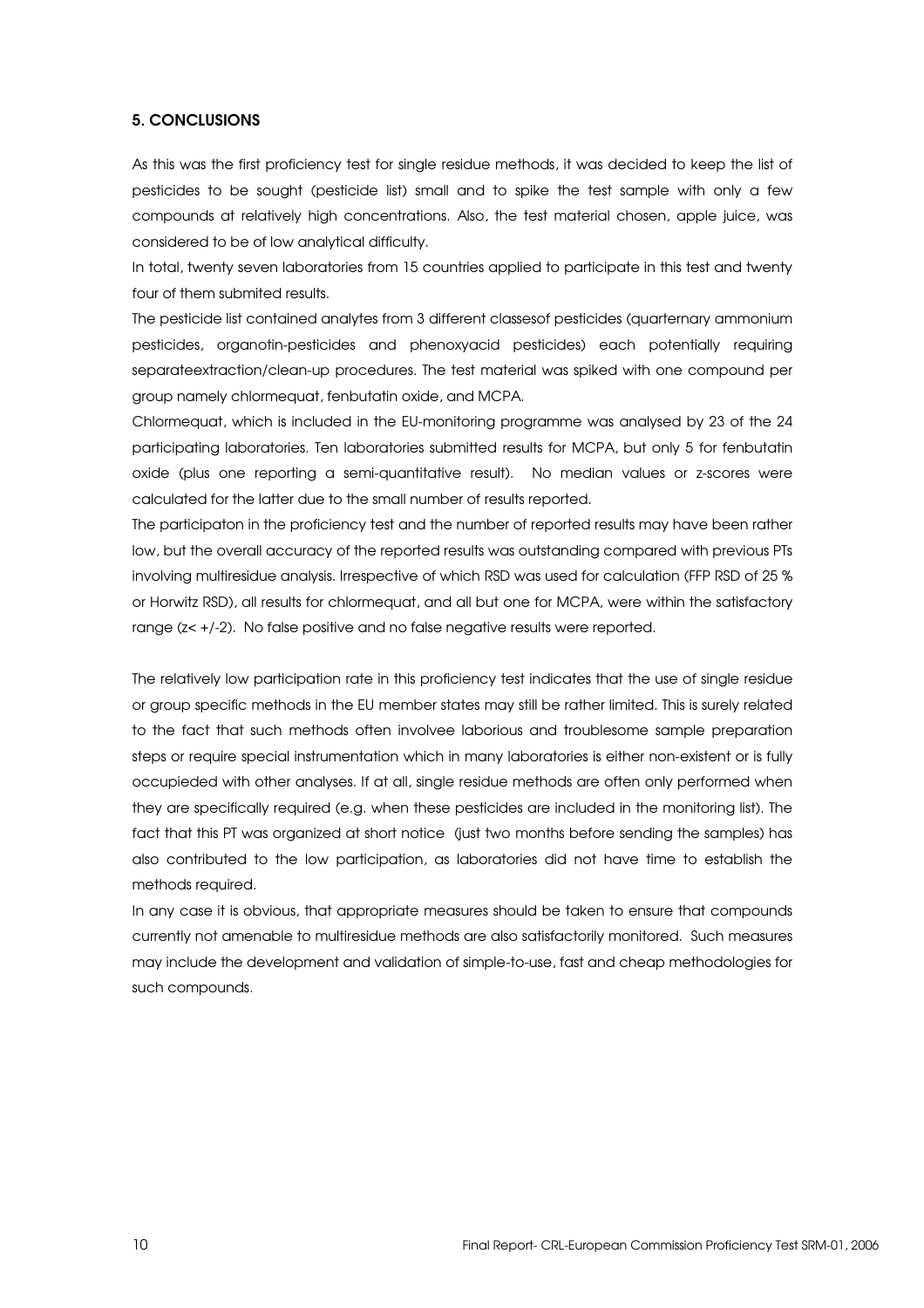#### 6. SUGGESTIONS FOR FUTURE WORK

Proficiency tests for pesticide residues using single residue methods should continue to be performed in the future for various important pesticides and commodities. In future PTs the list of pesticides to be sought for should be distributed to the labs well in advance of the test, so that laboratories have time to include new pesticides in their scope.

In the 4<sup>th</sup> revision the Quality Control Procedures for Pesticide Residue Analysis (SANCO 10232/2006), labs are allowed to use a default expanded uncertainty value of 50% for results obtained with multiresidue methods (derived from the FFP RSD of 25% and using a 95% confidence level). The document, however, also provides for the use of lower expanded uncertainty values for results obtained using single residue methods (in particular if stable isotopically labelled internal standards are used), and if this is supported by interlaboratory reproducibility RSDs that are lower than 25%. The current results for chlormequat (where isotopically labelled internal standards were mainly used) showed an interlaboratory RSD (Qn-RSD) of 16%, which indicates that the setting of a lower default expanded uncertainty value would indeed be feasible. On the other hand, it should be taken into consideration that these results were generated by very experienced laboratories which are not necessarily truly representive of all official laboratories within the EU.. Additional proficiency tests with chlormequat and other compounds, as well as with other types of commodities, should be performed in the future in order to collect enough data to reinforce this conclusion.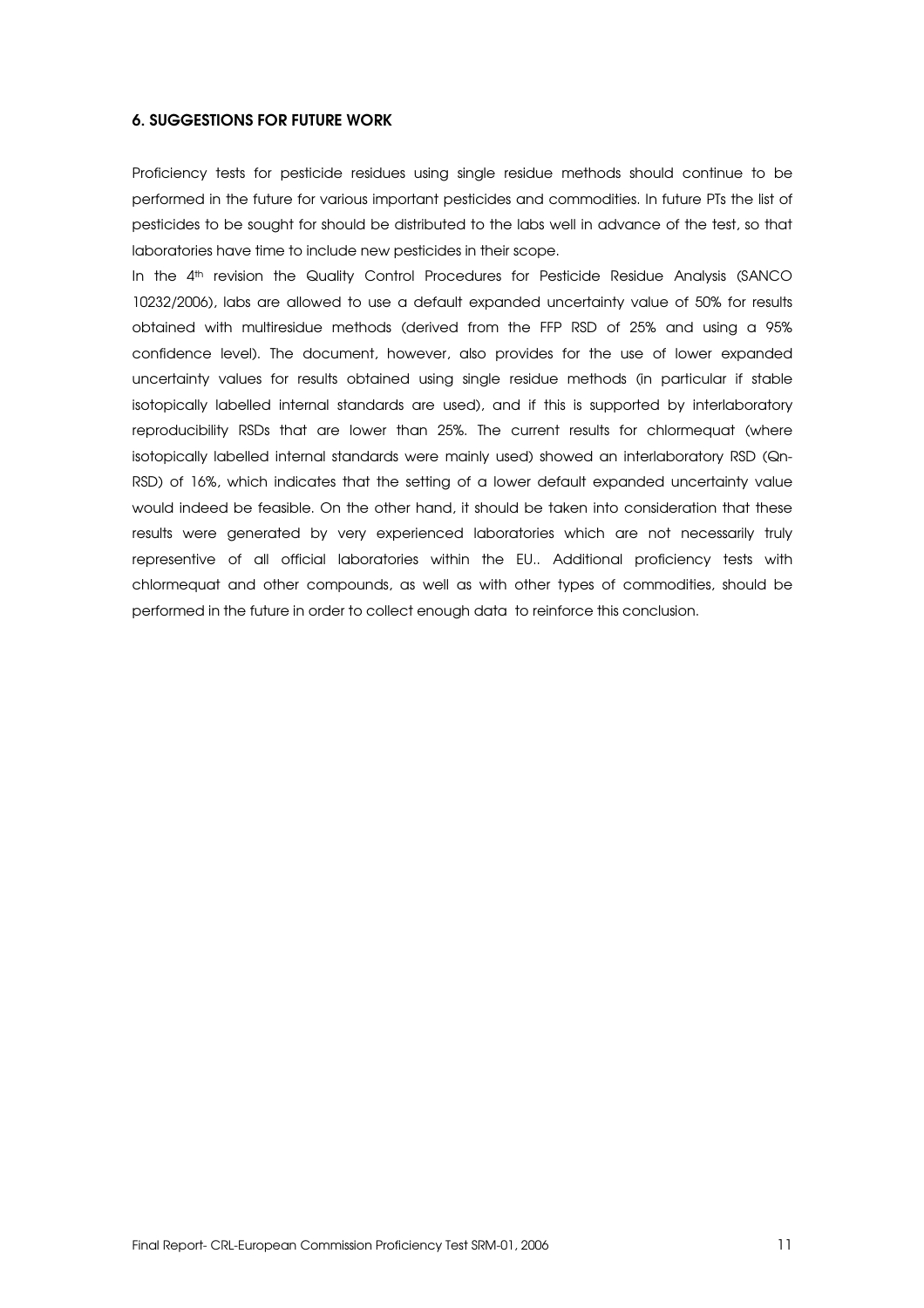## 7. REFERENCES

- 1. CEN/TC 275/WG 4 N 0236 Foods of plant origin Determination of pesticide residues using GC-MS and/or LC-MS(/MS) following acetonitrile extraction/partitioning and cleanup by dispersive SPE— QuEChERS method
- 2. M. Anastassiades, S. J. Lehotay, D. Stajnbaher, F. J. Schenck: Fast and Easy Multiresidue Method Employing Acetonitile Extraction/Partitioning and "Dispersive Solid-Phase Extraction" for the Determination of Pesticide Residues in Produce, J. AOAC Int., 86 (2003) 412-431
- 3. Amtliche Sammlung von Untersuchungsverfahren nach § 64 LFGB L 00.00-76, Untersuchung von Lebensmitteln - Bestimmung von Chlormequat und Mepiquat in Lebensmitteln mittels HPLC-MS/MS
- 4. Thompson M., Ellison S. L. R. and Wood R., The International Harmonized Protocol for the Proficiency Testing of Analytical Chemistry Laboratories. Pure & Appl. Chem., Vol.78, No. 1, pp. 145-196, 2006.
- 5. Fearn T. And Thompson M. A new test for sufficient homogeneity. Analyst , 2001, 126
- 6. Muller C H and Uhlig S, Biometrijka, 88 (2001), 353-336, Estimation of Variance components with high breakdown point and high efficiency.
- 7. Guidelines for the Requirements for the Compretence of Providers of Proficiency Testing Schemes, ILAC G-13:2000
- 8. Proficiency testing by interlaboratory comparisons. Development and operation of proficiency testing schemes: UNE 66543-1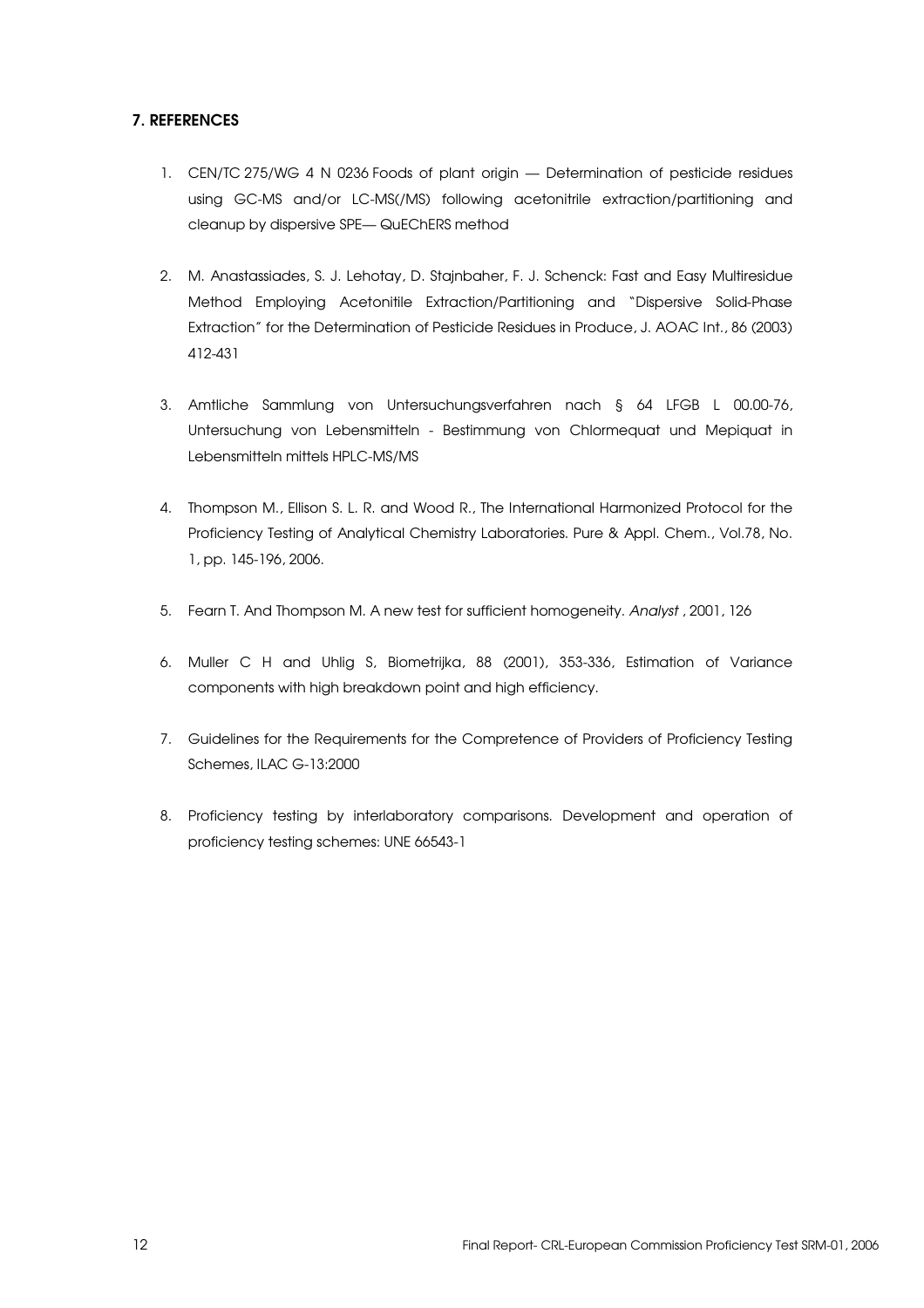## 8. ACKNOWLEDGEMENTS

The Organiser is grateful to the European Commission for funding this 1st Single Residue Method European Proficiency Test.

The Organiser wishes to thank the members of the Scientific Committee for their invaluable and knowledgeable advice.

The Organiser wishes to give a special thank-you to Almeria University.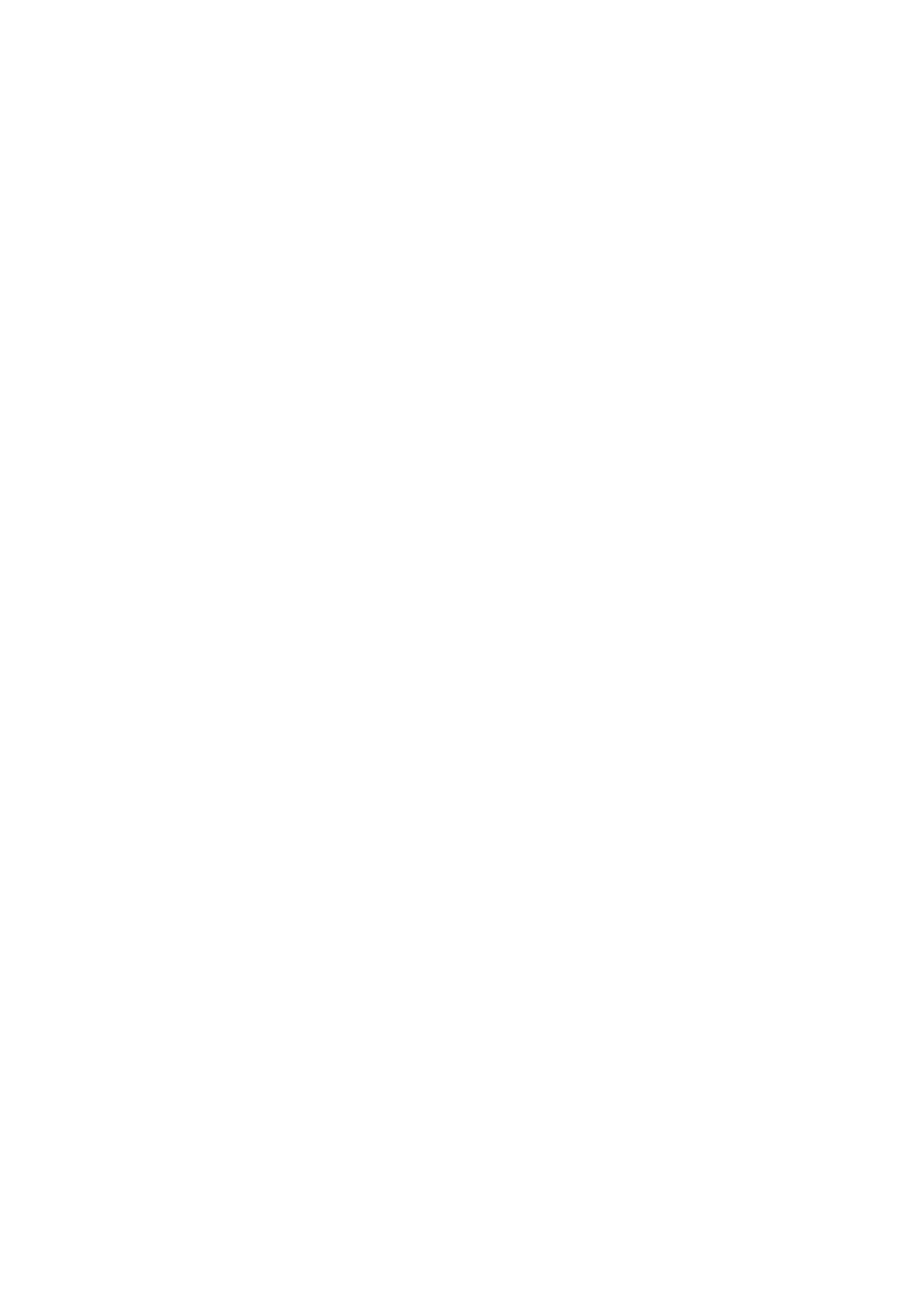## APPENDIX 1. Homogeneity Data

| Chlormequat<br>(mg/Kg) |           |           |  |  |  |  |
|------------------------|-----------|-----------|--|--|--|--|
| Sample                 | Portion 1 | Portion 2 |  |  |  |  |
| 1                      | 0.167     | 0.168     |  |  |  |  |
| $\overline{2}$         | 0.181     | 0.178     |  |  |  |  |
| 3                      | 0.165     | 0.171     |  |  |  |  |
| 4                      | 0.169     | 0.179     |  |  |  |  |
| 5                      | 0.162     | 0.166     |  |  |  |  |
| 6                      | 0.176     | 0.183     |  |  |  |  |
| 7                      | 0.167     | 0.174     |  |  |  |  |
| 8                      | 0.178     | 0.167     |  |  |  |  |
| 9                      | 0.169     | 0.167     |  |  |  |  |
| 10                     | 0.165     | 0.168     |  |  |  |  |

| <b>Fenbutatin Oxide</b><br>(mg/Kg) |           |           |  |  |  |
|------------------------------------|-----------|-----------|--|--|--|
| Sample                             | Portion 1 | Portion 2 |  |  |  |
|                                    | 0.500     | 0.500     |  |  |  |
| 2                                  | 0.481     | 0.498     |  |  |  |
| 3                                  | 0.500     | 0.485     |  |  |  |
| 4                                  | 0.492     | 0.479     |  |  |  |
| 5                                  | 0.483     | 0.475     |  |  |  |
| 6                                  | 0.499     | 0.500     |  |  |  |
| 7                                  | 0.494     | 0.477     |  |  |  |
| 8                                  | 0.504     | 0.477     |  |  |  |
| 9                                  | 0.481     | 0.485     |  |  |  |
| 10                                 | 0.492     | 0.499     |  |  |  |

|                | <b>MCPA</b><br>(mg/Kg) |           |
|----------------|------------------------|-----------|
| Sample         | Portion 1              | Portion 2 |
| ٦              | 0.390                  | 0.358     |
| $\overline{2}$ | 0.361                  | 0.364     |
| 3              | 0.372                  | 0.387     |
| 4              | 0.364                  | 0.336     |
| 5              | 0.387                  | 0.379     |
| 6              | 0.369                  | 0.346     |
| 7              | 0.365                  | 0.387     |
| 8              | 0.344                  | 0.381     |
| 9              | 0.392                  | 0.358     |
| 10             | 0.360                  | 0.363     |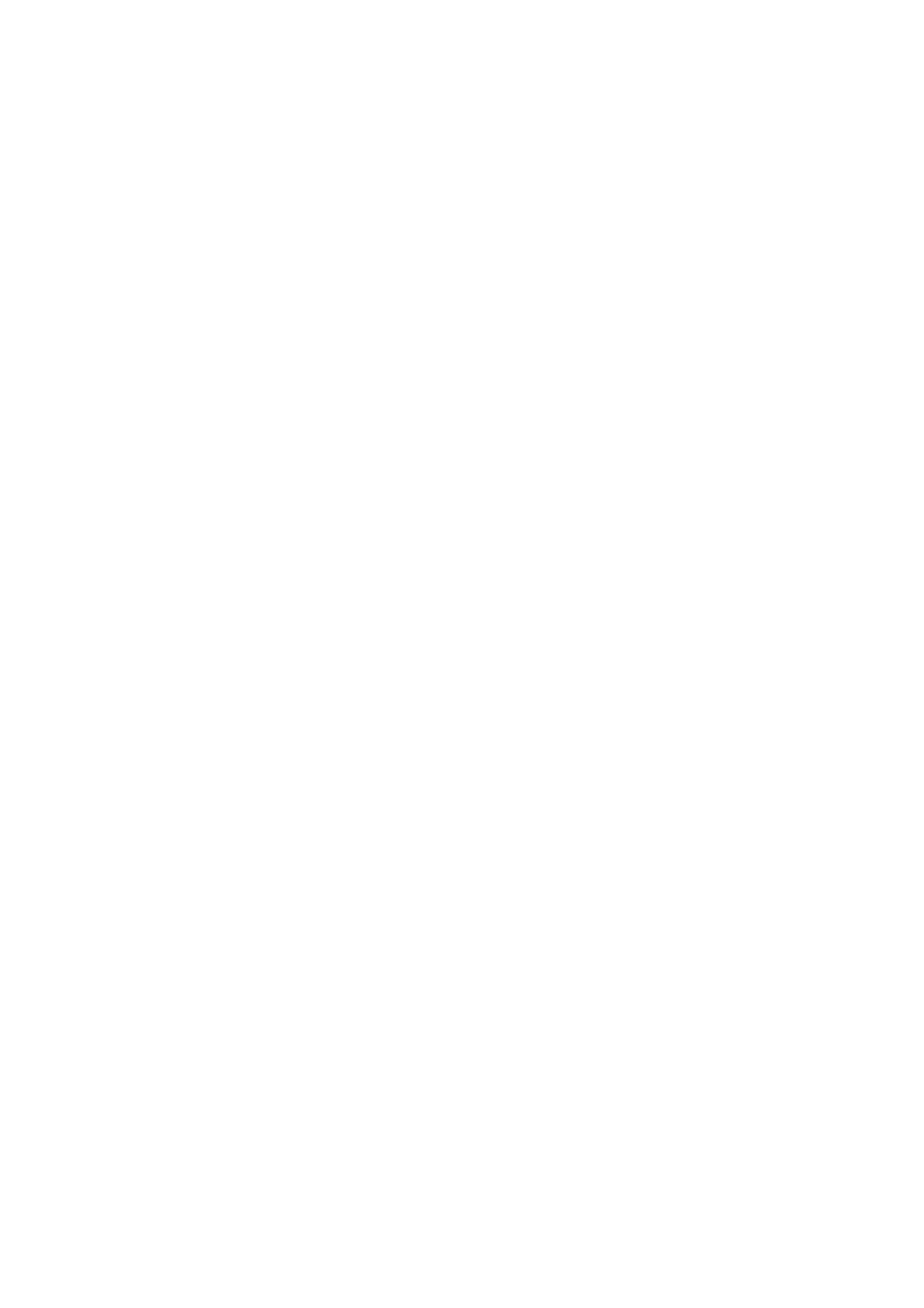Results presented as histograms:



Chlormequat

**MCPA** 

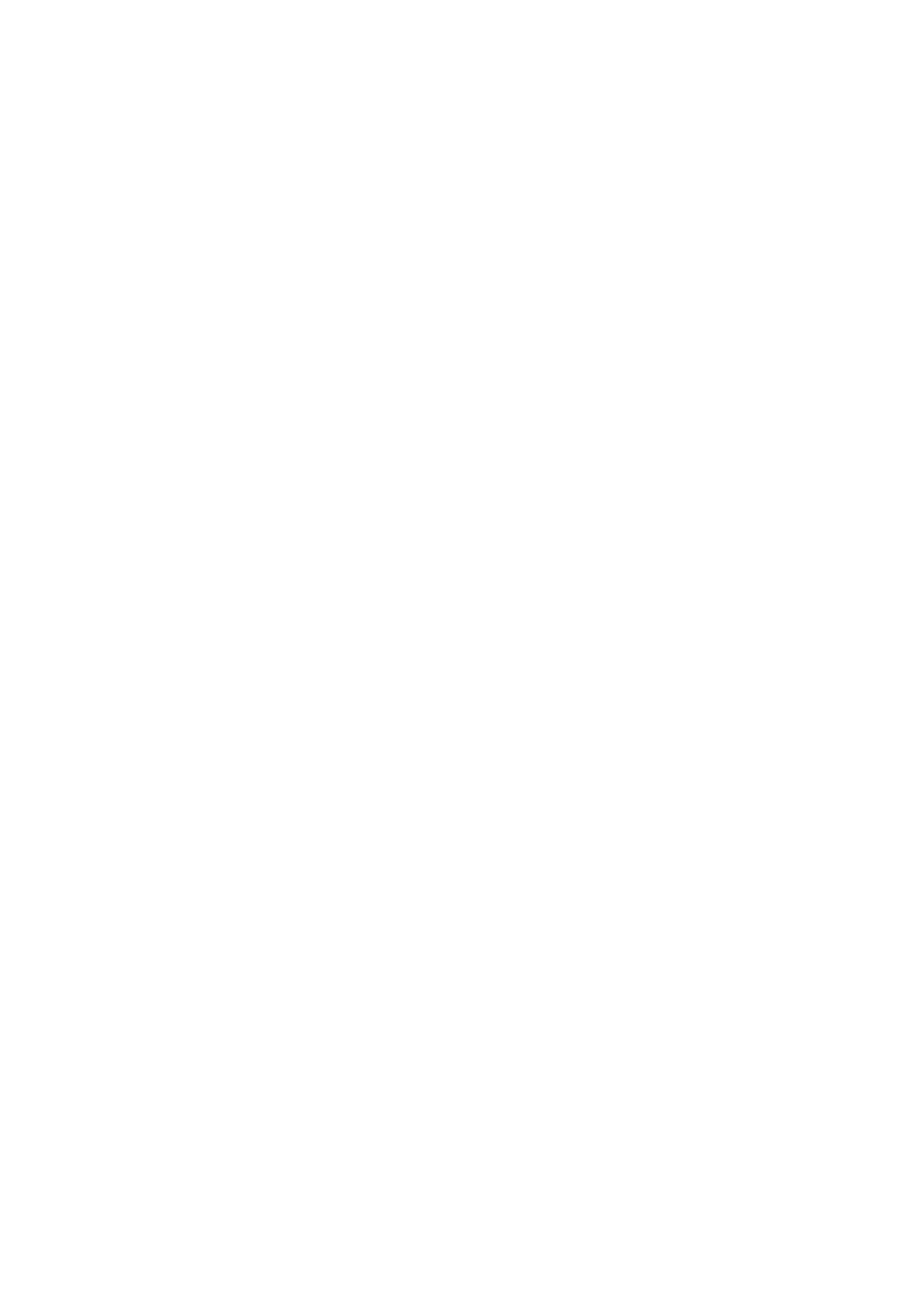| Lab Code                | Chlormequat |                          | Fenbutatin oxide    | No z-Score calculation | <b>MCPA</b> |                          |
|-------------------------|-------------|--------------------------|---------------------|------------------------|-------------|--------------------------|
| <b>MRPL</b><br>(mg/kg)  | 0.05        |                          | 0.05                |                        | 0.05        |                          |
| Median<br>(mg/kg)       | 0.171       | z-Score<br>(FFP RSD 25%) |                     |                        | 0.315       | z-Score<br>(FFP RSD 25%) |
| Spiked Level<br>(mg/kg) | 0.156       |                          | 0.490               |                        | 0.361       |                          |
| 1                       | 0.172       | 0.0                      | 0.482               |                        | 0.306       | $-0.1$                   |
| $\overline{2}$          | 0.126       | $-1.1$                   | <b>NA</b>           |                        | <b>NA</b>   |                          |
| $\mathfrak{S}$          |             |                          | No Results Reported |                        |             |                          |
| $\sqrt{4}$              | <b>NA</b>   |                          | <b>NA</b>           |                        | 0.390       | 1.0                      |
| $\sqrt{5}$              | 0.185       | 0.3                      | <b>NA</b>           |                        | <b>NA</b>   |                          |
| $\boldsymbol{6}$        | 0.236       | 1.5                      | <b>NA</b>           |                        | <b>NA</b>   |                          |
| $\overline{7}$          | 0.210       | 0.9                      | <b>NA</b>           |                        | 0.710       | 5.0                      |
| $\,8\,$                 | 0.158       | $-0.3$                   | 0.464               |                        | 0.286       | $-0.4$                   |
| 9                       | 0.183       | 0.3                      | 0.490               |                        | 0.402       | 1.1                      |
| 10                      | 0.172       | 0.0                      | <b>NA</b>           |                        | 0.324       | 0.1                      |
| 11                      | 0.141       | $-0.7$                   | <b>NA</b>           |                        | 0.337       | 0.3                      |
| 12                      | 0.163       | $-0.2$                   | <b>NA</b>           |                        | <b>NA</b>   |                          |
| 13                      | 0.189       | 0.4                      | 0.400               |                        | 0.257       | $-0.7$                   |
| 14                      | 0.169       | 0.0                      | <b>NA</b>           |                        | <b>NA</b>   |                          |
| 15                      | 0.197       | 0.6                      | <b>NA</b>           |                        | <b>NA</b>   |                          |
| 16                      | 0.174       | 0.1                      | <b>NA</b>           |                        | <b>NA</b>   |                          |
| 17                      |             |                          | No Results Reported |                        |             |                          |
| 18                      | 0.171       | 0.0                      | <b>NA</b>           |                        | <b>NA</b>   |                          |
| 19                      | 0.162       | $-0.2$                   | 0.610               |                        | <b>NA</b>   |                          |
| 20                      | 0.160       | $-0.3$                   | <b>NA</b>           |                        | <b>NA</b>   |                          |
| 21                      | 0.172       | 0.0                      | <b>NA</b>           |                        | 0.271       | $-0.6$                   |
| 22                      |             |                          | No Results Reported |                        |             |                          |
| 23                      | 0.142       | $-0.7$                   | <b>NA</b>           |                        | <b>NA</b>   |                          |
| 24                      | 0.131       | $-0.9$                   | <b>NA</b>           |                        | <b>NA</b>   |                          |
| 25                      | 0.171       | 0.0                      | <b>NA</b>           |                        | 0.305       | $-0.1$                   |
| 26                      | 0.170       | 0.0                      | <b>NA</b>           |                        | <b>NA</b>   |                          |
| $27\,$                  | 0.132       | $-0.9$                   | NA                  |                        | <b>NA</b>   |                          |

## Results given by the laboratories (mg/kg) and their calculated

z-score value using FFP RSD 25%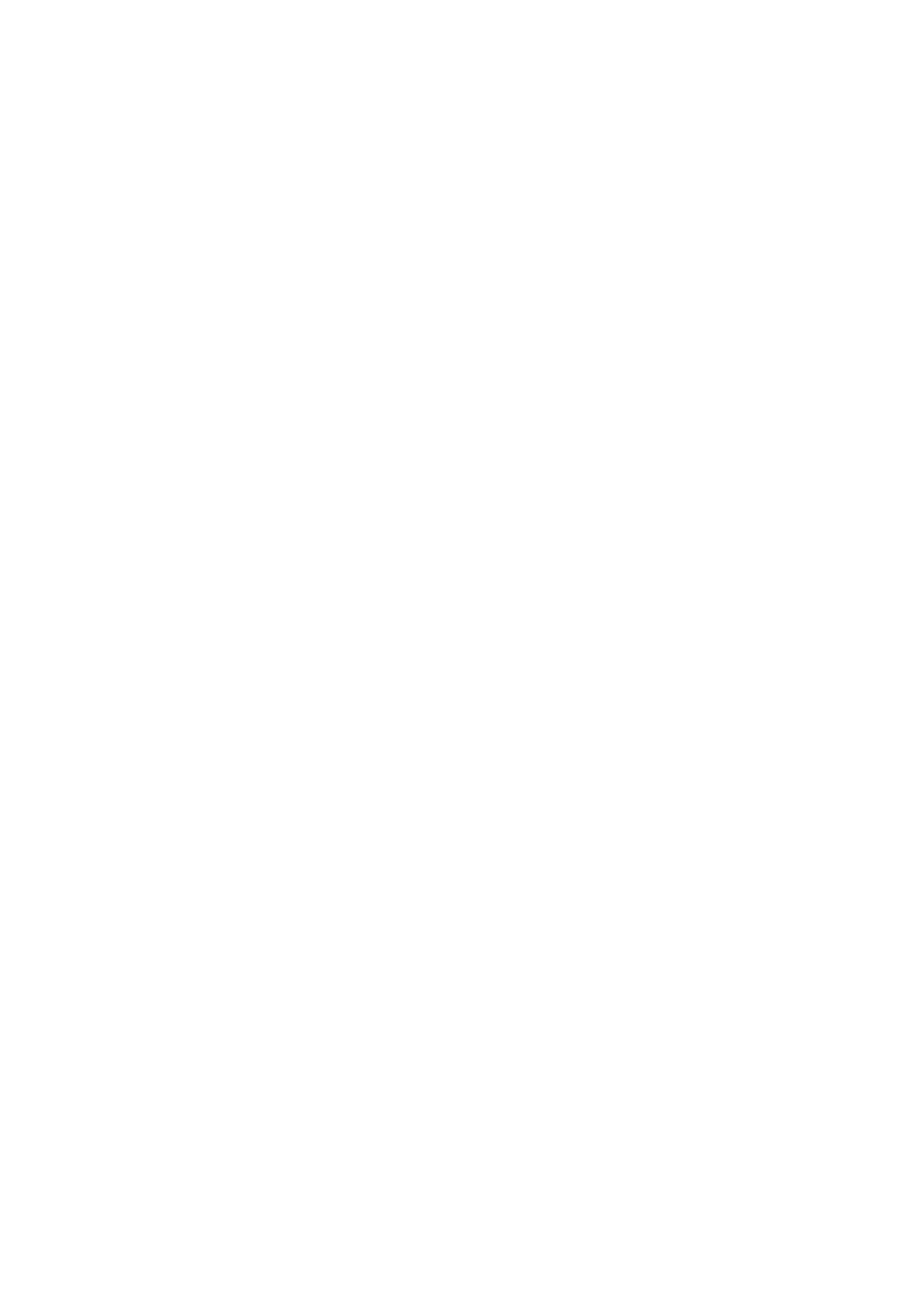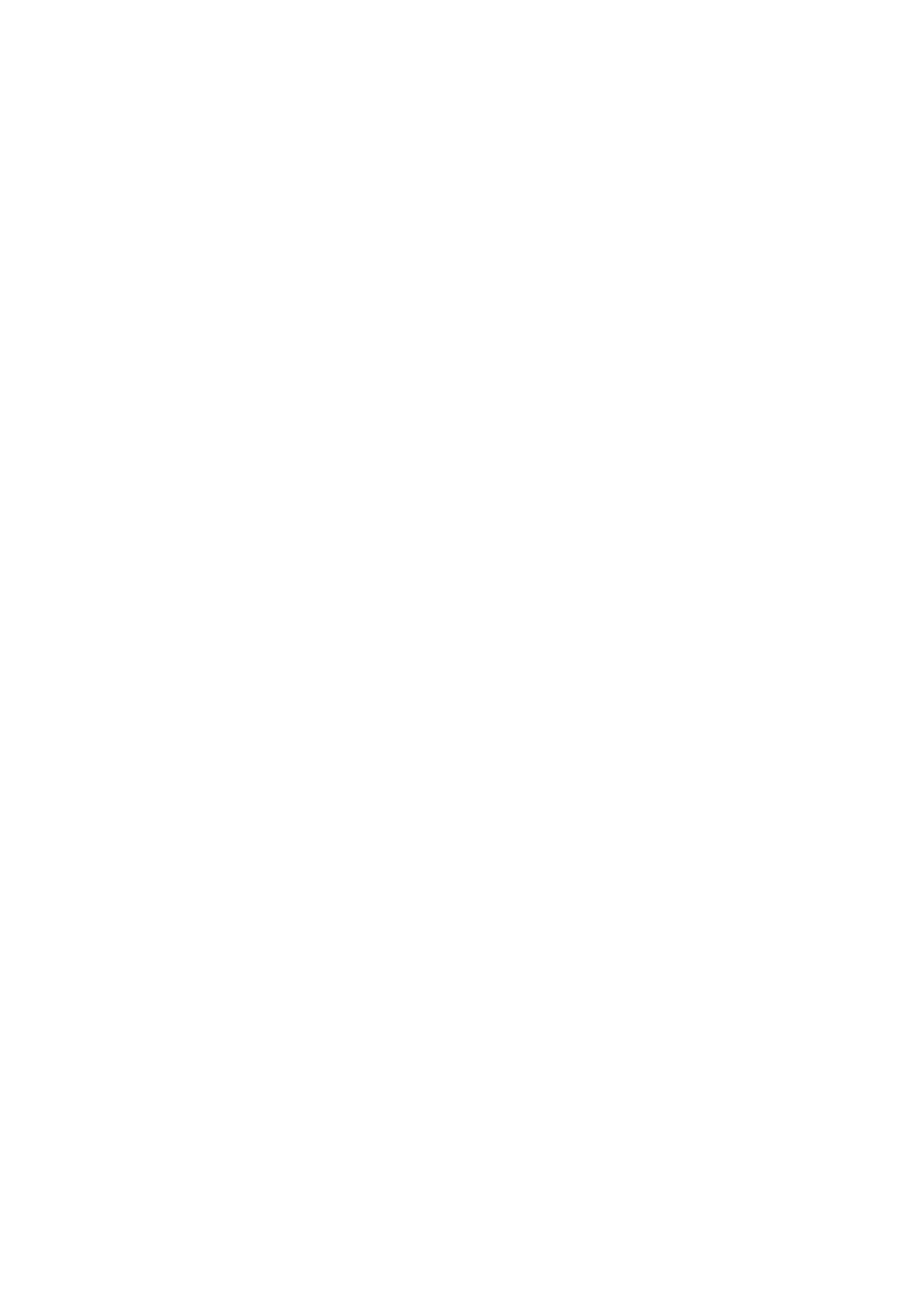| Lab Code                | Chlormequat |                  | Fenbutatin oxide    | No z-Score calculation | MCPA      |                  |
|-------------------------|-------------|------------------|---------------------|------------------------|-----------|------------------|
| <b>MRPL</b><br>(mg/kg)  | 0.05        |                  | 0.05                |                        | 0.05      |                  |
| Median<br>(mg/kg)       | 0.171       | z-Score<br>(21%) |                     |                        | 0.315     | z-Score<br>(19%) |
| Spiked Level<br>(mg/kg) | 0.156       |                  | 0.490               |                        | 0.361     |                  |
| 1                       | 0.172       | 0.0              | 0.482               |                        | 0.306     | $-0.2$           |
| $\overline{2}$          | 0.126       | $-1.3$           | <b>NA</b>           |                        | <b>NA</b> |                  |
| $\mathfrak{S}$          |             |                  | No Results Reported |                        |           |                  |
| $\sqrt{4}$              | <b>NA</b>   |                  | <b>NA</b>           |                        | 0.390     | 1.3              |
| $\sqrt{5}$              | 0.185       | 0.4              | <b>NA</b>           |                        | <b>NA</b> |                  |
| $\boldsymbol{6}$        | 0.236       | 1.8              | <b>NA</b>           |                        | <b>NA</b> |                  |
| $\overline{7}$          | 0.210       | 1.1              | <b>NA</b>           |                        | 0.710     | 6.6              |
| $\,8\,$                 | 0.158       | $-0.4$           | 0.464               |                        | 0.286     | $-0.5$           |
| 9                       | 0.183       | 0.3              | 0.490               |                        | 0.402     | 1.5              |
| 10                      | 0.172       | 0.0              | <b>NA</b>           |                        | 0.324     | 0.2              |
| 11                      | 0.141       | $-0.8$           | <b>NA</b>           |                        | 0.337     | 0.4              |
| 12                      | 0.163       | $-0.2$           | <b>NA</b>           |                        | <b>NA</b> |                  |
| 13                      | 0.189       | 0.5              | 0.400               |                        | 0.257     | $-1.0$           |
| 14                      | 0.169       | $-0.1$           | <b>NA</b>           |                        | <b>NA</b> |                  |
| 15                      | 0.197       | 0.7              | <b>NA</b>           |                        | <b>NA</b> |                  |
| 16                      | 0.174       | 0.1              | <b>NA</b>           |                        | <b>NA</b> |                  |
| 17                      |             |                  | No Results Reported |                        |           |                  |
| 18                      | 0.171       | 0.0              | <b>NA</b>           |                        | <b>NA</b> |                  |
| 19                      | 0.162       | $-0.3$           | 0.610               |                        | <b>NA</b> |                  |
| 20                      | 0.160       | $-0.3$           | $\sf NA$            |                        | <b>NA</b> |                  |
| 21                      | 0.172       | 0.0              | <b>NA</b>           |                        | 0.271     | $-0.7$           |
| 22                      |             |                  | No Results Reported |                        |           |                  |
| 23                      | 0.142       | $-0.8$           | <b>NA</b>           |                        | <b>NA</b> |                  |
| 24                      | 0.131       | $-1.1$           | <b>NA</b>           |                        | <b>NA</b> |                  |
| 25                      | 0.171       | 0.0              | <b>NA</b>           |                        | 0.305     | $-0.2$           |
| 26                      | 0.170       | 0.0              | <b>NA</b>           |                        | <b>NA</b> |                  |
| $27\,$                  | 0.132       | $-1.1$           | <b>NA</b>           |                        | <b>NA</b> |                  |

Results given by the laboratories (mg/kg) and their calculated

z-score value using Horwitz Equation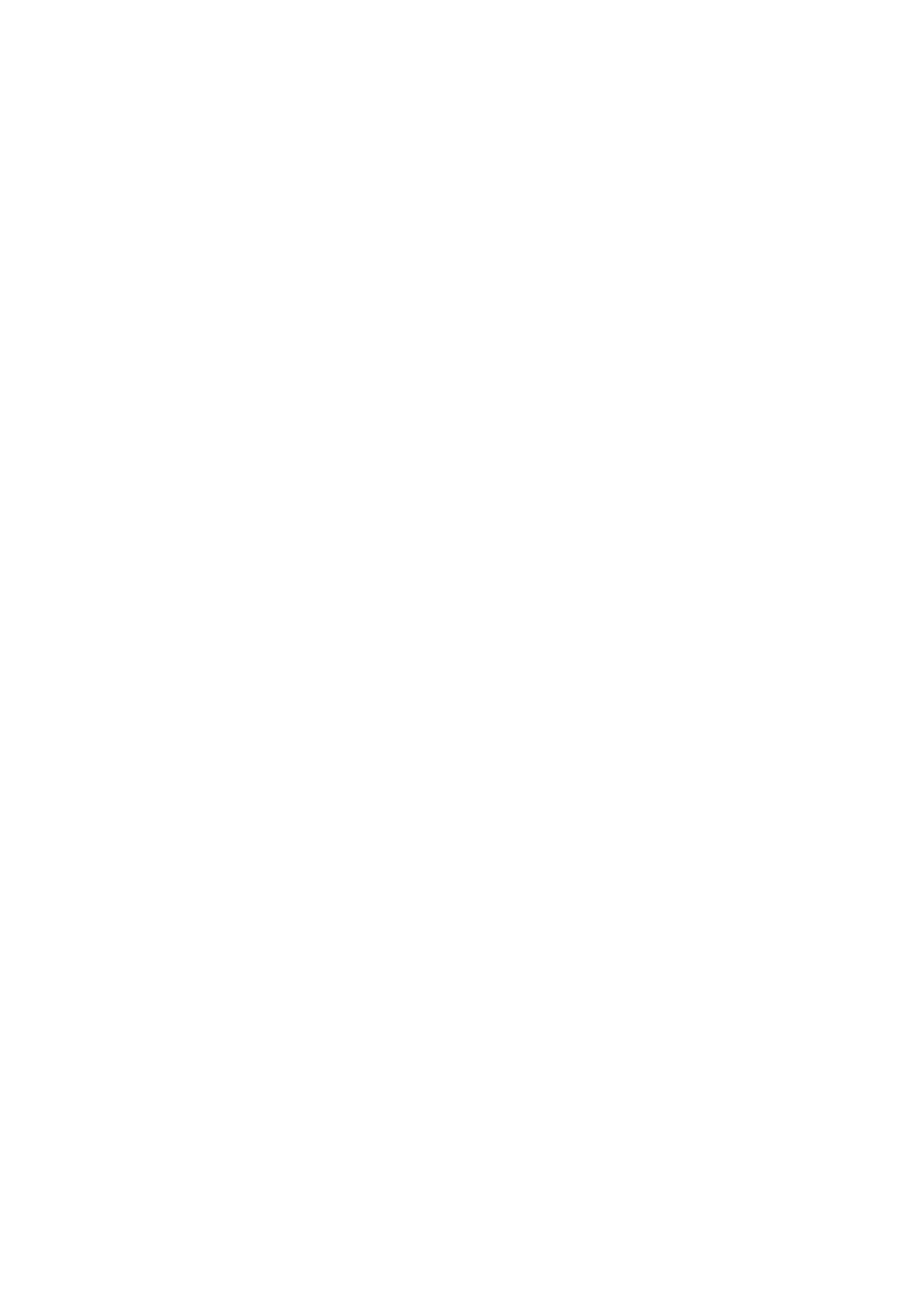



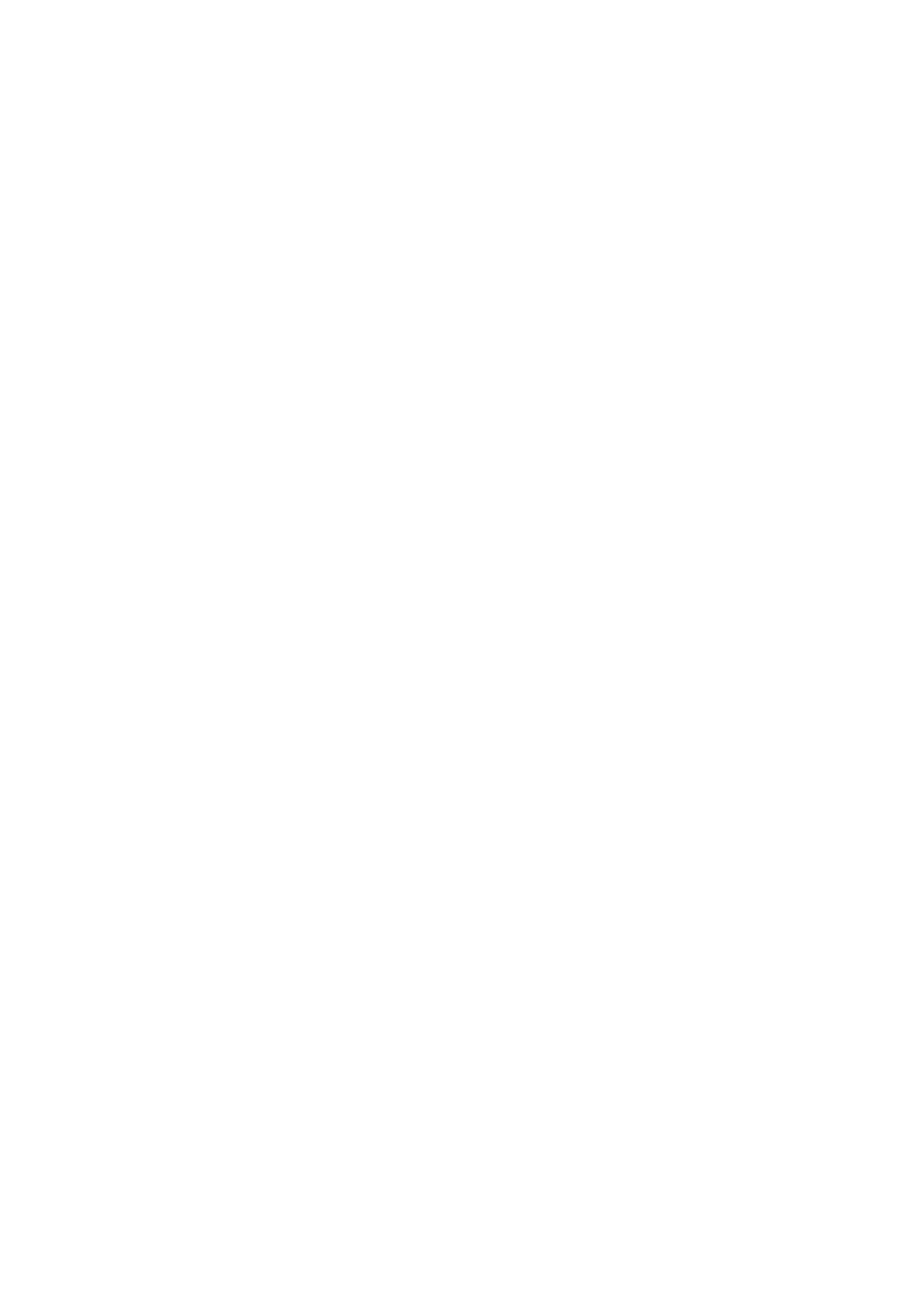| 9                           | 8                       | $7^{\circ}$              | 6                           | $5\phantom{.0}$                      | $\overline{4}$ | $\mathbf{3}$        | 2                                | ı.                                  | Lab Code                                                                   |                    |
|-----------------------------|-------------------------|--------------------------|-----------------------------|--------------------------------------|----------------|---------------------|----------------------------------|-------------------------------------|----------------------------------------------------------------------------|--------------------|
| SI                          | MI                      | M                        | S                           | SI                                   |                |                     | <b>SI</b>                        | M                                   | <b>Quantification Using</b><br><b>Standards in Solvent or</b><br>in Matrix |                    |
| LC-MS/MS                    | LC-MS/MS                | LC-MS/MS                 | LC-MS                       | LC-MS/MS                             |                |                     | LC-MS/MS                         | LC-MS/MS                            | <b>Confirmation Method</b>                                                 |                    |
| 0.005                       | 0.01                    | 0.05                     | 0.02                        | 0.03                                 |                |                     | 0.01                             | 0.05                                | RL(mg/kg)                                                                  |                    |
| 97                          | 106                     |                          | 0.61                        |                                      |                |                     |                                  |                                     | Recovery (%)                                                               |                    |
| 20                          | 10                      | 10                       | 5                           | 20                                   |                |                     | 20                               | 15                                  | Sample Weight (g)                                                          |                    |
| 6                           | 6                       | Methanol                 | Water-<br>methanol<br>50/50 | Methanol                             |                |                     | 6                                | 6                                   | <b>Extraction Solvent</b>                                                  | <b>CHLORMEQUAT</b> |
|                             |                         |                          |                             |                                      |                |                     |                                  |                                     | Clean-Up Step                                                              |                    |
|                             |                         |                          |                             |                                      | <b>NA</b>      | No Results Reported |                                  |                                     | <b>Derivatization Step</b>                                                 |                    |
| $D_4$                       | $D_4$                   | $D_4$                    |                             | $D_4$                                |                |                     | $D_4$                            |                                     | Internal standard                                                          |                    |
| 5                           | 10                      | 50                       | 10                          | 20                                   |                |                     | 100                              | 40                                  | Injection Volume (µl)                                                      |                    |
|                             |                         |                          | standard                    |                                      |                |                     |                                  |                                     | <b>Injection Type</b>                                                      |                    |
| LC-MS/MS<br>$(ESI + )$      | LC-MS/MS                | LC-MS/MS                 | LC-MS                       | LC-MS/MS                             |                |                     | LC-MS/MS                         | LC-MS/MS                            | <b>Determination</b>                                                       |                    |
| <b>DIN EN</b><br>15055:2006 | Method by<br>Lutz Alder | CEN prEN<br>15055:2006:E | NF EN 15054                 | ASU L 00.00-76<br>v.December<br>2002 |                |                     | CEN/TC 275<br>EN 15054<br>(2005) | Dilution and<br>direct<br>injection | <b>Reference Method</b>                                                    |                    |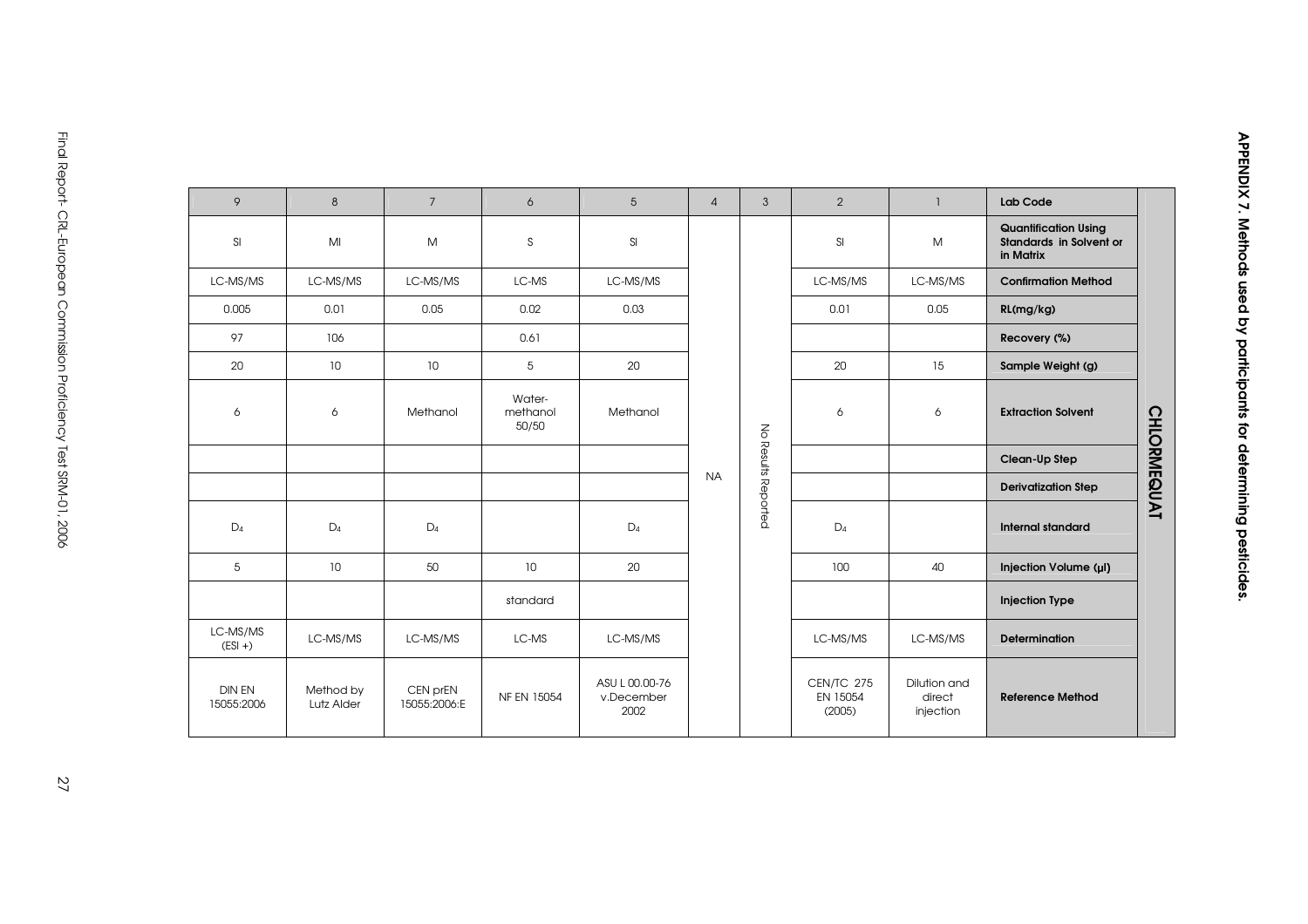| 18                                  | 17                  | 16                                                                  | 15       | 14       | 13       | 12                         | 11                                                                         | 10                                   | Lab Code                                                                   |                    |
|-------------------------------------|---------------------|---------------------------------------------------------------------|----------|----------|----------|----------------------------|----------------------------------------------------------------------------|--------------------------------------|----------------------------------------------------------------------------|--------------------|
| SI                                  |                     | S                                                                   | M        | MI       | M        | S                          | SI                                                                         | M                                    | <b>Quantification Using</b><br><b>Standards in Solvent or</b><br>in Matrix |                    |
| LC-MS                               |                     | LC-MS/MS                                                            | LC-MS/MS | LC-MS/MS | LC/MS/MS | LC-MS/MS                   | LC-MS                                                                      | LC-MS                                | <b>Confirmation Method</b>                                                 |                    |
| 0.02                                |                     | 0.015                                                               | 0.01     | 0.02     | 0.05     | 0.01                       | 0.01                                                                       | 0.05                                 | RL(mg/kg)                                                                  |                    |
|                                     |                     | 110                                                                 |          | 127      |          | 102                        | 99                                                                         | 118                                  | Recovery (%)                                                               |                    |
| 10                                  |                     | 50                                                                  | 20       | 20       | 8        | 20                         | 10                                                                         | 20                                   | Sample Weight (g)                                                          |                    |
| Methanol                            |                     | 6                                                                   | 6        | 6        | 6        | Methanol/<br>Water         | Acetone/<br>water                                                          | 6                                    | <b>Extraction Solvent</b>                                                  | <b>CHLORMEQUAT</b> |
|                                     | No Results Reported |                                                                     |          |          |          |                            | LL.                                                                        |                                      | Clean-Up Step                                                              |                    |
|                                     |                     |                                                                     |          |          |          |                            |                                                                            |                                      | <b>Derivatization Step</b>                                                 |                    |
| $D_4$                               |                     | $D_4$                                                               |          | $D_4$    |          | $D_4$                      | $D_4$                                                                      |                                      | <b>Internal standard</b>                                                   |                    |
| 100                                 |                     | 10                                                                  | 5        | 40       | 20       | 20                         | 10                                                                         | 10 <sup>°</sup>                      | Injection Volume (µI)                                                      |                    |
|                                     |                     |                                                                     |          |          |          |                            |                                                                            | Loop                                 | <b>Injection Type</b>                                                      |                    |
| LC-MS                               |                     | LC-MS/MS                                                            | LC-MS/MS | LC-MS/MS | LC/MS/MS | LC-MS/MS                   | LC-MS                                                                      | LC-MS                                | <b>Determination</b>                                                       |                    |
| § 35 LMBG,<br>§64 LFGB,<br>00.00-75 |                     | Methodensa<br>mmlung § 64<br>LFGB (ehem.<br>§ 35 LMBG)<br>L00.00-76 | In house | In house |          | ASU § 64 LFGB<br>L00.00-76 | Juhler, Vahl,<br>J. AOAC Int.<br>82 (2), 331 ff,<br>$(1999)$ ,<br>modified | prEN15054/<br>Internal<br>Method M39 | <b>Reference Method</b>                                                    |                    |

APPENDIX 7. Methods used by participants for determining pesticides.

APPENDIX 7. Methods used by participants for determining pesticides.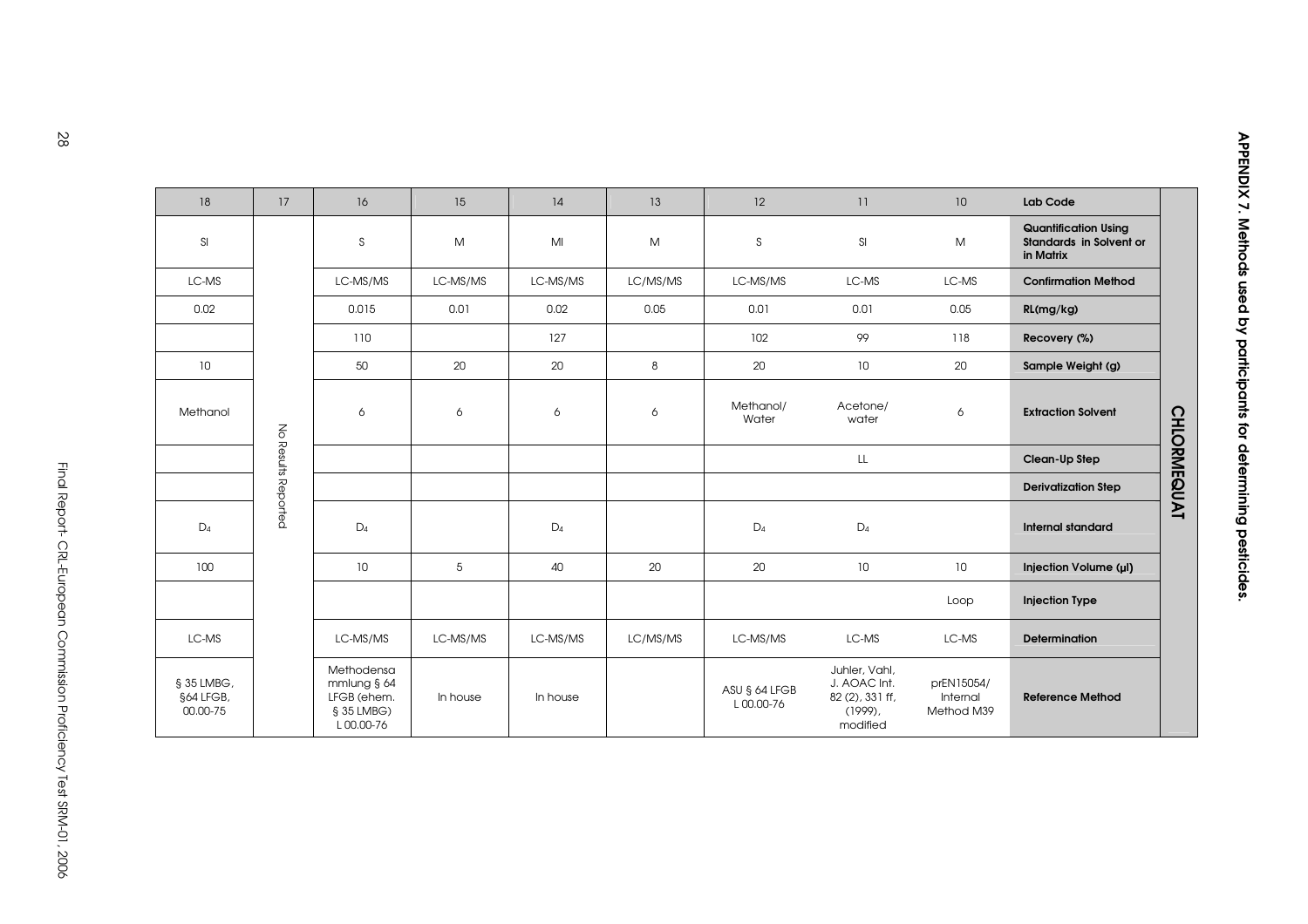| 27          | 26                      | 25              | 24                 | 23                               | 22                  | 21         | 20                                                            | 19                 | Lab Code                                                            |                    |
|-------------|-------------------------|-----------------|--------------------|----------------------------------|---------------------|------------|---------------------------------------------------------------|--------------------|---------------------------------------------------------------------|--------------------|
| M           | MI                      | M               | MI                 | SI                               |                     | SI         | M                                                             | SI                 | <b>Quantification Using</b><br>Standards in Solvent or<br>in Matrix |                    |
| LC-MS/MS    | LC-MS                   | LC-MS/MS        | LC-MS/MS           | LC-MS-MS                         |                     | LC-MS/MS   | LC-MS/MS                                                      | LC-MS/MS           | <b>Confirmation Method</b>                                          |                    |
| 0.004       | 0.05                    | 0.02            | 0.05               | 0.005                            |                     | 0.01       | 0.01                                                          | 0.01               | RL(mg/kg)                                                           |                    |
| 95.3        | 85                      | 91              | 90                 |                                  |                     | 103        | 107                                                           | 105                | Recovery (%)                                                        |                    |
| 6.3         | 0.5                     | $5\overline{)}$ | 5                  | 20                               |                     | 25         | 10                                                            | 10                 | Sample Weight (g)                                                   |                    |
| 6           | 6<br>(diluted, 1:1)     |                 | Water/<br>Methanol | 6                                |                     | 6          | Methanol/<br>water/<br>acetic acid<br>$(75:24:1 \text{ V/V})$ | Methanol/<br>Water | <b>Extraction Solvent</b>                                           | <b>CHLORMEQUAT</b> |
|             |                         |                 |                    |                                  |                     |            | SPE (C18)                                                     |                    | Clean-Up Step                                                       |                    |
|             |                         |                 |                    |                                  |                     |            |                                                               |                    | <b>Derivatization Step</b>                                          |                    |
|             | $D_4$                   |                 | yes                | $D_4$                            | No Results Reported | $D_4$      | ${}^{13}C-$<br>chlormequat<br>-chlorid                        | $D_4$              | <b>Internal standard</b>                                            |                    |
| 10          | 10                      | 50              | 10                 | 5                                |                     | 10         | 20                                                            | 15                 | Injection Volume (µl)                                               |                    |
|             | Partial loop<br>filling | Partial         | Loop               | Sample loop                      |                     | Loop       |                                                               |                    | <b>Injection Type</b>                                               |                    |
| LC-MS/MS    | LC-MS (ITD)             | LC-MS/MS        | LC-MS/MS           | LC-MS/MS                         |                     | LC-MS/MS   | LC-MS/MS                                                      | LC-MS/MS           | <b>Determination</b>                                                |                    |
| <b>KM36</b> | <b>CEN Method</b>       | In house        | In house           | Method<br>§ 64 LFBG<br>L00.00-76 |                     | prEN 15054 |                                                               | SLV M030           | <b>Reference Method</b>                                             |                    |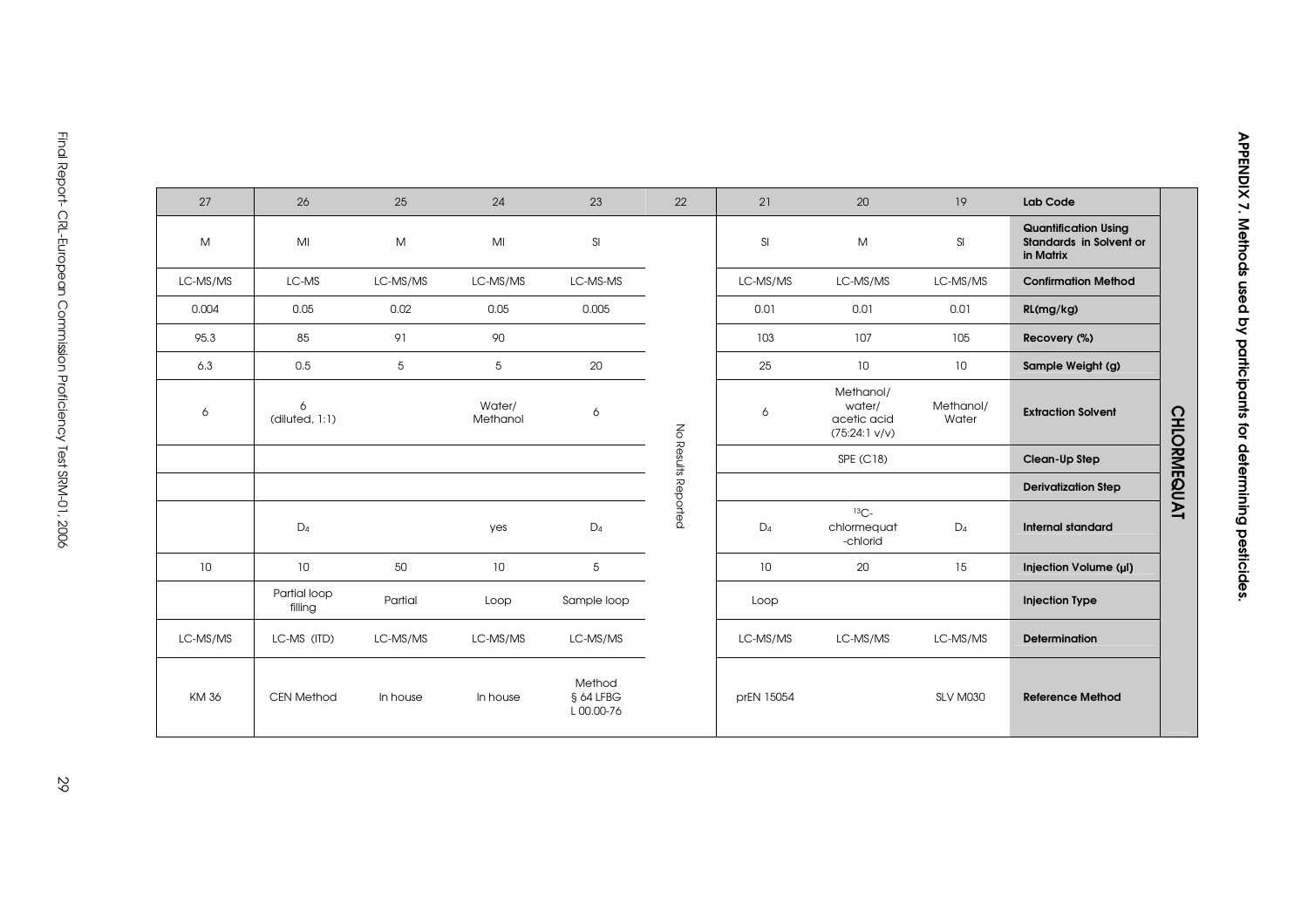| 12        | 11        | 10 <sup>°</sup> | 9                                                                                                                                                                                                                                  | 8                  | 7         | 6         | 5         | $\overline{4}$ | 3                   | 2         | -1                                  | Lab Code                                                            |                         |
|-----------|-----------|-----------------|------------------------------------------------------------------------------------------------------------------------------------------------------------------------------------------------------------------------------------|--------------------|-----------|-----------|-----------|----------------|---------------------|-----------|-------------------------------------|---------------------------------------------------------------------|-------------------------|
|           |           |                 | M                                                                                                                                                                                                                                  | M                  |           |           |           |                |                     |           | M                                   | <b>Quantification Using</b><br>Standards in Solvent or<br>in Matrix |                         |
|           |           |                 | LC-MS/MS                                                                                                                                                                                                                           | LC-MS/MS           |           |           |           |                |                     |           | LC-MS/MS                            | <b>Confirmation Method</b>                                          |                         |
|           |           |                 | 0.01                                                                                                                                                                                                                               | 0.01               |           |           |           |                |                     |           | 0.05                                | RL(mg/kg)                                                           |                         |
|           | <b>NA</b> |                 | 96                                                                                                                                                                                                                                 | 103                |           |           |           |                |                     |           |                                     | Recovery (%)                                                        |                         |
|           |           |                 | 10                                                                                                                                                                                                                                 | 10<br>5            |           |           |           |                |                     | 15        | Sample Weight (g)                   |                                                                     |                         |
|           |           |                 | 5                                                                                                                                                                                                                                  |                    |           |           |           |                |                     |           | 6                                   | <b>Extraction Solvent</b>                                           |                         |
|           |           | <b>NA</b>       |                                                                                                                                                                                                                                    | $\circ$            |           |           |           |                |                     |           |                                     | Clean-Up Step                                                       |                         |
| <b>NA</b> |           |                 |                                                                                                                                                                                                                                    |                    | <b>NA</b> | <b>NA</b> | <b>NA</b> | <b>NA</b>      |                     | <b>NA</b> |                                     | <b>Derivatization Step</b>                                          |                         |
|           |           |                 | Triphenyl phosphate                                                                                                                                                                                                                |                    |           |           |           |                | No Results Reported |           |                                     | <b>Internal standard</b>                                            | <b>FENBUTATIN OXIDE</b> |
|           |           |                 | 9                                                                                                                                                                                                                                  | 10                 |           |           |           |                |                     |           | 40                                  | Injection Volume (µI)                                               |                         |
|           |           |                 |                                                                                                                                                                                                                                    |                    |           |           |           |                |                     |           |                                     | <b>Injection Type</b>                                               |                         |
|           |           |                 | $LC$ -MS/MS (ESI +)                                                                                                                                                                                                                | LC-MS/MS           |           |           |           |                |                     |           | LC-MS/MS                            | <b>Determination</b>                                                |                         |
|           |           |                 | M. Anastassiades,<br>S.J. Lehotay, D. Stajnbaher<br>and F.J. Schenck,<br>J AOAC Int 86 (2003)<br>412; QuEChERS<br>A Mini-Multiresidue Method<br>for the Analysis of Pesticide<br>Residues in Low-Fat Products,<br>www.quechers.com | QuEChERS<br>Method |           |           |           |                |                     |           | Dilution and<br>direct<br>injection | <b>Reference Method</b>                                             |                         |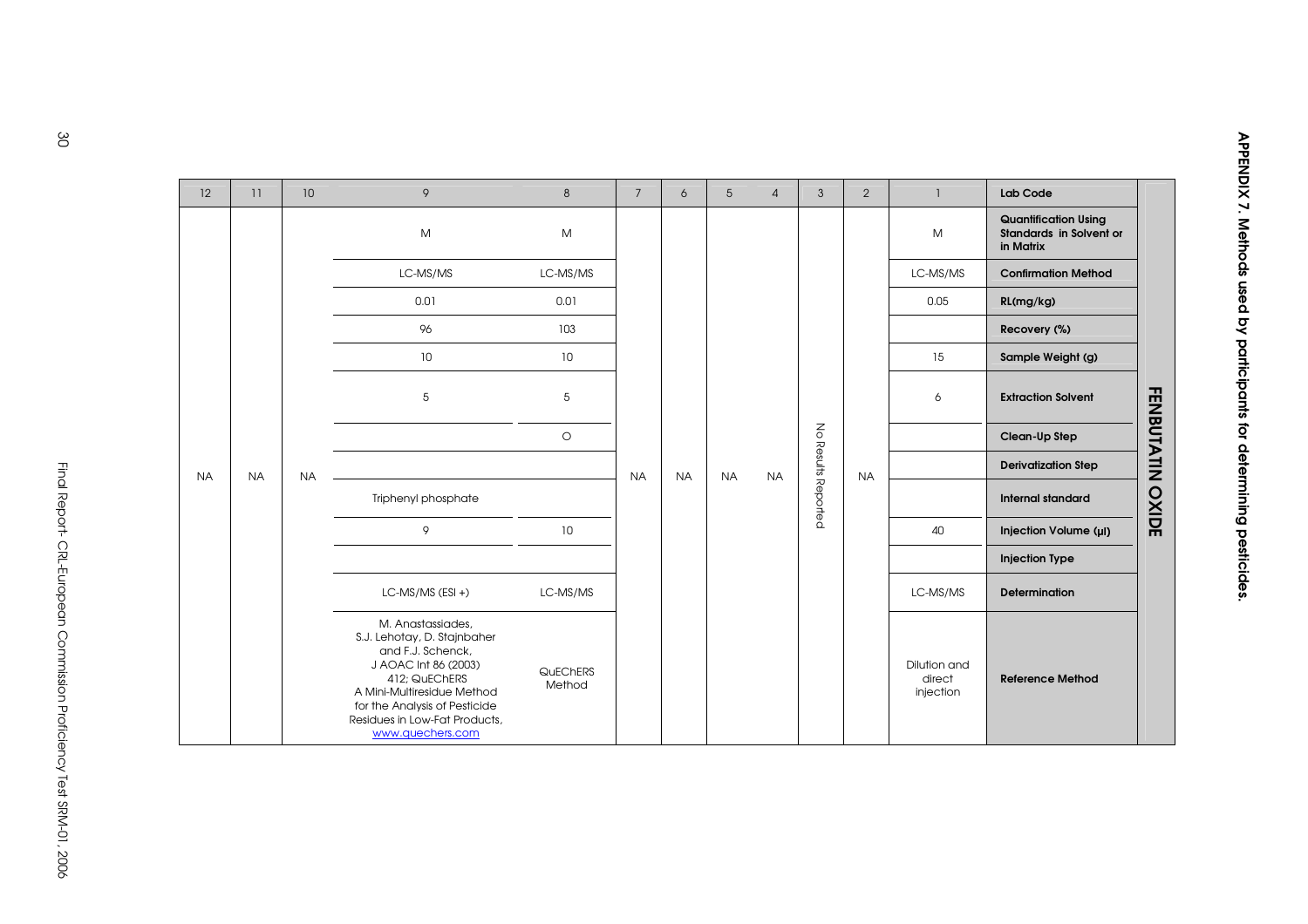| 27        | 26        | 25        | 24        | 23        | 22                  | 21        | 20        | 19                                  | 18        | 17 | 16                  | 15        | 14        | 13       | Lab Code                                                            |                   |     |
|-----------|-----------|-----------|-----------|-----------|---------------------|-----------|-----------|-------------------------------------|-----------|----|---------------------|-----------|-----------|----------|---------------------------------------------------------------------|-------------------|-----|
|           |           |           |           |           |                     |           |           | S                                   |           |    |                     |           |           | M        | <b>Quantification Using</b><br>Standards in Solvent or<br>in Matrix |                   |     |
|           |           |           |           |           |                     |           |           | GC-FPD                              |           |    |                     |           |           | LC/MS/MS | <b>Confirmation Method</b>                                          |                   |     |
|           |           |           |           |           |                     |           |           |                                     | 0.05      |    |                     |           |           |          | 0.05                                                                | RL(mg/kg)         |     |
|           |           |           |           |           |                     |           |           | 119                                 |           |    |                     |           |           |          | Recovery (%)                                                        |                   |     |
|           |           |           |           |           |                     |           |           | 25                                  |           |    |                     |           |           | 8        | Sample Weight (g)                                                   |                   |     |
|           |           |           |           |           |                     |           |           | Isooctane/<br>Acetic acid/<br>Water |           |    |                     |           |           | 5        | <b>Extraction Solvent</b>                                           | <b>FENBUTATIN</b> |     |
|           | <b>NA</b> |           |           |           | No Results Reported |           |           | $\circlearrowright$                 |           |    |                     |           |           |          | Clean-Up Step                                                       |                   |     |
| <b>NA</b> |           | <b>NA</b> | <b>NA</b> | <b>NA</b> |                     | <b>NA</b> | <b>NA</b> | MeMgCl                              | <b>NA</b> |    | <b>NA</b>           | <b>NA</b> | <b>NA</b> |          | <b>Derivatization Step</b>                                          |                   |     |
|           |           |           |           |           |                     |           |           |                                     |           |    | No Results Reported |           |           |          |                                                                     | Internal standard | axo |
|           |           |           |           |           |                     |           |           | $\overline{2}$                      |           |    |                     |           |           | 20       | Injection Volume (µI)                                               | m                 |     |
|           |           |           |           |           |                     |           |           | Splitless                           |           |    |                     |           |           |          | <b>Injection Type</b>                                               |                   |     |
|           |           |           |           |           |                     |           |           | GC-FPD                              |           |    |                     |           |           | LC/MS/MS | <b>Determination</b>                                                |                   |     |
|           |           |           |           |           |                     |           |           | <b>SLV M021</b>                     |           |    |                     |           |           |          | <b>Reference Method</b>                                             |                   |     |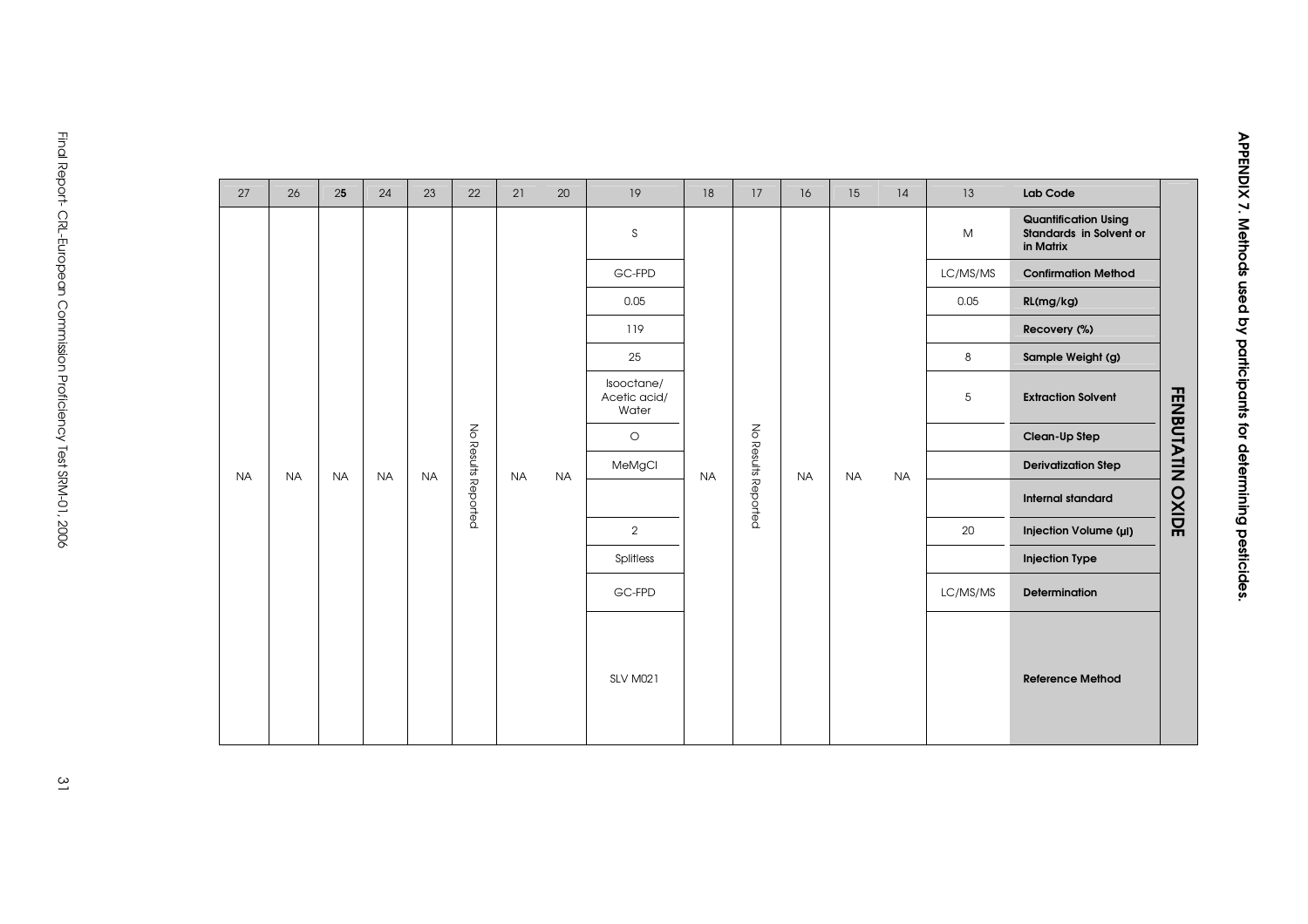| 9                                                                                                                                                                                                                             | 8                  | $7\overline{ }$                                                               | 6         | 5         | $\overline{4}$          | $\mathbf{3}$        | 2         | $\mathbf{1}$                        | Lab Code                                                            |      |
|-------------------------------------------------------------------------------------------------------------------------------------------------------------------------------------------------------------------------------|--------------------|-------------------------------------------------------------------------------|-----------|-----------|-------------------------|---------------------|-----------|-------------------------------------|---------------------------------------------------------------------|------|
| M                                                                                                                                                                                                                             | M                  | M                                                                             |           |           | M                       |                     |           | M                                   | <b>Quantification Using</b><br>Standards in Solvent or<br>in Matrix |      |
| LC-MS/MS                                                                                                                                                                                                                      | LC-MS/MS           | LC-MS/MS                                                                      |           |           | GC-MS-der.              |                     |           | LC-MS/MS                            | <b>Confirmation Method</b>                                          |      |
| 0.01                                                                                                                                                                                                                          | 0.05               | 0.05                                                                          |           |           | 0.02                    |                     |           | 0.05                                | RL(mg/kg)                                                           |      |
| 101                                                                                                                                                                                                                           | 91                 |                                                                               |           |           | 87                      |                     |           |                                     | Recovery (%)                                                        |      |
| 10                                                                                                                                                                                                                            | 10                 | 10                                                                            |           |           | 5                       |                     |           | 15                                  | Sample Weight (g)                                                   |      |
| 5                                                                                                                                                                                                                             | 5                  | Acetonitrile                                                                  |           |           | SPE/<br>acetone elution |                     |           | 6                                   | <b>Extraction Solvent</b>                                           |      |
|                                                                                                                                                                                                                               | $\circ$            |                                                                               |           |           |                         |                     |           |                                     | Clean-Up Step                                                       |      |
|                                                                                                                                                                                                                               |                    |                                                                               | <b>NA</b> | <b>NA</b> | diazomethane            | No Results Reported | <b>NA</b> |                                     | <b>Derivatization Step</b>                                          | MCPA |
| Bis-nitrophenyl urea<br>(nicarbazin)                                                                                                                                                                                          |                    |                                                                               |           |           | 2.4-DP-D6               |                     |           |                                     | <b>Internal standard</b>                                            |      |
| 5                                                                                                                                                                                                                             | 10 <sup>°</sup>    | 50                                                                            |           |           | $\overline{2}$          |                     |           | 40                                  | Injection Volume (µI)                                               |      |
|                                                                                                                                                                                                                               |                    |                                                                               |           |           | splitless               |                     |           |                                     | <b>Injection Type</b>                                               |      |
| LC-MS/MS (ESI-)                                                                                                                                                                                                               | LC-MS/MS           | LC-MS/MS                                                                      |           |           | GC-MS<br>single quad    |                     |           | LC-MS/MS                            | <b>Determination</b>                                                |      |
| M. Anastassiades, S.J. Lehotay,<br>D. Stajnbaher and F.J. Schenck,<br>J AOAC Int 86 (2003) 412;<br>QuEChERS- A Mini-Multiresidue<br>Method for the Analysis of<br>Pesticide Residues in Low-Fat<br>Products, www.quechers.com | QuEChERS<br>Method | Analysis of Acidic<br>Pesticides using the<br>QuEChERS Method and<br>LC-MS/MS |           |           | in-house<br>method      |                     |           | Dilution and<br>direct<br>injection | <b>Reference Method</b>                                             |      |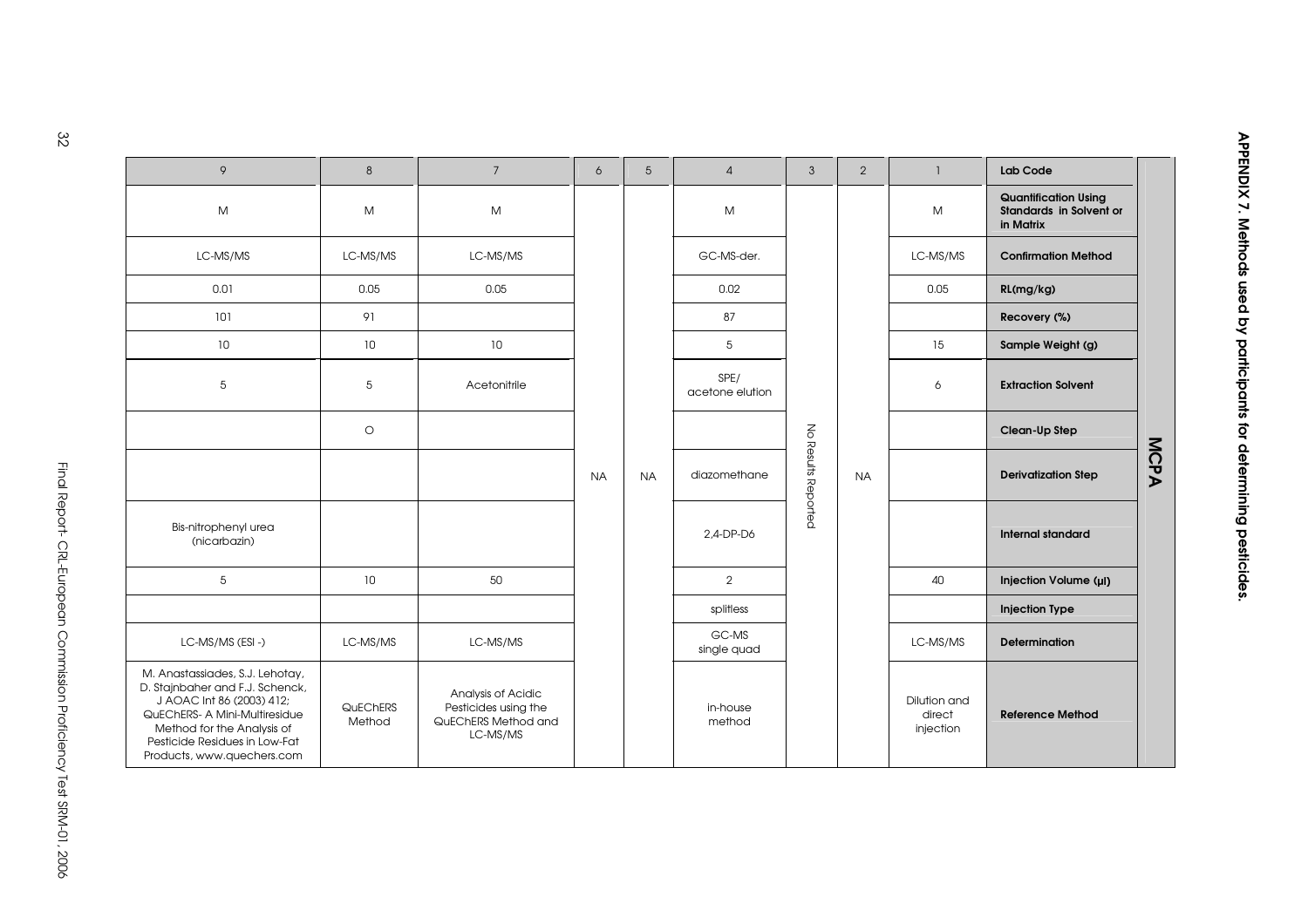| 21       | 20        | 19        | 18        | 17                  | 16        | 15        | 14        | 13       | 12        | 11                                                                                          | 10                                   | Lab Code                                                            |      |
|----------|-----------|-----------|-----------|---------------------|-----------|-----------|-----------|----------|-----------|---------------------------------------------------------------------------------------------|--------------------------------------|---------------------------------------------------------------------|------|
| M        |           |           |           |                     |           |           |           | M        |           | M                                                                                           | S with fenoprop as<br>intern. stand. | <b>Quantification Using</b><br>Standards in Solvent or<br>in Matrix |      |
| LC-MS/MS |           |           |           |                     |           |           |           | LC/MS/MS |           | LC-MS/MS                                                                                    | GC-MS after<br>derivat.              | <b>Confirmation Method</b>                                          |      |
| 0.05     |           |           |           |                     |           |           |           | 0.05     |           | 0.01                                                                                        | 0.01                                 | RL(mg/kg)                                                           |      |
| 85       |           |           |           |                     |           |           |           |          |           | 97                                                                                          | 99                                   | Recovery (%)                                                        |      |
| 10       |           |           |           |                     |           |           |           | 8        |           | 10 <sup>°</sup>                                                                             | 20                                   | Sample Weight (g)                                                   |      |
| 5        |           |           |           |                     |           |           |           | 5        |           | 5                                                                                           | Dichloromethane                      | <b>Extraction Solvent</b>                                           |      |
|          |           |           |           |                     |           |           |           |          |           | <b>DSPE</b>                                                                                 | O: pH adjustment                     | Clean-Up Step                                                       |      |
|          | <b>NA</b> | <b>NA</b> | <b>NA</b> | No Results Reported | <b>NA</b> | <b>NA</b> | <b>NA</b> |          | <b>NA</b> |                                                                                             | Pentafluorobenzyl<br>bromide         | <b>Derivatization Step</b>                                          | MCPA |
|          |           |           |           |                     |           |           |           |          |           | Nicarbazin                                                                                  | Fenoprop                             | <b>Internal standard</b>                                            |      |
| 10       |           |           |           |                     |           |           |           | 20       |           | 10                                                                                          | $\overline{2}$                       | Injection Volume (µI)                                               |      |
| Loop     |           |           |           |                     |           |           |           |          |           |                                                                                             | Splitless                            | <b>Injection Type</b>                                               |      |
| LC-MS/MS |           |           |           |                     |           |           |           | LC/MS/MS |           | LC-MS/MS                                                                                    | GC-MS                                | <b>Determination</b>                                                |      |
| QuEChERS |           |           |           |                     |           |           |           |          |           | M. Anastassiades et al.,<br>J. AOAC Int. 86 (2), 412-431,<br>(2003), modified<br>(QuEChERS) | Internal method<br>M19               | <b>Reference Method</b>                                             |      |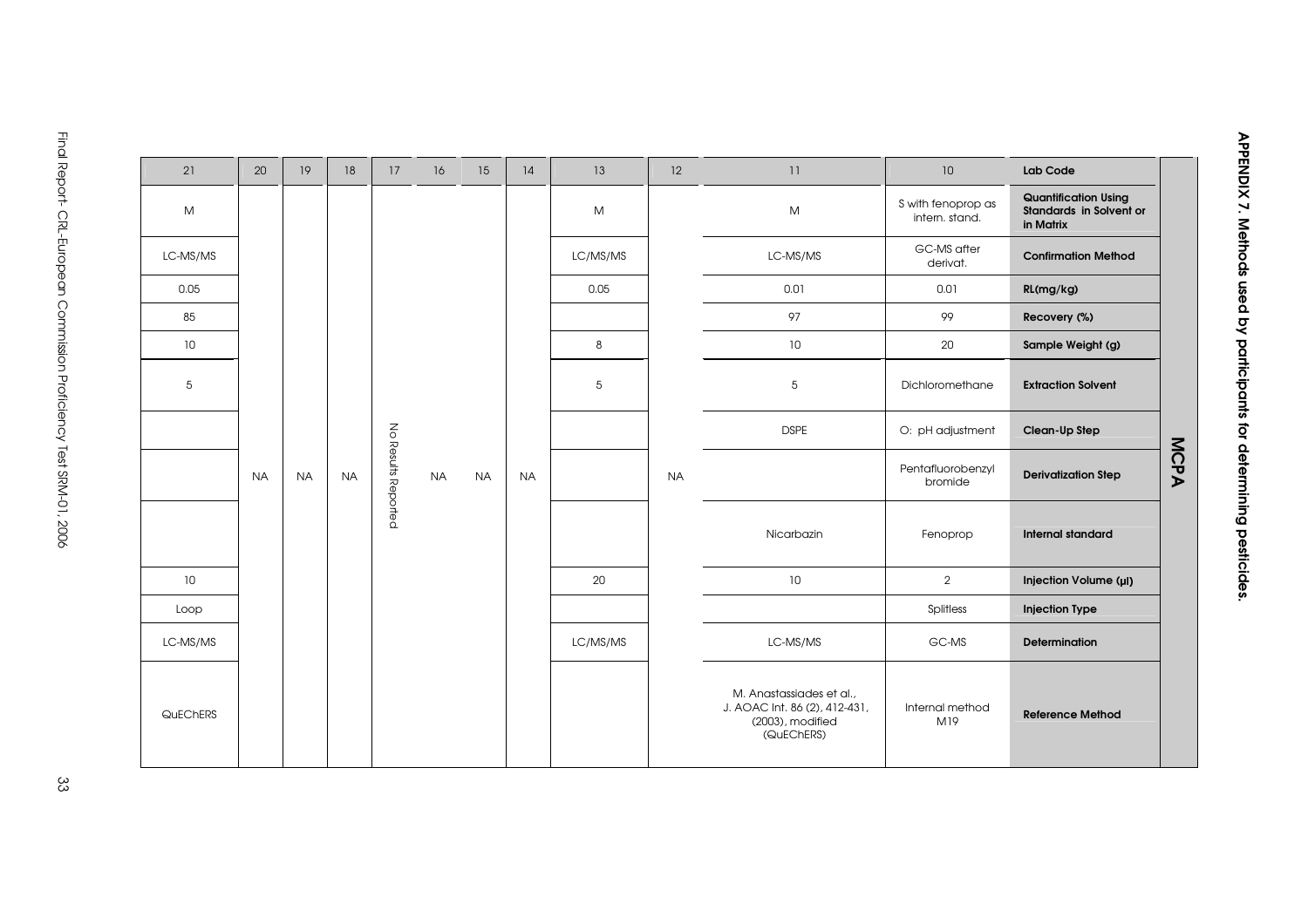| 27        | 26        | 25       | 24        | 23        | 22                  | Lab Code                                                                   |      |
|-----------|-----------|----------|-----------|-----------|---------------------|----------------------------------------------------------------------------|------|
|           |           | M        |           |           |                     | <b>Quantification Using</b><br><b>Standards in Solvent or</b><br>in Matrix |      |
|           |           | LC-MS/MS |           |           |                     | <b>Confirmation Method</b>                                                 |      |
|           |           | 0.02     |           |           |                     | RL(mg/kg)                                                                  |      |
|           |           | 98       |           |           |                     | Recovery (%)                                                               |      |
|           |           | 5        |           |           |                     | Sample Weight (g)                                                          |      |
|           |           |          |           |           |                     | <b>Extraction Solvent</b>                                                  |      |
|           |           |          |           |           |                     | Clean-Up Step                                                              |      |
| <b>NA</b> | <b>NA</b> |          | <b>NA</b> | <b>NA</b> | No Results Reported | <b>Derivatization Step</b>                                                 | MCPA |
|           |           |          |           |           |                     | <b>Internal standard</b>                                                   |      |
|           |           | 20       |           |           |                     | Injection Volume (µI)                                                      |      |
|           |           | Partial  |           |           |                     | <b>Injection Type</b>                                                      |      |
|           |           | LC-MS/MS |           |           |                     | <b>Determination</b>                                                       |      |
|           |           | In house |           |           |                     | <b>Reference Method</b>                                                    |      |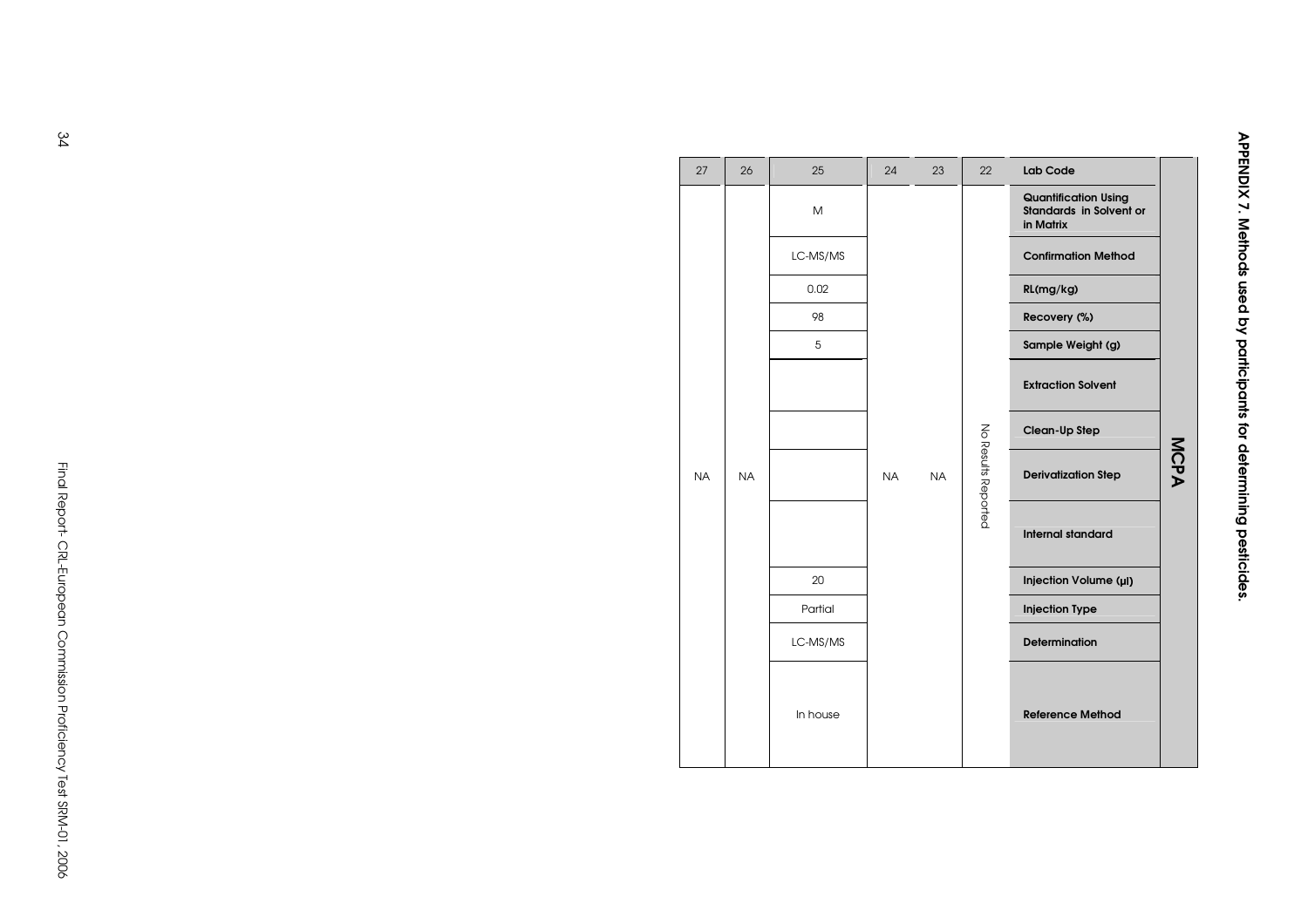

# Protocol

## **Introduction**

Only laboratories that are involved in providing residue data for their national monitoring programmes, and/or the EU co-ordinated monitoring programme are invited to participate in this 1<sup>st</sup> European Proficiency Test for Pesticide Residue Analysis using Single Residue Methods.

To participate, each laboratory will have to send by e-mail the Application Form to the Organiser. The laboratories will then receive confirmation of acceptance of their participation by e-mail together with a Laboratory Code, which must always be used in communications with the Organiser. Any e-mail without this code will not be answered. The Laboratory Code is confidential and will only be known by the participant, the Organiser, and the Commission. In the Final Report there will not be any correlation between the code and the laboratory name. However, some results may need to be presented on a country basis to the Standing Committee on the Food Chain and Animal Health, and a link between codes and laboratories may become indirectly possible, especially if there are only a few laboratories in one country.

Each participant will receive 3 Laboratory Reporting Forms (1-3) which must be filled-in by the participant and returned to the Organiser. These forms concern:

- -Form 1: Confirmation of Sample Receipt and Sample Acceptance
- -Form 2: Submission of Results
- -Form 3: Submission of Method Parameters

Please ensure that you strictly adhere to the deadlines shown in the EUPT-SRM01 Schedule. On receipt of each form, the Organiser will respond with a confirmatory e-mail.

The Pesticide List includes all the possible pesticides that could be present in the test material and that should be targeted by the participating labs. MRPL values (minimum required performance levels) for each pesticide are also given. These values are the levels that the laboratories should be able to attain.

Payment: Only laboratories that have paid the transport costs will receive the test materials. If laboratories need more time to pay, they must send by  $fax$  a justification to verify that the payment procedure has started. Invoices for the sample transporting will be sent to the laboratories upon request (see Application Form).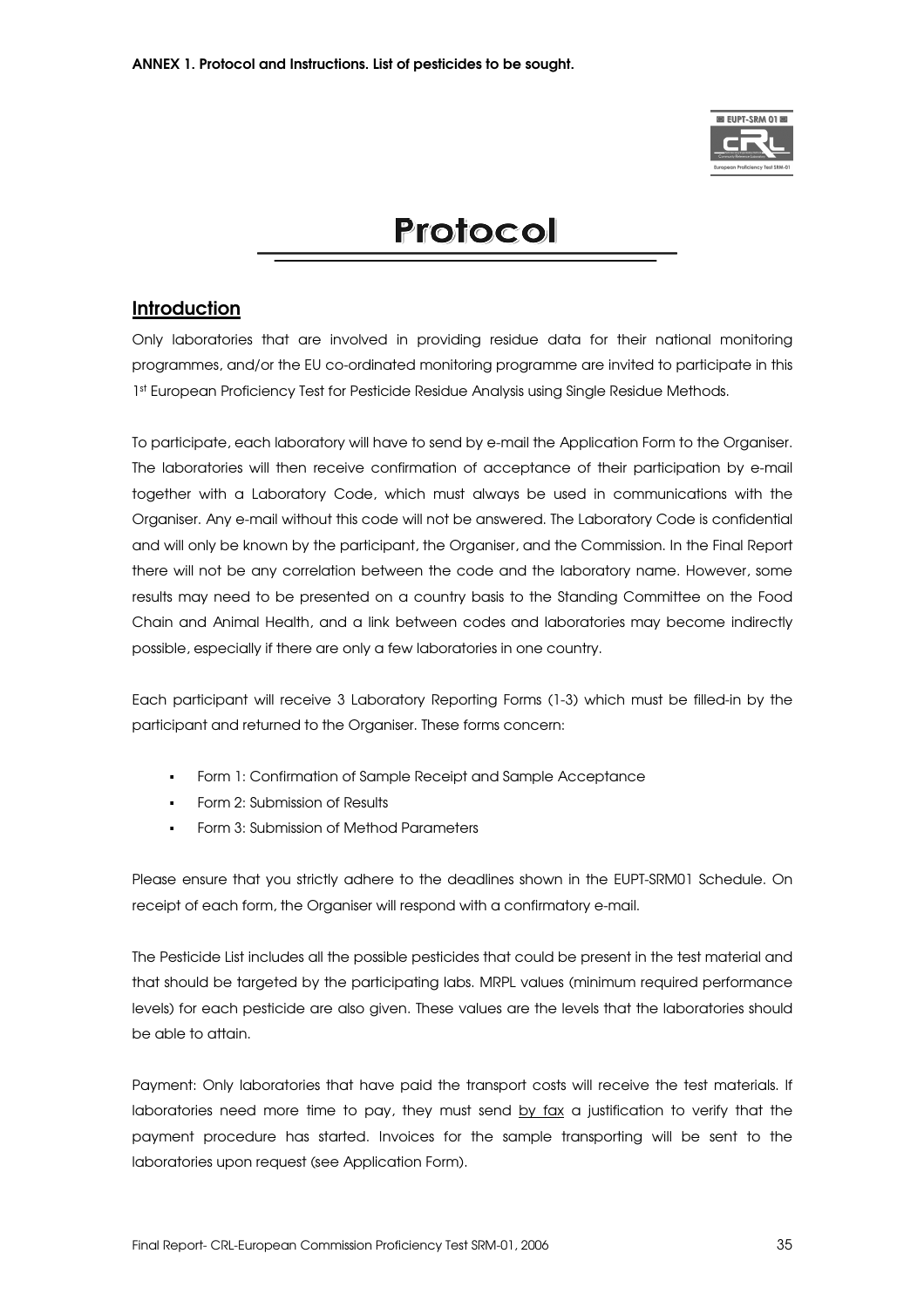#### ANNEX 1. Protocol and Instructions. List of pesticides to be sought.

The official language used in this Proficiency Test will be English.

The interchange of results between participating laboratories during the test is not allowed!

## General Characteristics

#### **Objectives**

The objective of this proficiency test is to obtain information about the quality, accuracy and comparability of the pesticide residue data sent to the European Commission within the framework of the EU and national pesticide monitoring programmes. Participating laboratories will be provided with an assessment of their own analytical performance and the reliability of their data compared to other laboratories.

#### Steps to Follow

The Proficiency Test is made up of the following 8 steps that are essential for the generation of satisfactory results:

- 1. Invitation to the participating laboratories and distribution of the Application Form, Pesticide List and Protocol.
- 2. Preparation of the test materials. Homogeneity and stability testing performed by the Organiser.
- 3. Confirmation of the receipt of the participants Application Form and communication of the Laboratory Codes and the Laboratory Reporting Forms 1-3.
- 4. Payment in advance for the shipment of the test materials, or receipt of a fax demonstrating that the payment procedure has started.
- 5. Shipment of the test material, together with the blank.
- 6. The participant laboratories will be responsible for reporting their data to the Organiser using the Laboratory Reporting Forms supplied, by the stipulated deadlines.
- 7. The Organiser will evaluate the results at the end of the proficiency test, once the deadline for receipt of results has passed.
- 8. The Organiser will send a copy of the Final Report to each participant laboratory. This report will include information regarding the design of the test, the homogeneity and stability test results, a record of the shipped samples, a statistical evaluation of the participant's results, graphical displays of the results and conclusions. Any other relevant information considered of value will also be included.

## Background Information

This proficiency test concerns pesticide residues analysis in apple juice.

The test material will be frozen (using liquid nitrogen), chopped, homogenized and sub-sampled into polyethylene bottles that have previously been coded.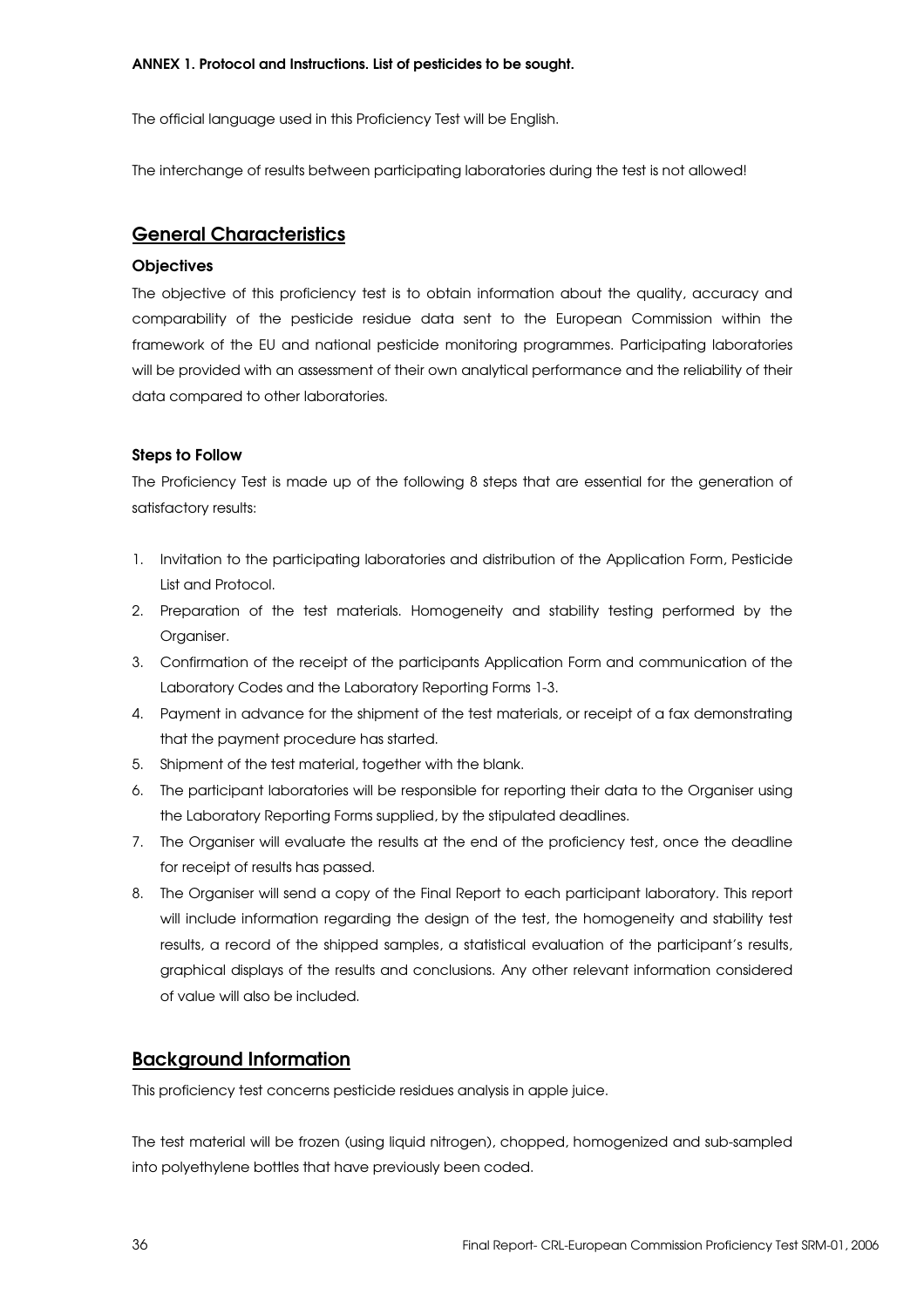Ten of these bottles, containing the test material, will be chosen randomly and analysed by an independent laboratory to check for homogeneity.

The test material will be stored frozen (–20ºC) prior to shipment to participants.

Two bottles, again chosen randomly, will be analysed over a period of time to confirm the stability of the pesticides in the test material (firstly when the test materials are shipped, and then a few days after the deadline for receipt of results from the participants). These results will not be included in the statistical analysis of the proficiency test.

The aim is only to check the stability during the shipping process and the proficiency test.

#### Schedule

The following table shows the program for this EUPT-SRM 01

| <b>Activity</b>                                                                                                   | Data/Deadline                      | Contact                                    |
|-------------------------------------------------------------------------------------------------------------------|------------------------------------|--------------------------------------------|
| - Deadline for receiving Application Form<br>from invited laboratories                                            | 15th of July 2006                  | pmedina@ual.es                             |
| - Sample Treatment, Homogenisation,.<br>- Storage/Stability Test                                                  | July/August/September 2006         |                                            |
| - Deadline for the Payment of Shipping<br>Costs and/or demonstration that payment<br>procedure has been initiated | 1st of September 2006              | Fax: #34 950015645<br>or<br>pmedina@ual.es |
| - Sample Distribution.                                                                                            | 4 <sup>th</sup> of September 2006  |                                            |
| - Deadline for receiving Laboratory<br>Reporting Form 1                                                           | 6 <sup>th</sup> of September 2006  | pmedina@ual.es                             |
| - Deadline for receiving results and method<br>parameters: Laboratory Reporting Forms 2<br>and 3                  | 25 <sup>th</sup> of September 2006 | pmedina@ual.es                             |
| - Final Report                                                                                                    | 14th of October 2006               |                                            |

#### Participating Laboratories

It is up to the contact points/authorities/organisations responsible for the official monitoring of pesticide residues in each country to select the laboratories that should participate, although it is a requirement that a laboratory must be active in contributing results to the national monitoring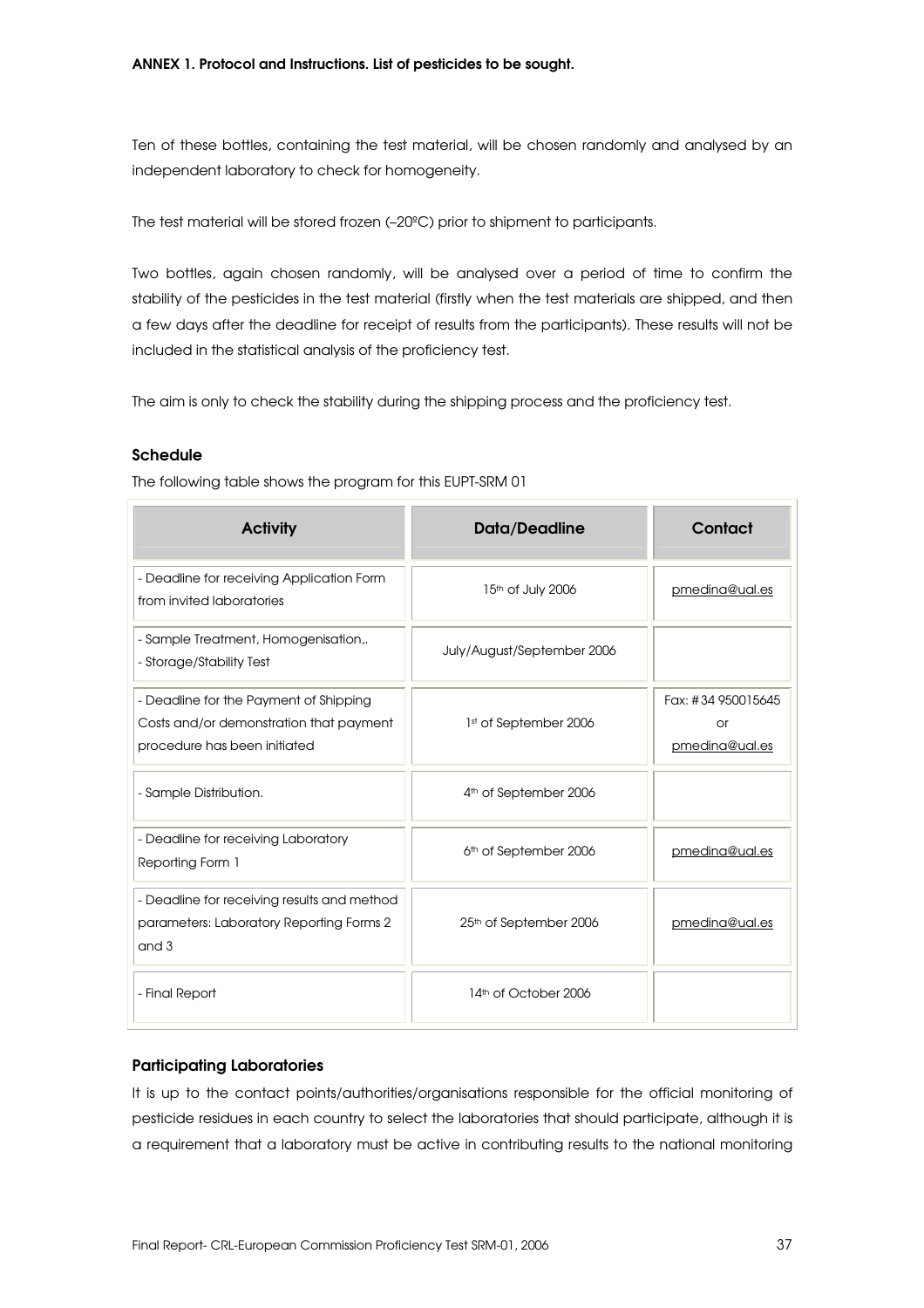programme and/or the EU co-ordinated programme. It is up to the participants to fill in and return the Application Form so the Organiser has all their details before the deadline.

### Amount of Sample

Approximately 400g of apple juice test material will be shipped together with 400g of 'blank' surrounded with dry ice and packed in boxes. The courier costs are charged and must be paid by the participants before shipment of the samples. There will only be a limited amount of test material and laboratories should not ask for more than they require to perform the analysis.

### Application Form

The participating laboratories must complete the application form and return it by e-mail to the Organiser. In the Application From you should also fill in information that is essential for us to prepare the official invoice. The Application Form must be sent to the Organiser by 15<sup>th</sup> July 2006, at the latest.

#### Shipping of Samples

The shipment of the test materials will be carried on the 4<sup>th</sup> of September. A Reminder-Message will be sent out a week before shipment, and laboratories must make arrangements for the reception of the test materials and their proper storage until analysis can commence. The Participants should let the Organiser know of any possible public holidays in their country/city during the delivery time mentioned in the calendar and make every effort to receive the shipment even if the laboratory is closed.

### Sample Manipulation Advises

Once received, the test material should be stored frozen until it is to be analysed.

Be sure to mix the contents of the bottle thoroughly, to ensure homogeneity of the test material, before taking the analytical portion(s).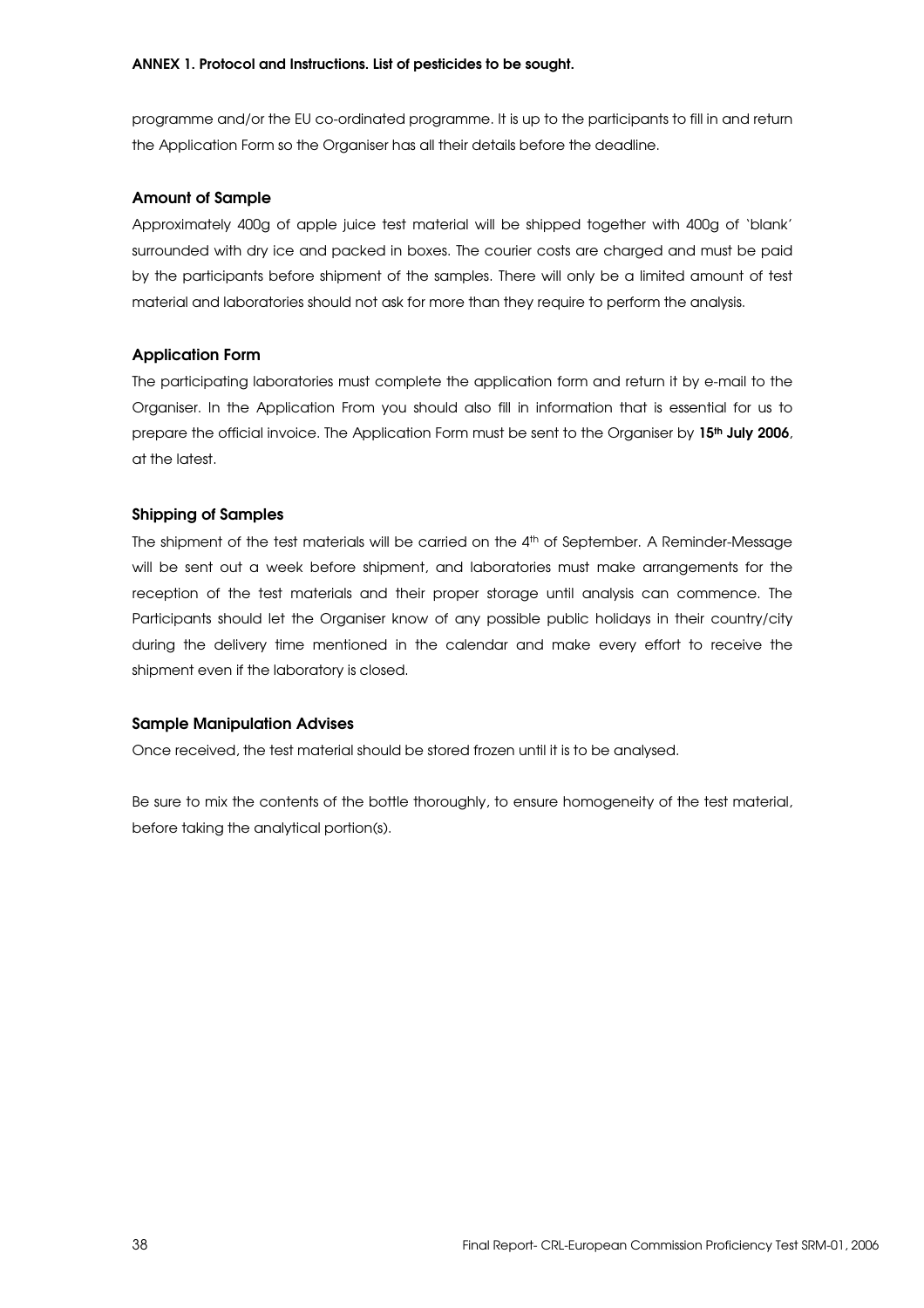ANNEX 1. Protocol and Instructions. List of pesticides to be sought.

## Contact Information

Please do not hesitate to contact the Organisers if you need any clarification!

The official postal addresses, phone numbers, fax numbers and e-mail-addresses of the Organisers are as follows:

#### CRL for Pesticide Residue Analysis using Single Residue Methods:

CVUA Stuttgart Schaflandstrasse 3/2 D-70736 Fellbach - Germany Phone Numbers: # 49-711-3426-1124 or -1128 or -1141 Fax Number: # 49-711-588176 Email: Michelangelo.Anastassiades@cvuas.bwl.de

CRL for Pesticide Residue Analysis in Fruits and Vegetables:

Universidad de Almería Edificio Químicas CITE I Ctra. Sacramento s/n 04120 Almería - Spain Phone Numbers: # 34 950015034 or # -645 Fax Number: # 34 950015645 E-mail: pmedina@ual.es THIS IS THE ADDRESS WHERE ALL THE FORMS MUST BE SENT

## Web-Site

All documents as well as the latest information can be found at our web-site, the address of which will be communicated soon.

## Laboratory Reporting Form 1 (Sample Receipt and Acceptance)

Once the laboratory has received the test materials they must complete Form 1, filling-in the date of receipt, the condition of the test material, and its acceptance and send it to the Organiser via e-mail (pmedina@ual.es). The deadline for returning the completed Form 1 to the Organiser is the 6 th of September 2006. If the laboratory does not respond before this deadline the Organiser will assume that the laboratory has received and accepted the test material.

Important Note: Do not forget to fill-in the laboratory code assigned to you on this form.

## Laboratory Reporting Form 2 (Results)

#### General Remarks

The test material contains a certain number of pesticides from the Pesticide List. Please read carefully the list in Form 2 since the residue definitions are not given (see the Pesticide List).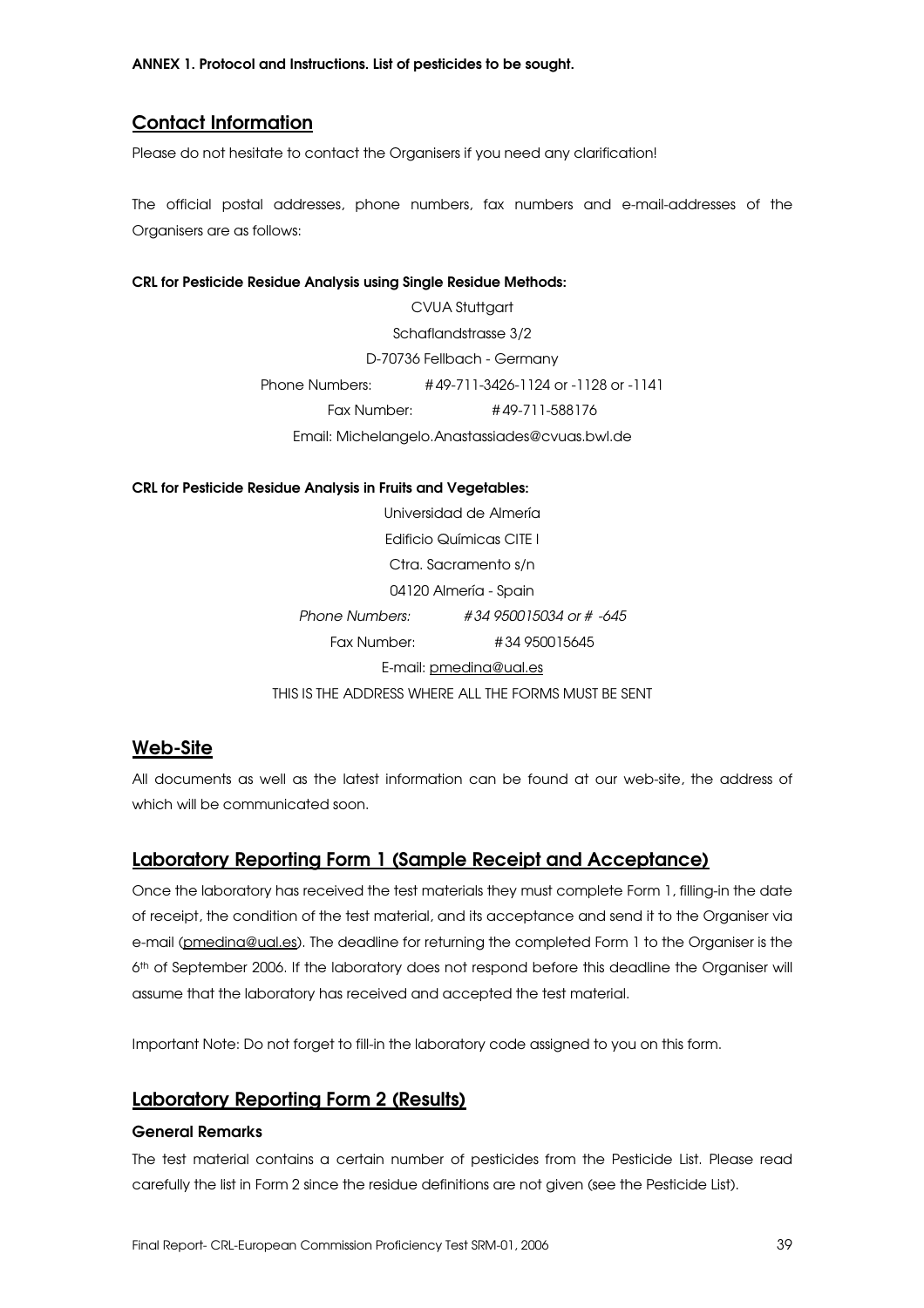It should not be assumed that only pesticides registered for use on apple juice will be present.

The analytical procedures used for each pesticide sought must also be reported in Form 2 in a coded form.

Form 2 must be sent to the Organiser by 25<sup>th</sup> of September 2006, at the latest. Results received after this date will not be included in the statistical treatment, or in the final report. The laboratories are responsible for reporting their results to the Organiser. The Organiser will acknowledge receipt of the results by e-mail.

Important Note: Do not forget to fill-in the laboratory code assigned to you on this form.

#### Reporting of Results

Each laboratory must report only one result for each of the pesticides present in the test material, using their normal routine analytical procedure(s). More than one method may be used to cover all the compounds targeted. The results (concentration levels of the pesticides detected) should be, expressed in mg/kg, and must be accompanied by the laboratories reporting level (RL) for each pesticide. This level will only serve for information and documentation purposes.

Significant Figures:

- − Concentrations <0.100 mg/kg, to be expressed to two significant figures (three decimals places, i.e. 0.058 mg/kg).
- − Concentrations > 0.100 mg/kg, to be expressed to three significant figures, i.e. 0.156, 1.64, 10.3 mg/kg.

In cases where a pesticide was not detected, it should be recorded as <RL (smaller than the reporting limit of the laboratory); if a residue was found then add the concentration of it. The results/concentrations must be reported as numbers. Any other form of data will not be considered. In the column "Scope of your Method" fill-in A if the pesticide was sought, and NA if this was not the case.

#### Correction of Results for Recovery

Where stable-isotopically labelled internal standards are used, correction of recovery is inherent to the procedure and thus allowed. Otherwise results are not to be corrected using recovery correction factors. If such factors are usually employed by the laboratory, they should provide them to the Organiser as informative data only. This information must be sent together with the results in Form 2.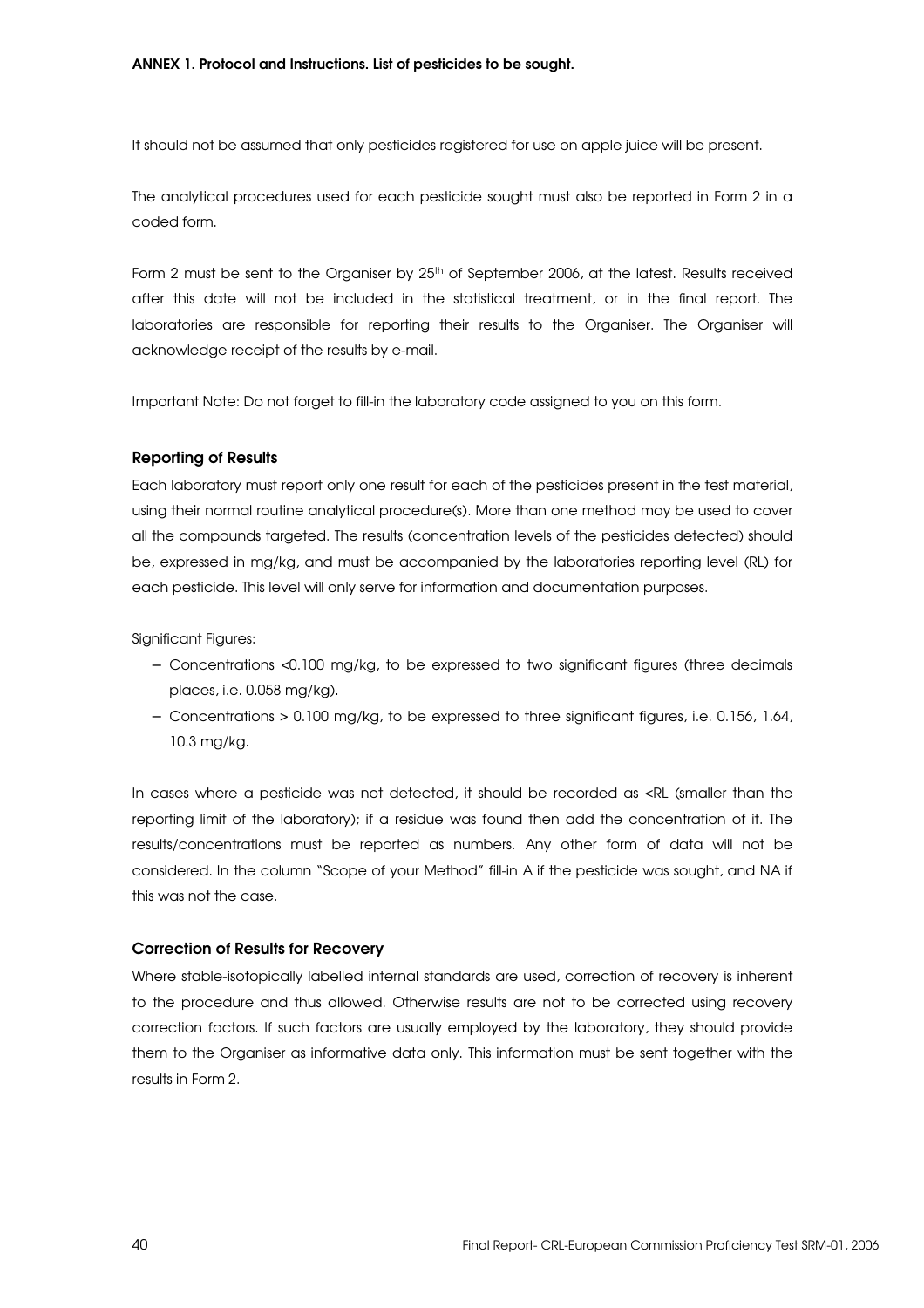## Laboratory Reporting Form 3 (Analytical Procedures Used)

A brief summary of the analytical procedure(s) used is required from each laboratory on Form 3.

If more than one method has been used, please label them with different letters or codes in Form 2, and use as many copies of Form 3 as are needed (one for each method).

The Organiser must receive Form 3 by mail by 25<sup>th</sup> of September 2006, at the latest.

Important Note: Do not forget to fill-in the laboratory code assigned to you on this form.

## Evaluation of the Results

The statistics used for the treatment and assessment of the data will be described in detail in the Final Report. A short summary of how the results will be treated is given below.

#### − False Positives

These are the results that show the presence of pesticides which are listed in the pesticide list and which are (i) not used in the sample treatment, (ii) and not detected by the Organiser even in a repeated analysis. However, if a number of laboratories detect the same additional pesticide, or if the concentration is close to the MPRL, then a decision as to whether or not this should be considered to be a false positive result will be made on a case-by-case basis.

Any results reported that are lower than 0.01mg/Kg will not be considered as false positives.

#### − False Negatives

These are results for pesticides that were not reported by the laboratories although they were used by the Organiser to treat the test material and are detected at, or above, the MRPL.

#### — Establishing the true concentration (μ)

The true concentration in all cases will be determined by the median of all the results. The median value for every pesticide present will thus be generated.

#### Establishing the assigned value for the standard deviation

The assigned value for the standard deviation ( $\delta$ ) will be fixed by the Organiser.

Where  $\delta = b_i * \mu_i$  being  $b_i = %$ FFP/100%

An assigned value will be established based on the Fit-For-Purpose (FFP) Standard Deviation model. An average fixed value of 25% has already been chosen. However, the Organiser may increase this value for certain difficult pesticide-crop-concentration combinations, after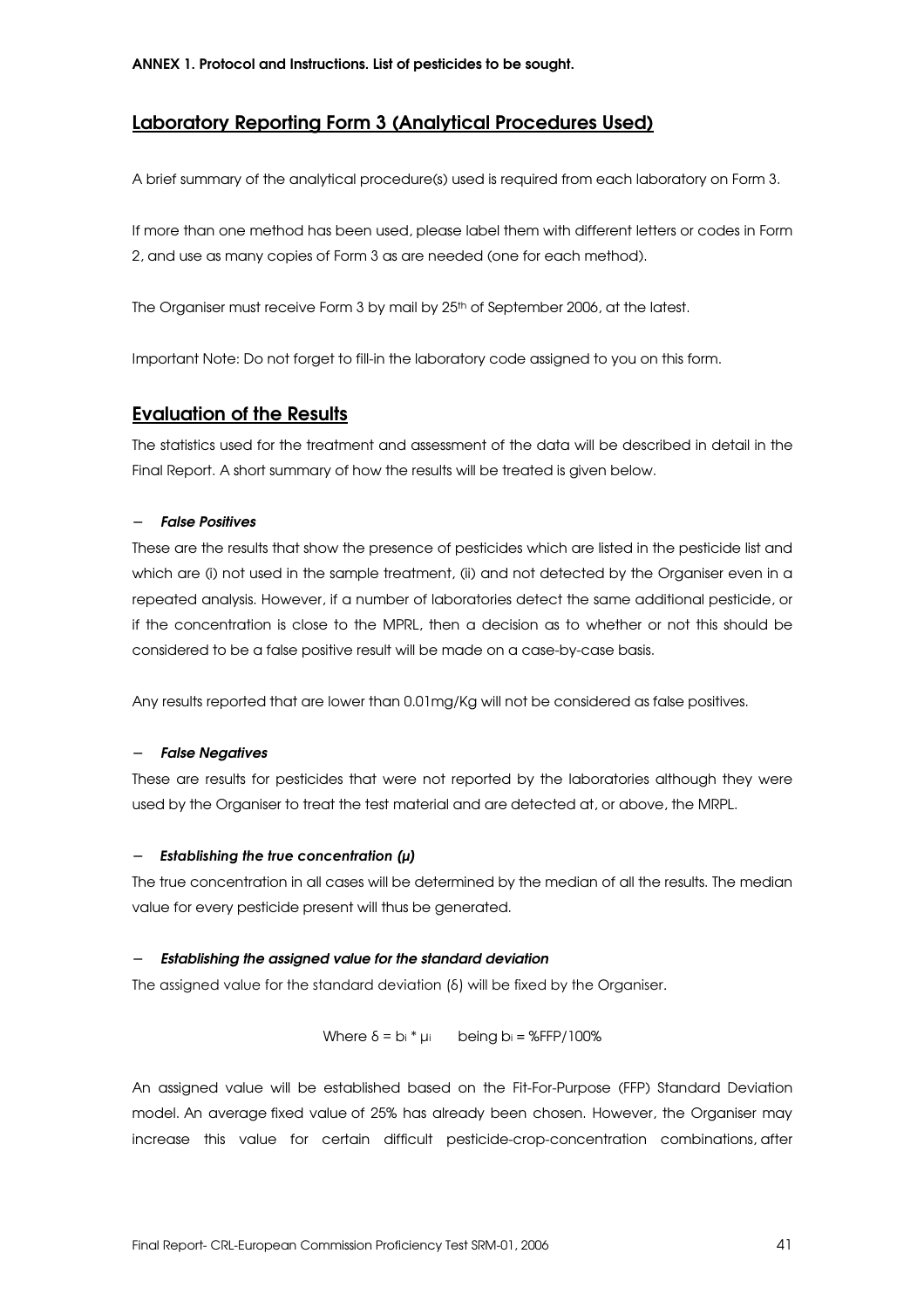#### ANNEX 1. Protocol and Instructions. List of pesticides to be sought.

consultation with the committee of experts, and based on experience gained from previous Proficiency Tests.

#### − z-Scores

This parameter is calculated using this formula:

$$
z_i = (x_i - \mu_i) / \delta_i
$$

Where  $x_i$  is the value reported by the laboratories,  $\mu_i$  the assigned value and  $\delta_i$  the standard deviation at that level, for each pesticide (i).

Any z-score values of /z/ > 5 will be reported as '+5', or '-5'.

z-Score values will be interpreted in the following way:

/z/ ≤ 2 Acceptable  $2 <$  /z/  $\leq$  3 Questionable /z/ > 3 Unacceptable

For the values considered to be false negative results, z-scores will be calculated using the MPRL values as the value for xi.

However, a z-score will not be assigned to any false positive results.

The Organiser will consider whether, or not, these values should appear in the histograms.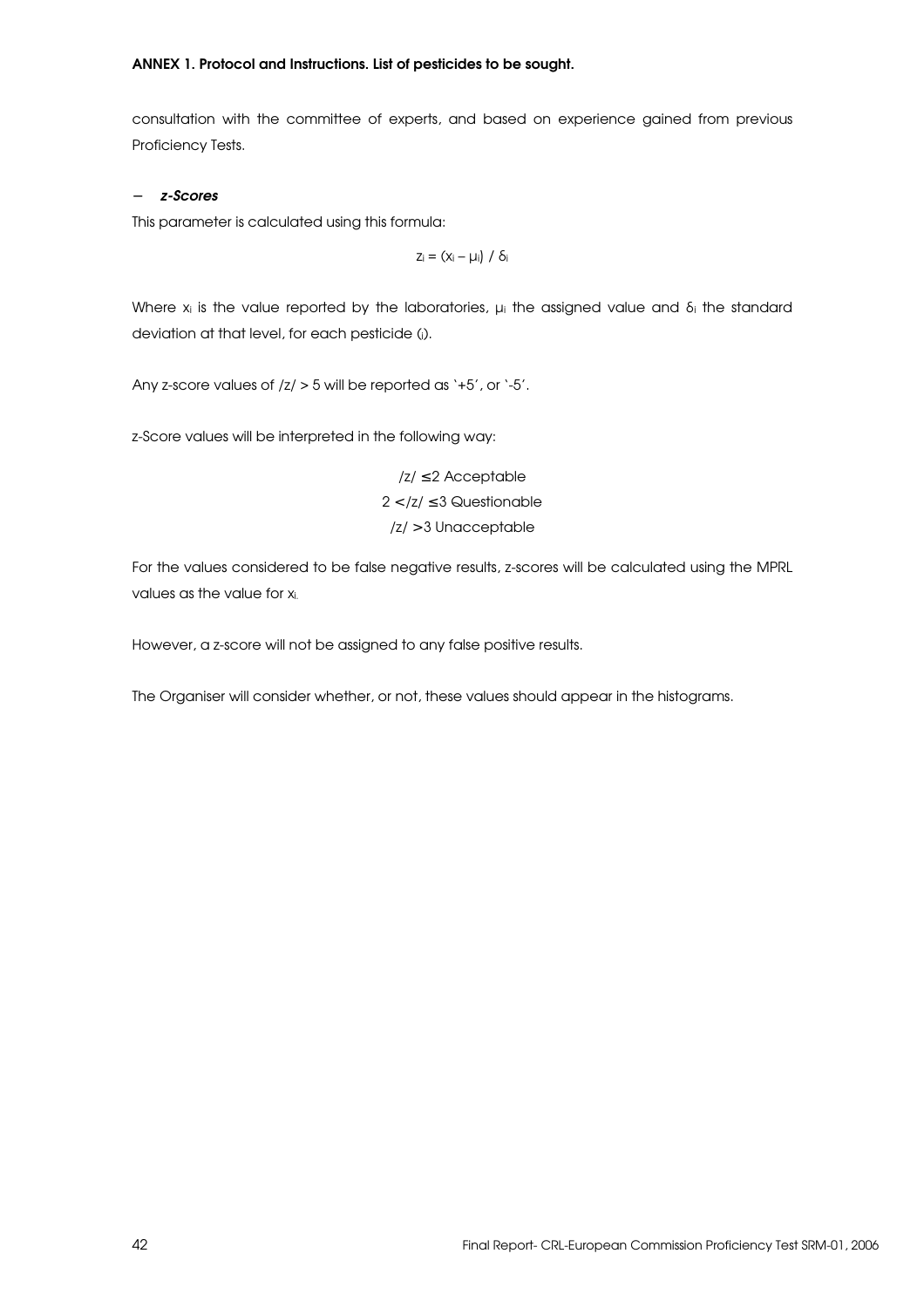ANNEX 1. Protocol and Instructions. List of pesticides to be sought.

## Form

Laboratory Code: EUPT-SRM 01-Lab-

Date of receipt:  $\frac{1}{2006}$ 

Test material codes (Check the bottles of the sample and the 'blank'):

EUPT-SRM 01-blank:

EUPT-SRM 01-sample:

Loses:  $YES$  NO\_\_\_\_\_

Frozen: YES\_\_\_\_\_ NO\_\_\_\_

 $\overline{\mathsf{x}}$  I accept the test material. I do not need more.

Please, fill in this form and send it back by e-mail (pmedina@ual.es) as soon as you have received the test material but not later than on the 6<sup>th</sup> of September 2006.

Signature (only if sent by fax or ordinary mail):

If no form is received by the Organiser, it will be assumed that the test material has been accepted by the laboratory.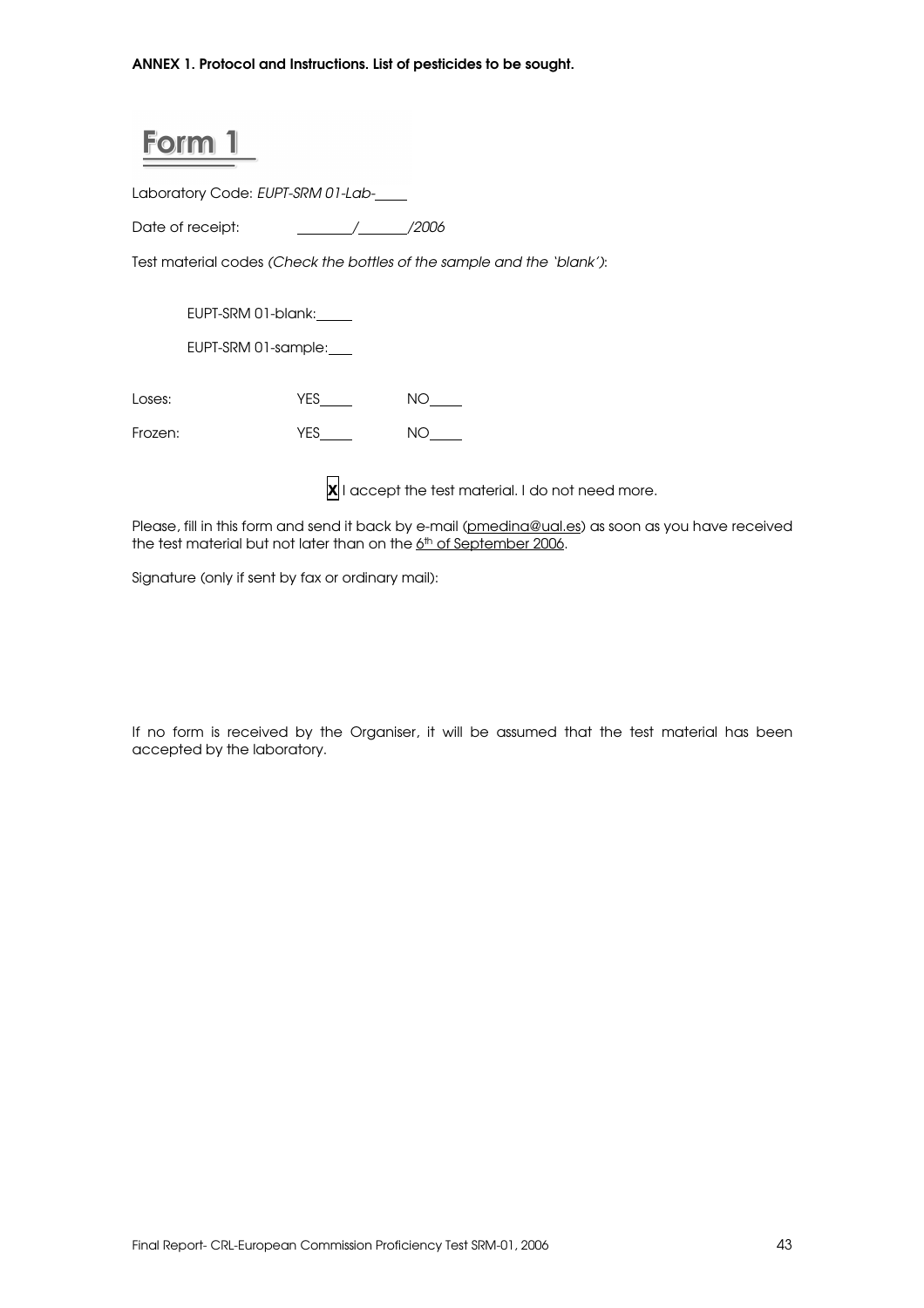## Form 2 (Results)

Laboratory Code: Date:

Test material Code: Blank code:

| Pesticide              | Scope of your<br>Method (1) | Procedure (2)<br>Analytical | Conc.<br>(mg/kg)<br>(3) | Quantification<br>Standards in<br>Solvents or<br>Matrix<br>Using<br>$\mathfrak{E}% _{A}^{\ast}(\mathfrak{H}_{A})$ | Confirmation<br>Method<br>ම | RL<br>(mg/kg)<br>(6) | Recovery<br>$\mathcal{E}$ |
|------------------------|-----------------------------|-----------------------------|-------------------------|-------------------------------------------------------------------------------------------------------------------|-----------------------------|----------------------|---------------------------|
| $2,4-D$                |                             |                             |                         |                                                                                                                   |                             |                      |                           |
| Dichloroprop           |                             |                             |                         |                                                                                                                   |                             |                      |                           |
| 2-Naphthoxyacetic acid |                             |                             |                         |                                                                                                                   |                             |                      |                           |
| 4-CPA                  |                             |                             |                         |                                                                                                                   |                             |                      |                           |
| Chlormequat            |                             |                             |                         |                                                                                                                   |                             |                      |                           |
| Cyhexatin              |                             |                             |                         |                                                                                                                   |                             |                      |                           |
| Dicamba                |                             |                             |                         |                                                                                                                   |                             |                      |                           |
| Fenbutatin oxide       |                             |                             |                         |                                                                                                                   |                             |                      |                           |
| Fentin                 |                             |                             |                         |                                                                                                                   |                             |                      |                           |
| Fluazifop              |                             |                             |                         |                                                                                                                   |                             |                      |                           |
| <b>MCPA</b>            |                             |                             |                         |                                                                                                                   |                             |                      |                           |
| Mecoprop               |                             |                             |                         |                                                                                                                   |                             |                      |                           |
| Mepiquat               |                             |                             |                         |                                                                                                                   |                             |                      |                           |
| Quizalofop             |                             |                             |                         |                                                                                                                   |                             |                      |                           |

(1) If the pesticide is not included in your analysis, fill NA. If the pesticide is detected, fill D. If the pesticide is NOT detected, fill ND.

(2) Write the same code as you use in Form 3 for the analytical method used, e.g. A, B, C…

(3) Concentration, report only one result. Record the concentrations for all pesticides according to the residue definition given in the Pesticide List.

(4) Standards: S = standard/calibration in pure solvent; M = standard/calibration in matrix extract; SI = standard/calibration in pure solvent using an isotopically labelled target compound as Internal Standard; MI = standard/calibration in matrix extract using an isotopically labelled target compound as Internal Standard.

(5) Give the instrumental analysis technique used for confirmation e.g. GC-FPD, HPLC-UV, GC-MS, GC-MS after derivatization, LC-MS, LC-MS/MS.

(6) RL Your Reporting Level, must be given for all pesticides. For pesticides with metabolites/degradation products included in the MRL definition, give the "Reporting Level" for the global compound (see residue definition in the pesticide list).

(7) The concentration/results reported in (3) must not be corrected using recovery factors even if the laboratory usually corrects them. Nevertheless, you may give the correction factor for each pesticide as informative data.

I agree to be responsible for completing and returning this form to the Organiser on the 20th of September at the latest. In case of no e-mail confirmation of reception of this document (in 3 or 4 days), I will contact the Organiser as soon as possible.

Signature (only if fax or ordinary mail is used):

Laboratories should fill in this form and send it to the following e-mail: pmedina@ual.es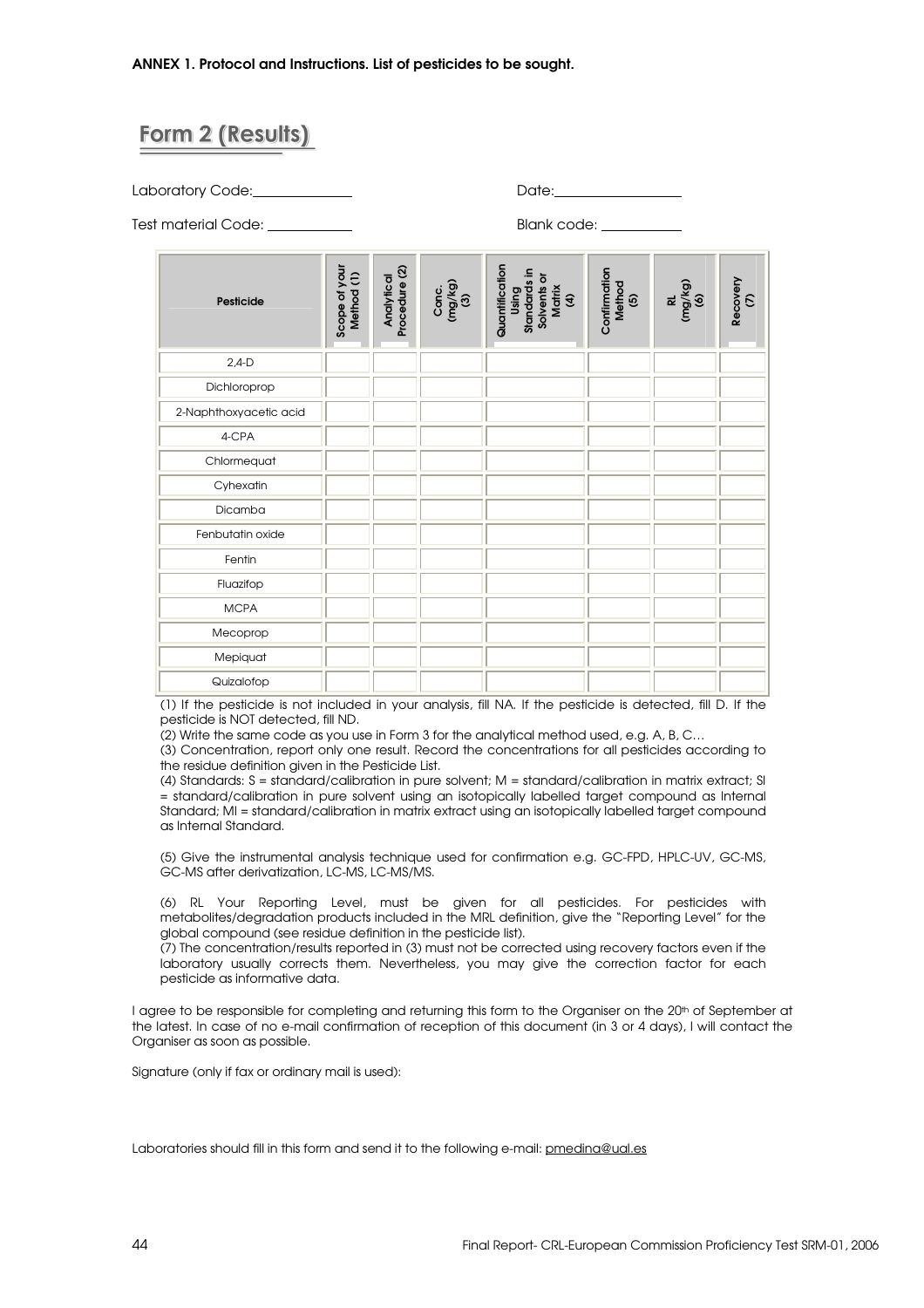## **Form 3 (Analytical Procedures Used)**

|                                                                                                      | Date:________________                                                            |  |  |  |  |  |  |
|------------------------------------------------------------------------------------------------------|----------------------------------------------------------------------------------|--|--|--|--|--|--|
| Complete one of these forms for every different analytical procedure used                            |                                                                                  |  |  |  |  |  |  |
|                                                                                                      |                                                                                  |  |  |  |  |  |  |
|                                                                                                      |                                                                                  |  |  |  |  |  |  |
|                                                                                                      |                                                                                  |  |  |  |  |  |  |
|                                                                                                      |                                                                                  |  |  |  |  |  |  |
|                                                                                                      |                                                                                  |  |  |  |  |  |  |
|                                                                                                      |                                                                                  |  |  |  |  |  |  |
|                                                                                                      | Injection Volume: _______________________ Injection Type: ______________________ |  |  |  |  |  |  |
|                                                                                                      |                                                                                  |  |  |  |  |  |  |
| Reference Method (Obligatory): 2000<br>Signature (only if the form is send by Fax or ordinary mail): |                                                                                  |  |  |  |  |  |  |

X I agree to be responsible for delivering this form to the Organiser. In case of no e-mail confirmation of receipt of this form (in 3 or 4 days), I will contact the Organiser as soon as possible.

Please return this Form not later than the 25<sup>th</sup> of September 2006

- (1) Write the same code as you use in Form 2 for the analytical method used, e.g. A, B, C…
- (2) Denoted as  $1 =$  ethyl acetate,  $2 =$  acetone followed by cyclohexane and ethyl acetone,  $3 =$ acetone followed by dichloromethane, 4 = acetone followed by dichloromethane and petroleum ether, 5 = acetonitrile, 6 = methanol, 7 = other (specify which).
- (3) Clean-up: GPC = gel permeation chromatography, SPE = solid phase extraction, LL = liquidliquid partition,  $NO = no$  clean-up,  $O =$  other clean-up method
- (4) Derivatization step: e.g. Pentafluorobenzylbromide/Na2CO<sup>3</sup>
- (5) Determination Technique: e.g. GC-ECD, GC-NPD, GC-FPD, GC-MS (single-quad), GC-ITD, HPLC-FL, HPLC-UV, HPLC-DAD, LC-MS, LC-MS/MS (specify the one used for each pesticide determination)

Laboratories should fill-in this form and send it to the following e-mail: pmedina@ual.es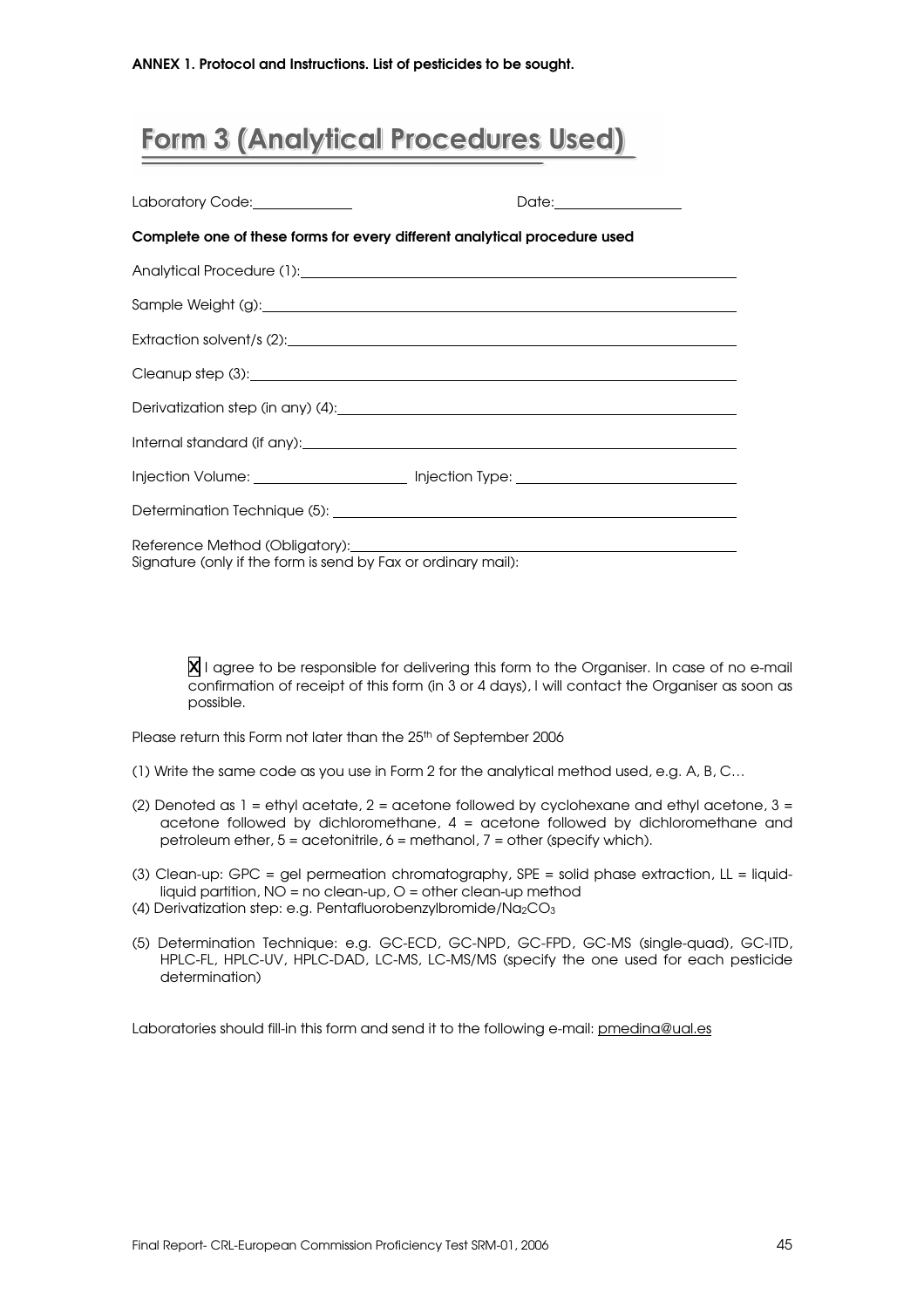### PESTICIDES LIST FOR THE EUPT-SRM 01

| <b>Pesticide</b>                                                                                  | <b>MRPL</b><br>(mg/Kg) |
|---------------------------------------------------------------------------------------------------|------------------------|
| 2,4-D (2,4-Dichlorophenoxy acetic acid)<br>(free acid)                                            | 0.05                   |
| Dichloroprop (2,4-DP, 2,4-Dichlorophenoxy propionic acid)<br>(free acid, including Dichlorprop-P) | 0.05                   |
| 2-Naphthoxyacetic acid                                                                            | 0.05#                  |
| 4-CPA (4-Chlorophenoxy acetic acid)                                                               | 0.05#                  |
| Azocyclotin<br>(see Cyhexatin)                                                                    | See cyhexatin          |
| Chlormequat<br>(expressed as Chlormequat cation)                                                  | 0.05                   |
| Cyhexatin<br>(Azocyclotin + Cyhexatin, expressed as Cyhexatin)                                    | 0.05                   |
| Dicamba<br>(Free acid)                                                                            | 0.05#                  |
| Fenbutatin oxide                                                                                  | 0.05                   |
| Fentin<br>(Fentin hydroxide+ Fentin acetate, expressed as Fentin)                                 | 0.05                   |
| Fluazifop<br>(free acid, Fluazifop + Fluazifop-P)                                                 | 0.05#                  |
| <b>MCPA</b><br>(Free acid)                                                                        | 0.05#                  |
| Mecoprop (MCPP)<br>(free acid, Mecoprop + Mecoprop-P)                                             | 0.05                   |
| Mepiquat<br>(expressed as Mepiquat cation)                                                        | 0.05#                  |
| Quizalofop<br>(free acid, Quizalofop + Quizalofop-P)                                              | 0.05#                  |

MRPLs were chosen to be the lowest EU harmonized MRLs (disregarding baby food directive). For non-harmonized compounds the MRPL was chosen by the Organisers and the figure is followed by #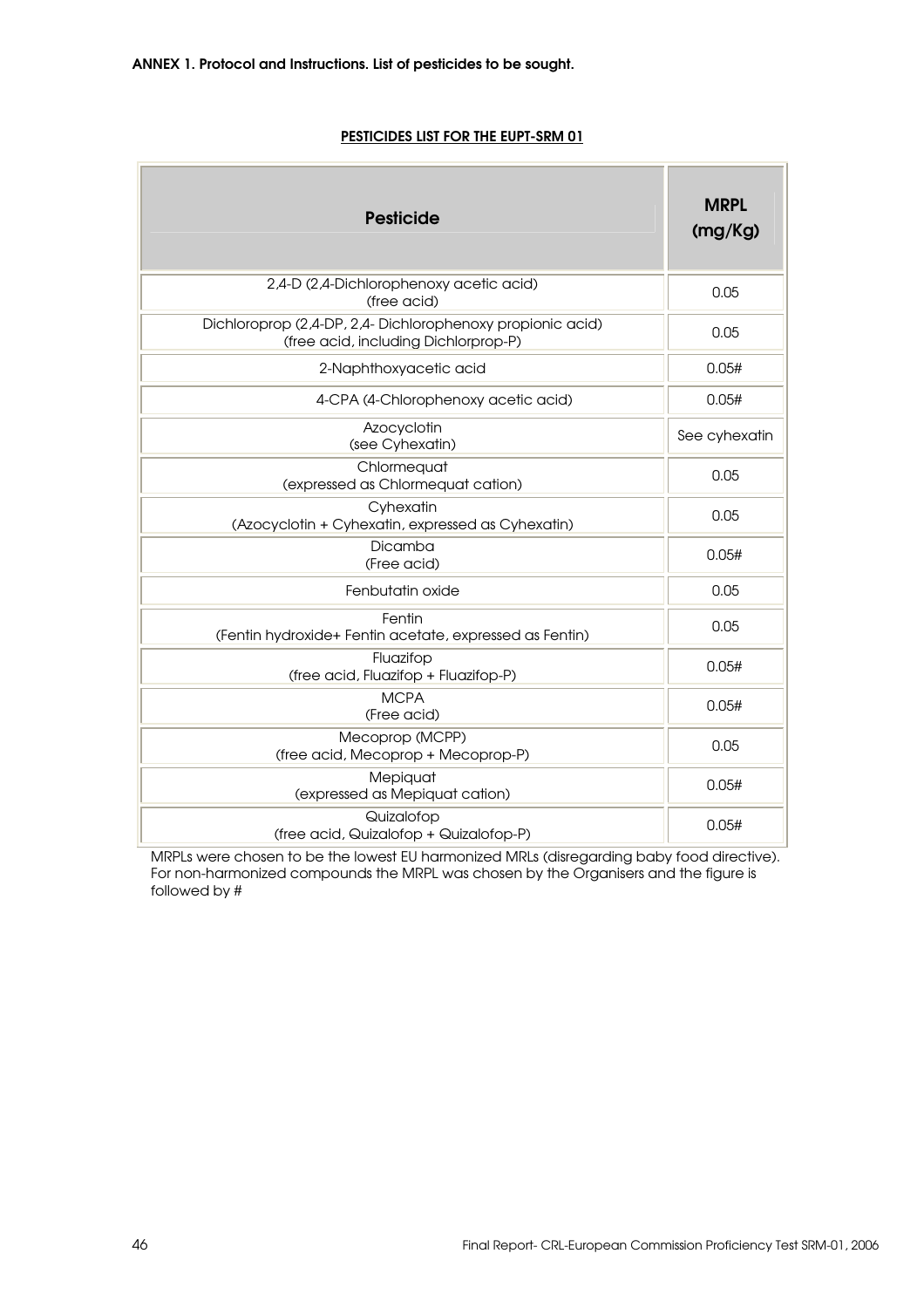| <b>COUNTRY</b>        | <b>CITY</b>      | <b>LABORATORY NAME</b>                                                                                                | <b>REPORTED</b><br><b>RESULTS</b> |
|-----------------------|------------------|-----------------------------------------------------------------------------------------------------------------------|-----------------------------------|
| <b>AUSTRIA</b>        | <b>VIENNA</b>    | AUSTRIAN AGENCY FOR HEALTH AND<br>FOOD SAFETY,<br><b>COMPETENCE CENTRE RESIDUE</b><br><b>ANALYSIS VIENNA</b>          | <b>YES</b>                        |
| <b>AUSTRIA</b>        | <b>INNSBRUCK</b> | AUSTRIAN AGENCY FOR FOOD AND<br><b>HEALTH SAFETY (AGES)</b><br>ANALYTICAL COMPETENCE FOR<br>PLANT PROTECTION PRODUCTS | <b>YES</b>                        |
| <b>CZECH REPUBLIC</b> | <b>PRAGUE</b>    | CZECH AGRICULTURE AND FOOD<br><b>INSPECTORATE</b>                                                                     | <b>YES</b>                        |
| <b>CZECH REPUBLIC</b> | <b>PRAGUE</b>    | <b>INSTITUTE OF CHEMICAL</b><br><b>TECHNOLOGY, PRAGUE</b><br>DEPARTMENT OF FOOD CHEMISTRY<br>AND ANALYSIS             | YES.                              |
| <b>DENMARK</b>        | <b>RINGSTED</b>  | DANISH FOOD AND VETERINARY<br><b>ADMINISTRATION, REGIONAL</b><br>PESTICIDE LABORATORY                                 | <b>NO</b>                         |
| <b>DENMARK</b>        | <b>SOEBORG</b>   | DANISH INSTITUTE FOR FOOD AND<br><b>VETERINARY RESEARCH</b>                                                           | <b>YES</b>                        |
| <b>FINLAND</b>        | <b>ESPOO</b>     | <b>FINNISH CUSTOMS LABORATORY</b>                                                                                     | <b>YES</b>                        |
| <b>FRANCE</b>         | <b>RENNES</b>    | <b>LABORATOIRE DGCCRF-RENNES</b>                                                                                      | <b>NO</b>                         |
| <b>FRANCE</b>         | <b>PESSAC</b>    | <b>DGCCRF LABORATOIRE DE</b><br><b>BORDEAUX</b>                                                                       | <b>YES</b>                        |
| <b>GERMANY</b>        | <b>TRIER</b>     | LANDESUNTERSUCHUNGSAMT-INSTITUT<br>FÜR LEBENSMITTELCHEMIE TRIER                                                       | <b>YES</b>                        |
| <b>GERMANY</b>        | <b>ERLANGEN</b>  | <b>BAYERISCHES LANDESAMT FÜR</b><br><b>GESUNDHEIT UND</b><br><b>LEBENSMITTELSICHERHEIT</b>                            | <b>YES</b>                        |
| <b>GERMANY</b>        | <b>OLDENBURG</b> | <b>LAVES LEBENSMITTELINSTITUT</b><br><b>OLDENBURG</b>                                                                 | <b>YES</b>                        |
| <b>GERMANY</b>        | <b>HAGEN</b>     | <b>CHEMISCHES UNTERSUCHUNGSAMT</b><br><b>DER STADT HAGEN</b>                                                          | <b>YES</b>                        |
| <b>GERMANY</b>        | <b>MÜNSTER</b>   | <b>CHEMISCHES LANDES- UND</b><br><b>STAATLICHES</b><br>VETERINÄRUNTERSUCHUNGSAMT                                      | <b>YES</b>                        |
| <b>GERMANY</b>        | <b>BERLIN</b>    | BBGES-ILAT, FB 26                                                                                                     | <b>YES</b>                        |
| <b>GERMANY</b>        | <b>SPEYER</b>    | LANDESUNTERSUCHUNGSAMT,<br><b>INSTITUT FUR LEBENSMITTELCHEMIE</b><br><b>SPEYER</b>                                    | <b>YES</b>                        |